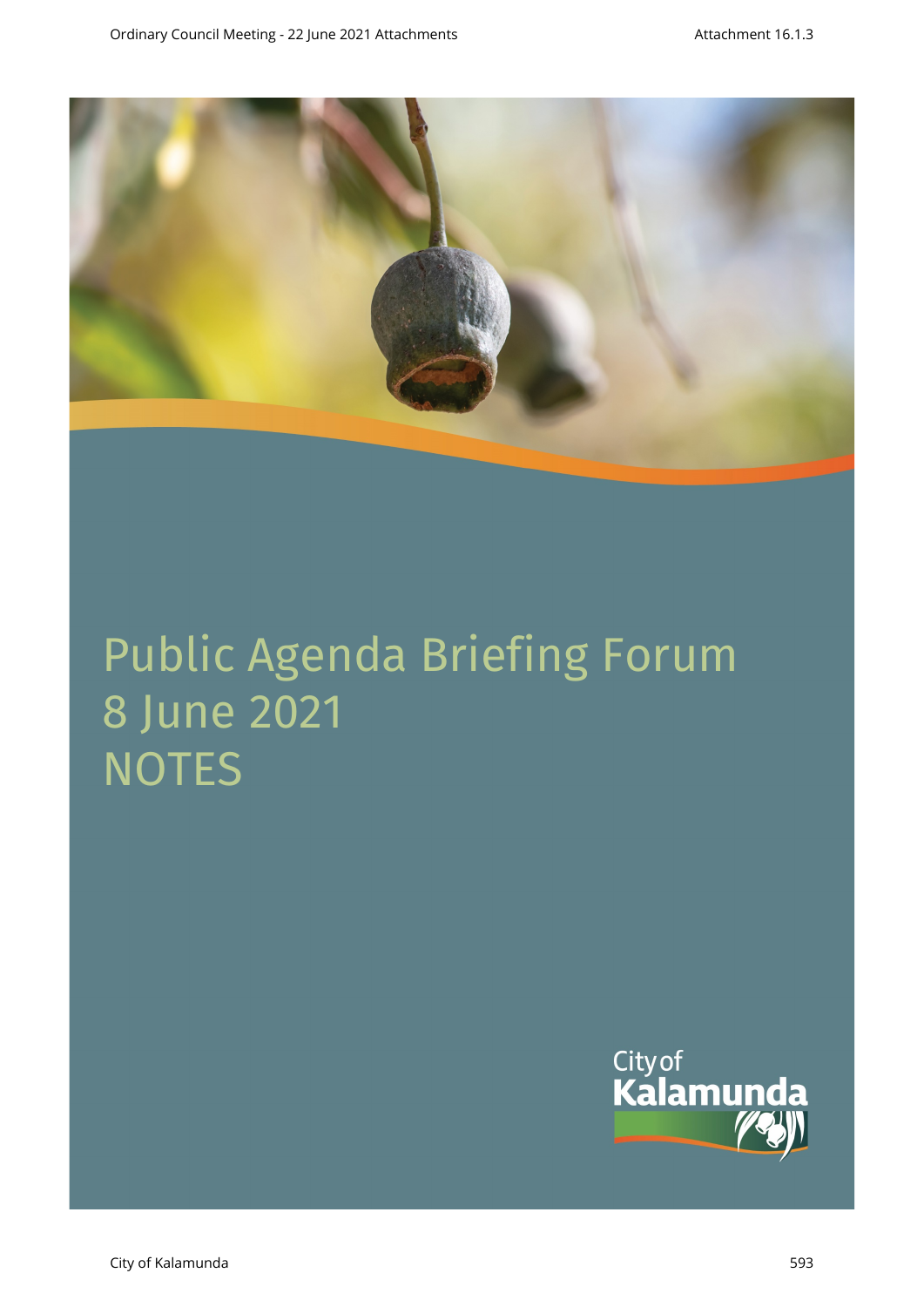# **INDEX**

| 1. |                                                                                      |  |
|----|--------------------------------------------------------------------------------------|--|
| 2. |                                                                                      |  |
| 3. |                                                                                      |  |
| 4. |                                                                                      |  |
| 5. |                                                                                      |  |
| 6. |                                                                                      |  |
| 7. |                                                                                      |  |
| 8. |                                                                                      |  |
| 9. |                                                                                      |  |
|    |                                                                                      |  |
|    | 10.1.1. Response to Motion (AGM 02/21) from Annual Meeting of Electors 5             |  |
|    |                                                                                      |  |
|    |                                                                                      |  |
|    | 10.2.2. Hartfield Park Recreation Centre Asset Management Plan 2021 17               |  |
|    |                                                                                      |  |
|    |                                                                                      |  |
|    |                                                                                      |  |
|    | 10.3.1. City of Kalamunda Creative Communities: An Arts Strategy Consideration of    |  |
|    |                                                                                      |  |
|    |                                                                                      |  |
|    | 10.4.1. Consideration of a Draft Business Case for a New Aquatic Facility for Public |  |
|    |                                                                                      |  |
|    | 10.4.3. Consideration of Tenders for the Supply and Implementation of a Customer     |  |
|    |                                                                                      |  |
|    |                                                                                      |  |
|    |                                                                                      |  |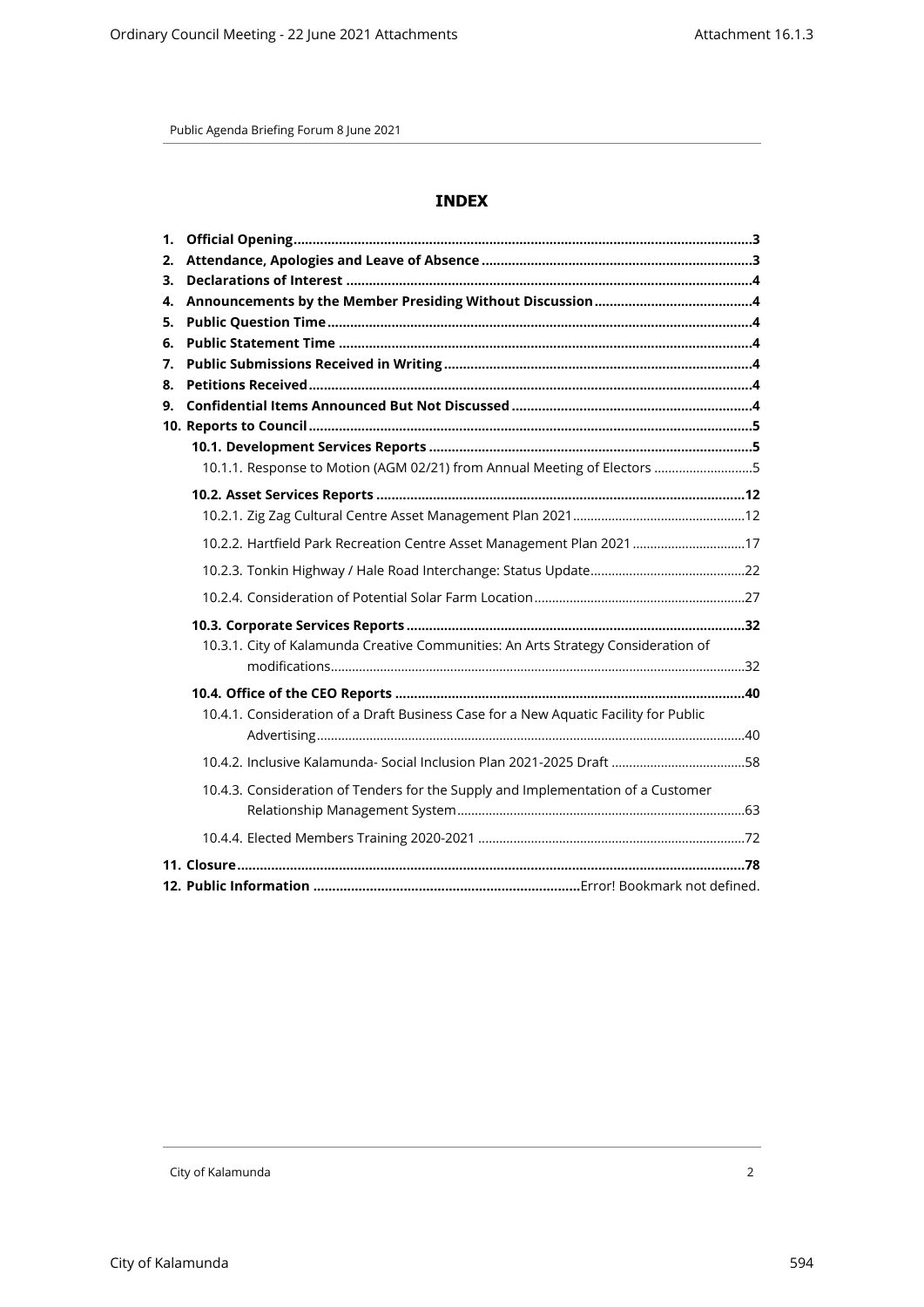#### <span id="page-2-1"></span><span id="page-2-0"></span>**1. Official Opening**

The Presiding Member opened the meeting at 6:30pm and welcomed Councillors, Staff and Members of the Public Gallery. The Presiding Member also acknowledged the Traditional Owners of the land on which we meet the Whadjuk Noongar people.

#### **2. Attendance, Apologies and Leave of Absence**

**Councillors South East Ward**  John Giardina Janelle Sewell Geoff Stallard **South West Ward** Lesley Boyd Mary Cannon Brooke O'Donnell **North West Ward** Sue Bilich - Presiding Member Lisa Cooper Dylan O'Connor **North Ward** Cameron Blair Kathy Ritchie

Margaret Thomas JP (Mayor)

## **Members of Staff**

**Chief Executive Officer** Rhonda Hardy **Executive Team** Gary Ticehurst - Director Corporate Services Brett Jackson - Director Asset Services Peter Varelis - Director Development Services **Management Team** Douglas Bartlett - Manager Asset Planning Nicole O'Neill - Manager Customer & Public Relations Darren Jones - Manager Community Development Mandy Skeates - Manager Economic and Cultural Services Jamie Paterson – Manager Information Technology Nic Daxter – Leisure Planning Project Manager Brett Byfield – Coordinator Corporate Systems **Administration Support**

Darrell Forrest - Governance Advisor Sarah Griffiths - Council Support Officer

#### **Members of the Public** - 6

**Members of the Press** - Nil.

**Apologies –** Nil.

#### **Leave of Absence Previously Approved –** Nil.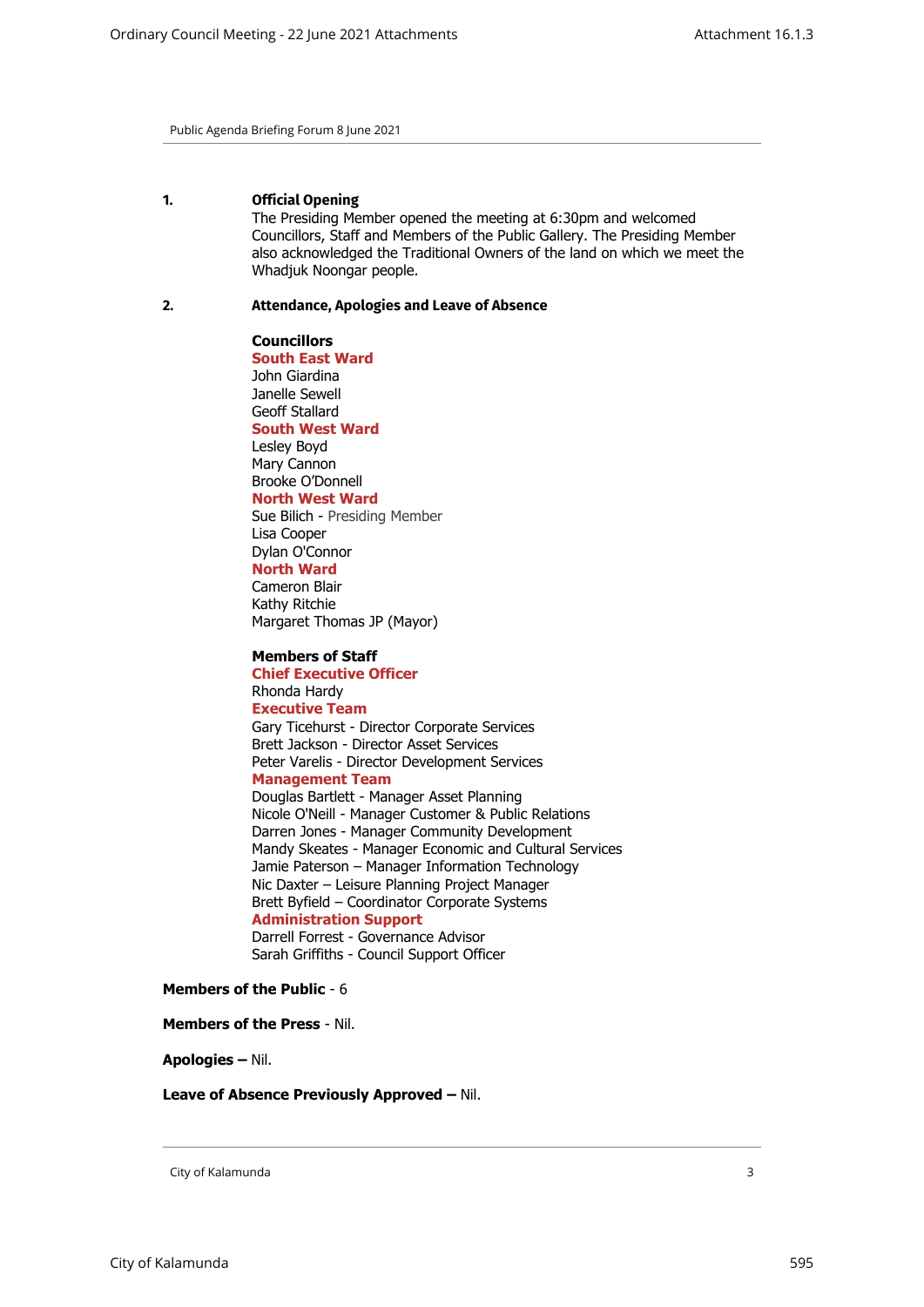<span id="page-3-4"></span><span id="page-3-3"></span><span id="page-3-2"></span><span id="page-3-1"></span><span id="page-3-0"></span>

| 3.         | <b>Declarations of Interest</b>                                                                                                                                                                                                                 |
|------------|-------------------------------------------------------------------------------------------------------------------------------------------------------------------------------------------------------------------------------------------------|
| 3.1.<br>a. | <b>Disclosure of Financial and Proximity Interests</b><br>Members must disclose the nature of their interest in matter to be<br>discussed at the meeting. (Section 5.56 of the Local Government Act 1995.)                                      |
| b.         | Employees must disclose the nature of their interest in reports or advice<br>when giving the report or advice to the meeting. (Section 5.70 of the Local<br>Government Act 1995.)                                                               |
| 3.1.1      | Nil.                                                                                                                                                                                                                                            |
| 3.2.<br>a. | <b>Disclosure of Interest Affecting Impartiality</b><br>Members and staff must disclose their interest in matters to be discussed<br>at the meeting in respect of which the member or employee had given or<br>will give advice.                |
| 3.2.1      | Nil.                                                                                                                                                                                                                                            |
| 4.         | Announcements by the Member Presiding Without Discussion                                                                                                                                                                                        |
| 4.1        | Nil.                                                                                                                                                                                                                                            |
| 5.         | <b>Public Question Time</b>                                                                                                                                                                                                                     |
| 5.1        | Nil                                                                                                                                                                                                                                             |
| 6.         | <b>Public Statement Time</b>                                                                                                                                                                                                                    |
| 6.1        | Nil.                                                                                                                                                                                                                                            |
| 7.         | <b>Public Submissions Received in Writing</b>                                                                                                                                                                                                   |
| 7.1        | Nil                                                                                                                                                                                                                                             |
| 8.         | <b>Petitions Received</b>                                                                                                                                                                                                                       |
| 8.1        | Nil.                                                                                                                                                                                                                                            |
| 9.         | <b>Confidential Items Announced But Not Discussed</b>                                                                                                                                                                                           |
|            | 10.4.1. Consideration of a Draft Business Case for a New Aquatic Facility for<br>Public Advertising Attachment<br>10.4.3. Consideration of Tenders for the Supply and Implementation of a<br>Customer Relationship Management System Attachment |

<span id="page-3-6"></span><span id="page-3-5"></span>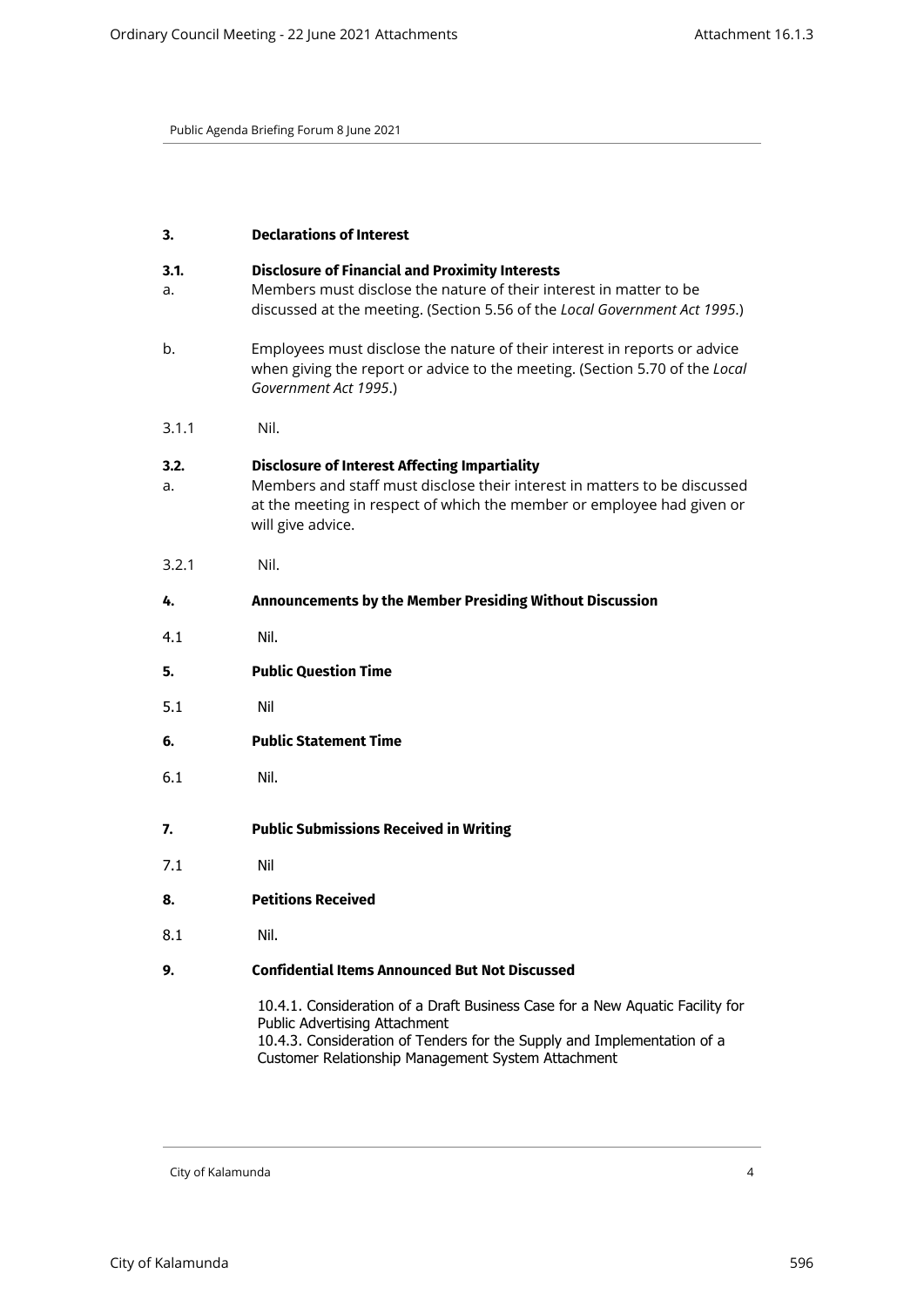#### <span id="page-4-2"></span><span id="page-4-1"></span><span id="page-4-0"></span>**10. Reports to Council**

#### **10.1. Development Services Reports**

## **10.1.1. Response to Motion (AGM 02/21) from Annual Meeting of Electors**

#### *Declaration of financial / conflict of interests to be recorded prior to dealing with each item.*

The Director Development Services provided a presentation on this item.

Councillors sought clarification in relation to the protections provided under the rezoning process.

The Director Development Services advised rezoning requires a significant level of environmental assessment, the City and the State Government have policies, strategies and procedures in place that require a level of assessment at a rezoning stage. Prior to scheme amendments being initiated, and prior to the State Government Metropolitan region scheme being initiated, there is a requirement for a proposal to be referred to the Environmental Protection Authority (EPA) for review and assessment. The EPA ensures through their array of policies proposals are in accordance and appropriate level of assessment has occurred.

Cr Ritchie sought clarification in relation to the intent of point three of the recommendation.

The Director Development Services provided clarification.

Cr Cooper sought clarification as to why a moratorium on rezoning all rural land is not considered good governance by the City.

The Director Development Services advised matters presented to Council for decision should be considered in detail and in the context of that particular matter before a decision is made. Predetermining a decision before a proposal is put before you, isn't from the City's perspective, a good process for making good decisions.

Mrs Bev Dornan provided a public statement on this item. Mrs Dornan spoke against the recommendation.

| Previous Items       | AGM 2/2021                |
|----------------------|---------------------------|
| Directorate          | Development Services      |
| <b>Business Unit</b> | <b>Strategic Planning</b> |
| File Reference       | 3.009297                  |
| Applicant            | Nil.                      |
| Owner                | Nil.                      |
|                      |                           |

Attachments Nil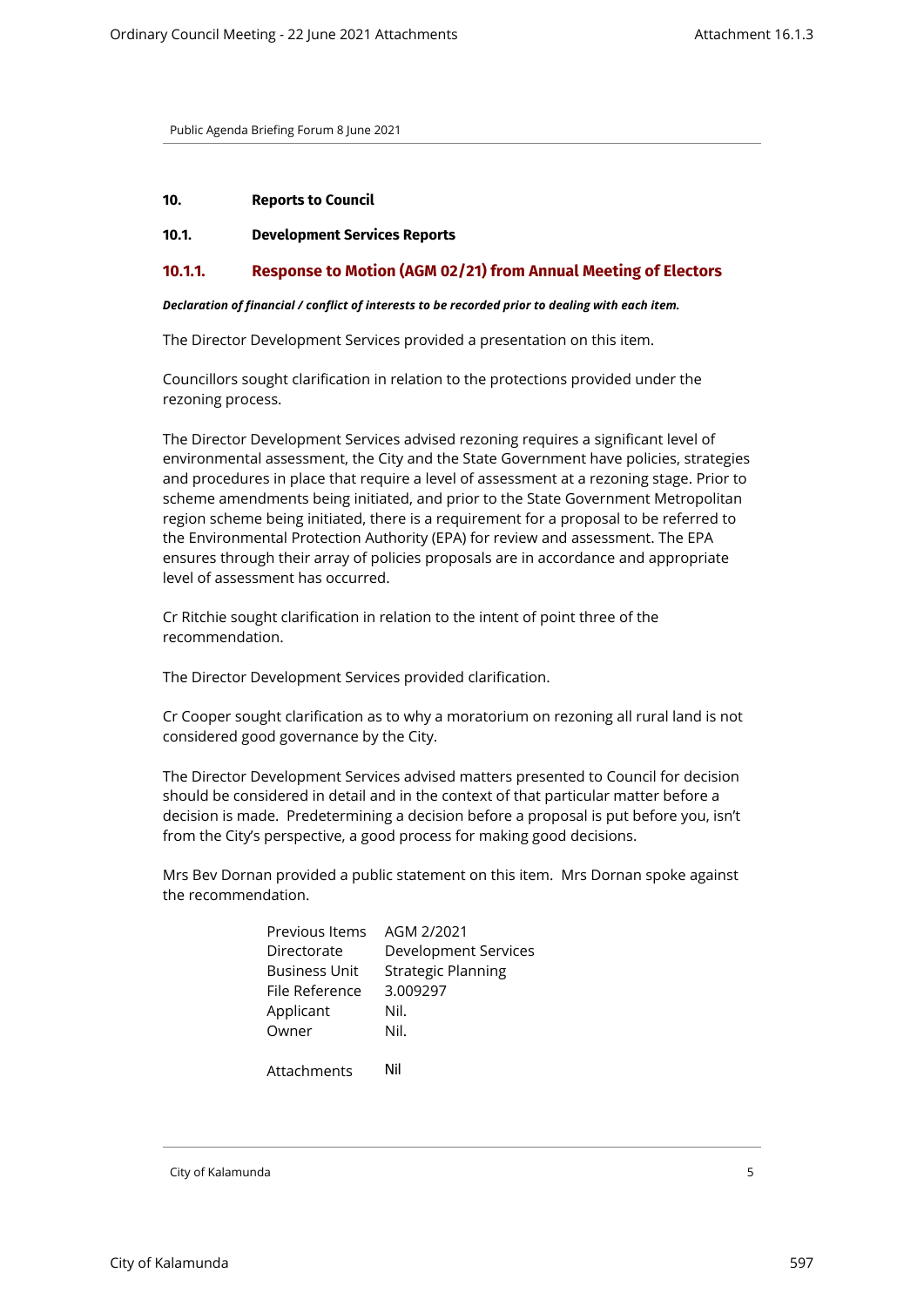#### **TYPE OF REPORT**

|                  | Advocacy    | When Council is advocating on behalf of the community to<br>another level of government/body/agency                                                                                                                                                                                                                                                                                                                                |
|------------------|-------------|------------------------------------------------------------------------------------------------------------------------------------------------------------------------------------------------------------------------------------------------------------------------------------------------------------------------------------------------------------------------------------------------------------------------------------|
| $\triangleright$ | Executive   | When Council is undertaking its substantive role of direction<br>setting and oversight (e.g. accepting tenders, adopting plans<br>and budgets                                                                                                                                                                                                                                                                                      |
|                  | Information | For Council to note                                                                                                                                                                                                                                                                                                                                                                                                                |
|                  | Legislative | Includes adopting Local Laws, Town Planning Schemes and<br>Policies. When Council determines a matter that directly<br>impacts a person's rights and interests where the principles of<br>natural justice apply. Examples include town planning<br>applications, building licences, other permits or licences<br>issued under other Legislation or matters that could be<br>subject to appeal to the State Administrative Tribunal |

#### **STRATEGIC PLANNING ALIGNMENT**

*Kalamunda Advancing Strategic Community Plan to 2027*

**Priority 4: Kalamunda Leads Objective 4.1** - To provide leadership through transparent governance. **Strategy 4.1.1** - Provide good governance.

#### **EXECUTIVE SUMMARY**

- 1. The purpose of this report is to consider resolution AGM 02/2021 from the Annual Electors' meeting held 16 March 2020. The resolution urges Councillors to place a moratorium on the rezoning of all rural zoned land within the City of Kalamunda (City) until such time as Council have had the opportunity to fully consider the draft Local Biodiversity Strategy (LBS), a draft document that at the time of preparing this report has closed for community comment and the feedback is being assessed and finalisation of the documentation considered.
- 2. Good governance and proper planning processes would suggest that a blanket moratorium denying consideration of a request to rezone rural land in the City is not appropriate, and that each request should be assessed on its merits having regard to the current planning framework, relevant considerations and the desired future for the locality.
- 3. It is recommended that the Council resolve to not support a blanket moratorium but have due regard to the current and draft LBS when considering any request to rezone land within the City.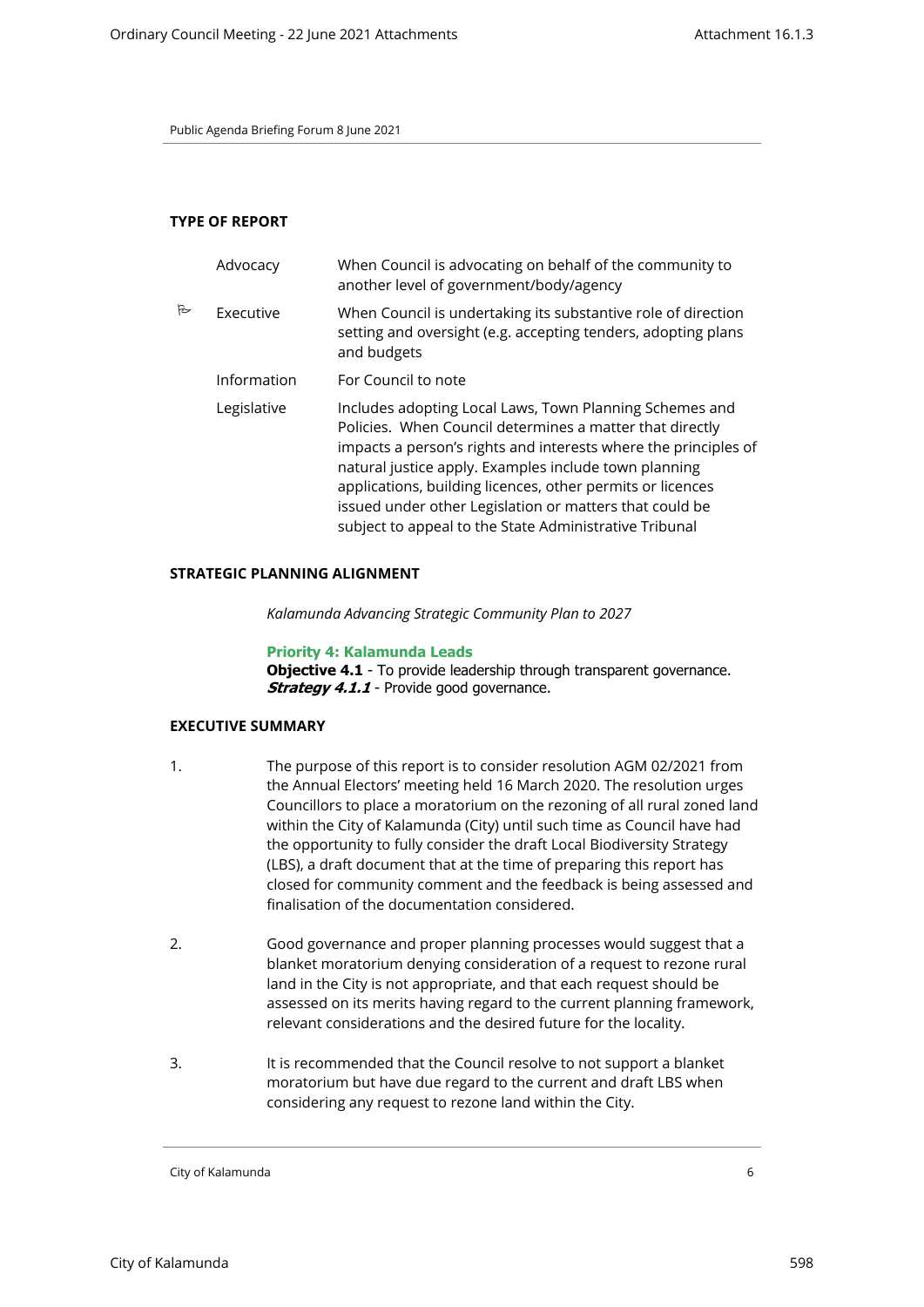## **BACKGROUND**

4. At the 16 March 2021 Annual General Meeting of Electors the following resolution was passed:

*RESOLVED AGM 2/2021:* 

*That this meeting of electors urges Councillors to place a moratorium on the rezoning of all rural zoned lands in the City until such time as Councillors have had the opportunity to fully consider the 2020 Kalamunda Local Biodiversity Strategy currently out for public consultation.*

- 5. The LBS was endorsed by Council for the purposes of community consultation at the December 2020 Ordinary Council Meeting (OCM262/2020).
- 6. Community feedback on the LBS commenced in early 2021 and closed on 13 April 2021. The City is currently reviewing the feedback from the community as well as validating the analysis and is scheduled to report back to Council regarding adoption of the finalised LBS by the end of Q4 2021.
- 7. There are extensive areas of land in the City district, particularly in the scarp and hills area, zoned Rural in one form or another.
- 8. A review of the Local Planning Strategy and Local Planning Scheme No. 3 is also currently underway. While it is a lengthy process with a number of steps and touch points with; Council, the State Government and community, the schedule is to finalise the review by July 2022 for Council endorsement. Following endorsement, the documents would be forwarded to the WAPC and Minister for final consideration.

## **DETAILS AND ANALYSIS**

- 9. It is worthy of note that some recommendations contained within the draft LBS recommend changes to planning matters that may require new Planning Policies, amendments to the Local Planning Scheme or consideration within the new Local Planning Scheme.
- 10. If the Council adopt the electors' resolution it would mean that the Council would establish a predetermined position and not be prepared to consider or progress any request or proposal to rezone any land within the Special Rural, Rural Composite, Rural Agriculture, Rural Landscape Interest, and the Rural Conservation zoned areas anywhere within the City.

City of Kalamunda 7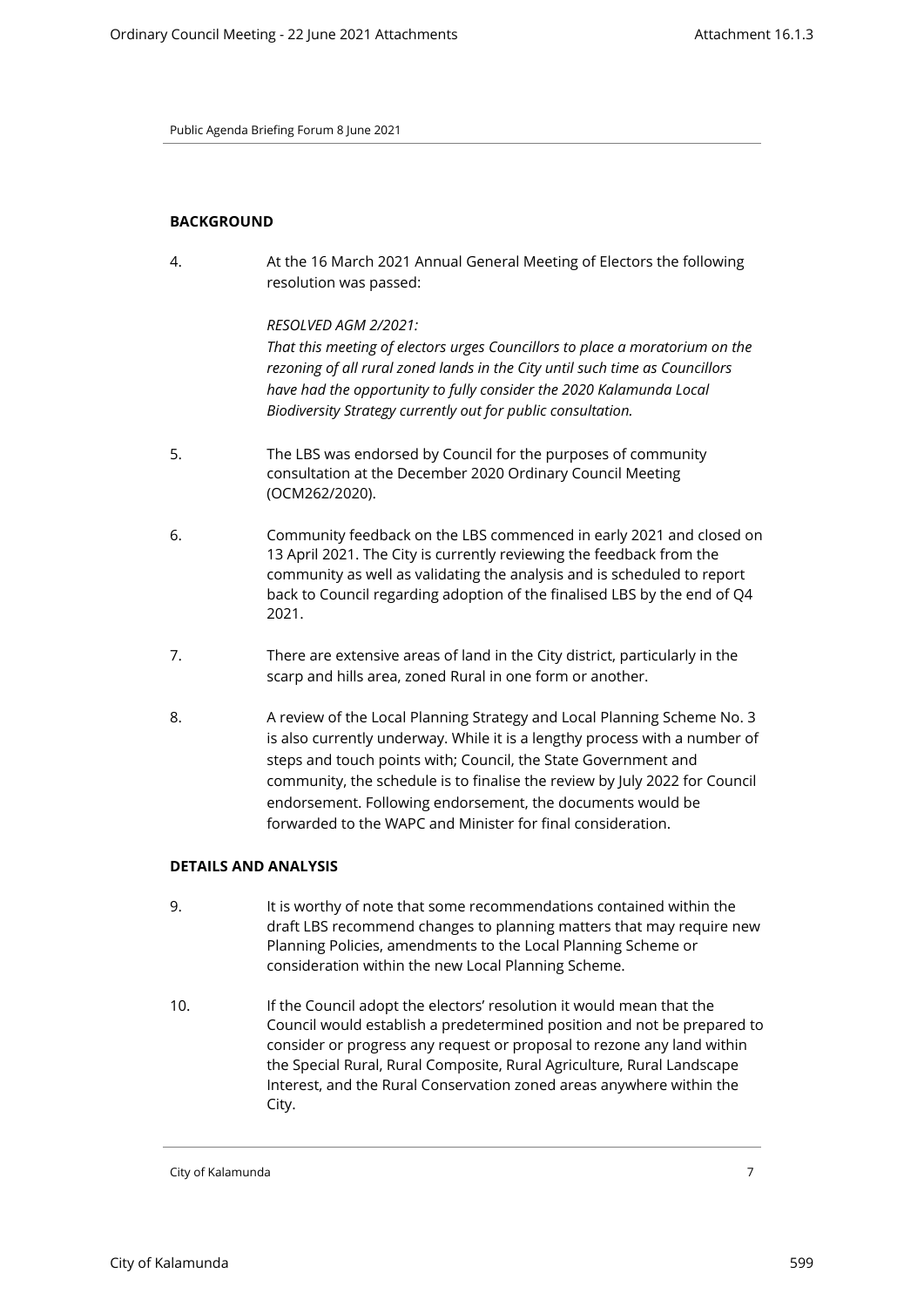- 11. It is important to note the resolution is unclear on the duration of a prospective moratorium as it relies on the Council "….having had an opportunity to fully consider…." the LBS. For the purposes of this report, it is assumed the Council will have fully considered the LBS once submissions and responses to those submissions have been considered, as well as validating the analysis as part of the finalisation process and the Council endorsing the final version of the LBS. As noted above, adoption of the LBS is scheduled by Q4 2021.
- 12. Part 3 Division 1 General, of the *Local Government Act 1995* (section 3.1) states that the general function of the Local Government is to provide for the good government of persons within its district. Imposing a moratorium as requested would unduly restrict the Council undertaking a key function of the local government on behalf of its community. It is considered Council would not be fulfilling its obligations to provide good governance, in such circumstances.
- 13. The provisions in the *Development (Local Planning Schemes) Regulations 2015* allow the Council to resolve to not proceed to advertise a proposed amendment to the local planning scheme. It is implied that some documentation has been prepared and considered by the local government. In other words, a resolution to not proceed, on the basis of a previous decision of a blanket moratorium, without considering the merits of the proposal may not be considered sufficient or appropriate.
- 14. A dissatisfied landowner having made a request for rezoning and the Council resolving not to proceed, may make a "representation" under s76(1) of the *Planning and Development Act 2005* to the Minister to order the local government to prepare and submit for consideration an amendment to a local planning scheme. Such an order would only be to allow the process to commence and would not bind the Council on the future of the rezoning process or its outcome. The point being made, is that this process requires the Council to have given consideration to the request and not determine it on the basis of a pre-determined blanket moratorium.
- 15. While the Minister may issue an order under Section 76, the related Planning Bulletin (102/2010) provides some criteria that the Minister would apply, including:

"i. the extent to which, even if the applicant's representation has some merit, whether there are good grounds for deferring the initiation of the proposed scheme or amendment at this time, notably where:

*i. the relevant local planning scheme is currently being amended or is proposed to be amended soon in any event (where there is often*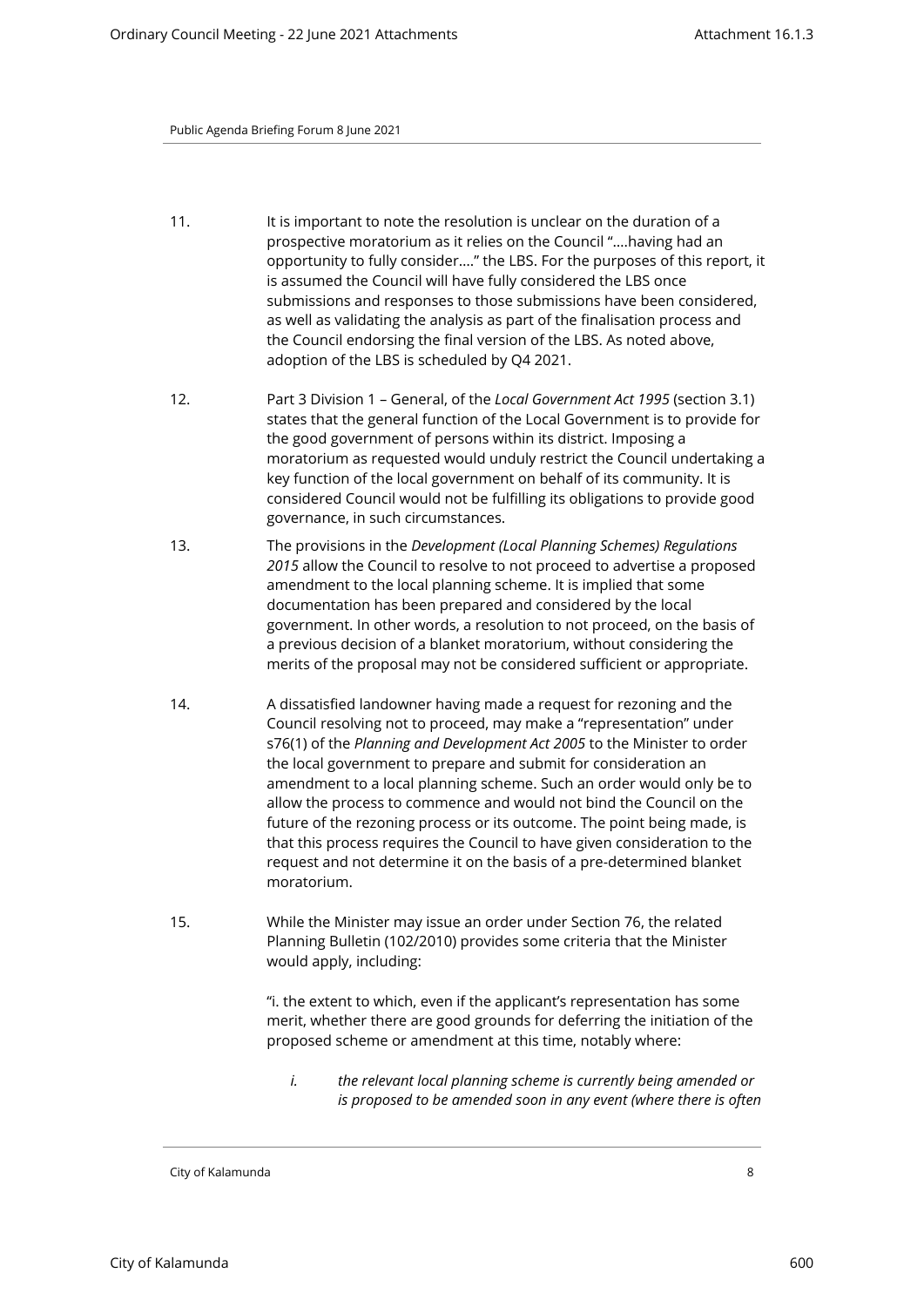*a moratorium on further amendments being considered during this time); or*

- ii. *a relevant planning instrument or policy is currently a 'seriously entertained' draft proposal, and once finalised, is likely to have a substantial impact on the contents and subject matter of the applicant's proposed a scheme or amendment (for example, where local government was preparing a draft Activity Centre Structure Plan in relation to the same area), and…."*
- 16. The City's strategic environmental framework would be considered, or given due regard through the consideration process of any proposed amendment. The incorporation of any of the recommendations coming out of the City's broader strategic environmental framework and into the current LPS3 or the new Local Planning Scheme, is not likely for considerable time given the lengthy planning processes involved.
- 17. It should be noted that there is no right of review (appeal) should the Council resolve not to proceed with an amendment to its local planning scheme or if the Minister refuses to issue an order.
- 18. It is generally accepted that good planning decisions are made on the basis of the current planning framework, and on the merits of the proposal, at that point in time. Making decisions on the basis of a predetermined moratorium placed over all rural zoned land is not conducive to properly examining a proposal and making a good planning decision for the broader community.
- 19. The Local Planning Strategy and Local Planning Scheme are currently being considered for review. A report to the Council to formally initiate these processes through the WAPC is anticipated in Q4 2021. At some point in this process, it may be appropriate to place a moratorium on requests for rezoning, however any recommendation of this nature is not likely to occur until after the reviewed scheme has been advertised, and may only be applicable to some proposed scheme amendments. The purpose of a moratorium in these instances is primarily administrative and to allow for the orderly transition of an old local planning scheme to a new one.
- 20. An alternative, and more appropriate, resolution would be to request that due consideration be given to the City's broader strategic environmental framework (adopted and draft) at the time, if and when, a request to rezone rural land is made.

# **APPLICABLE LAW**

21. Local Government Act 1995 – Section 3.1 Governance.

City of Kalamunda 9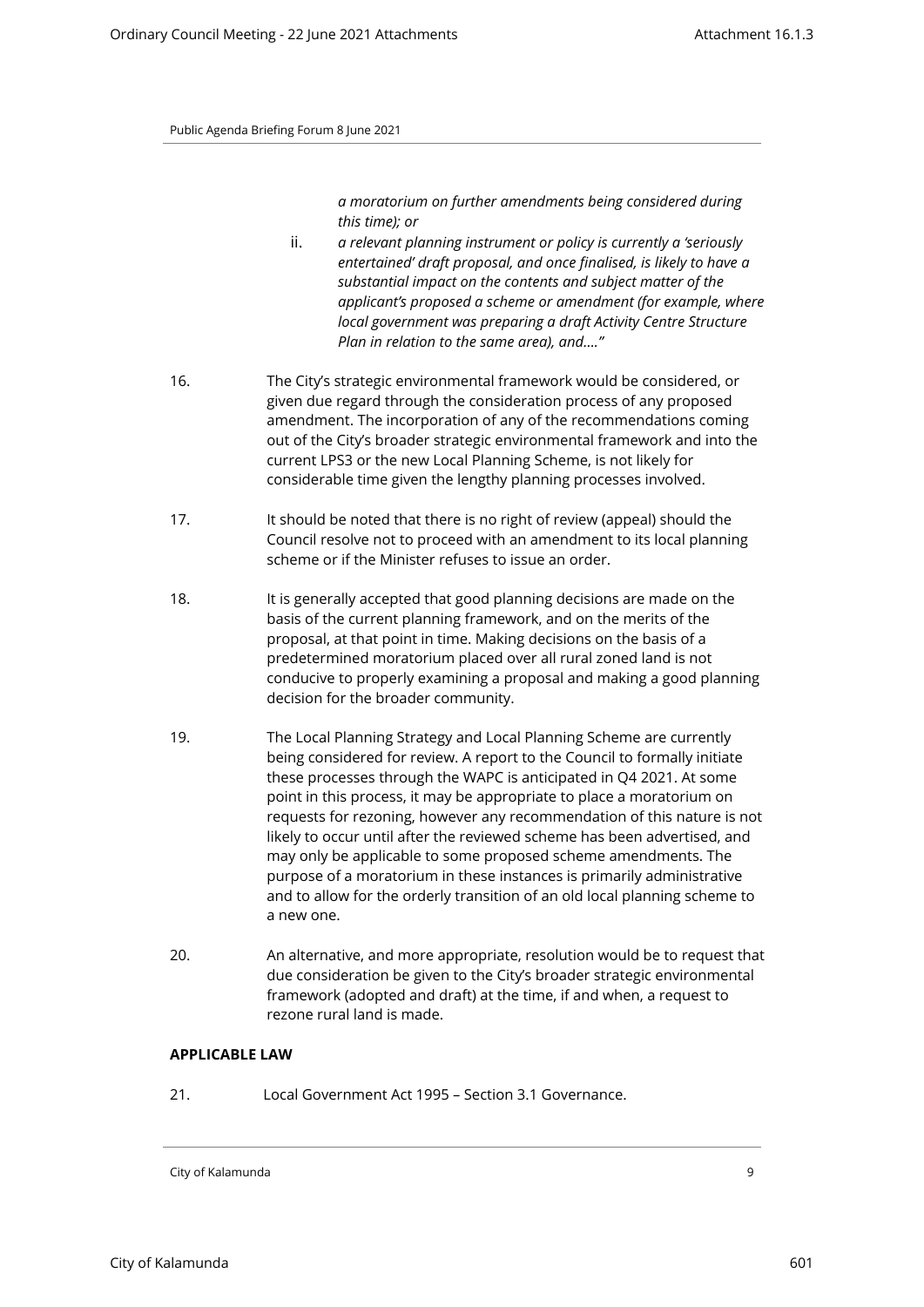- 22. Planning and Development Act 2005 Section 76
- 23. Planning and Development (Local Planning Schemes) Regulations 2005
- 24. Local Planning Scheme No. 3

## **APPLICABLE POLICY**

25. Nil.

# **STAKEHOLDER ENGAGEMENT**

26. Should the Council resolve to proceed with a request to rezone land there is a statutory obligation for the proposal to be advertised for comment.

# **FINANCIAL CONSIDERATIONS**

27. N/A

## **SUSTAINABILITY**

- 28. Any request for rezoning to be considered by the Council will include a comprehensive environmental analysis as part of the documentation presented, including consideration of the City's broader strategic environmental framework.
- 29. It is also important to note that any planning proposal is required to be considered against and to comply with the requirements of relevant local, state and federal environmental legislation and assessment requirements.

## **RISK MANAGEMENT**

| 30. | damage.                                                                                                                                                                                                                                                                                                                                                                                        | <b>Risk:</b> Council adopts the electors' resolution and risks reputational |               |
|-----|------------------------------------------------------------------------------------------------------------------------------------------------------------------------------------------------------------------------------------------------------------------------------------------------------------------------------------------------------------------------------------------------|-----------------------------------------------------------------------------|---------------|
|     | Consequence                                                                                                                                                                                                                                                                                                                                                                                    | Likelihood                                                                  | <b>Rating</b> |
|     | Significant                                                                                                                                                                                                                                                                                                                                                                                    | Possible                                                                    | High          |
|     | <b>Action/Strategy</b>                                                                                                                                                                                                                                                                                                                                                                         |                                                                             |               |
|     | Consider an alternative resolution to satisfy the intent of the electors'<br>resolution and meet the obligations of the local government to consider<br>each planning proposal on its individual merit having regard for the<br>City's strategic environmental framework and in compliance with<br>relevant local, state and federal environmental legislation and<br>assessment requirements. |                                                                             |               |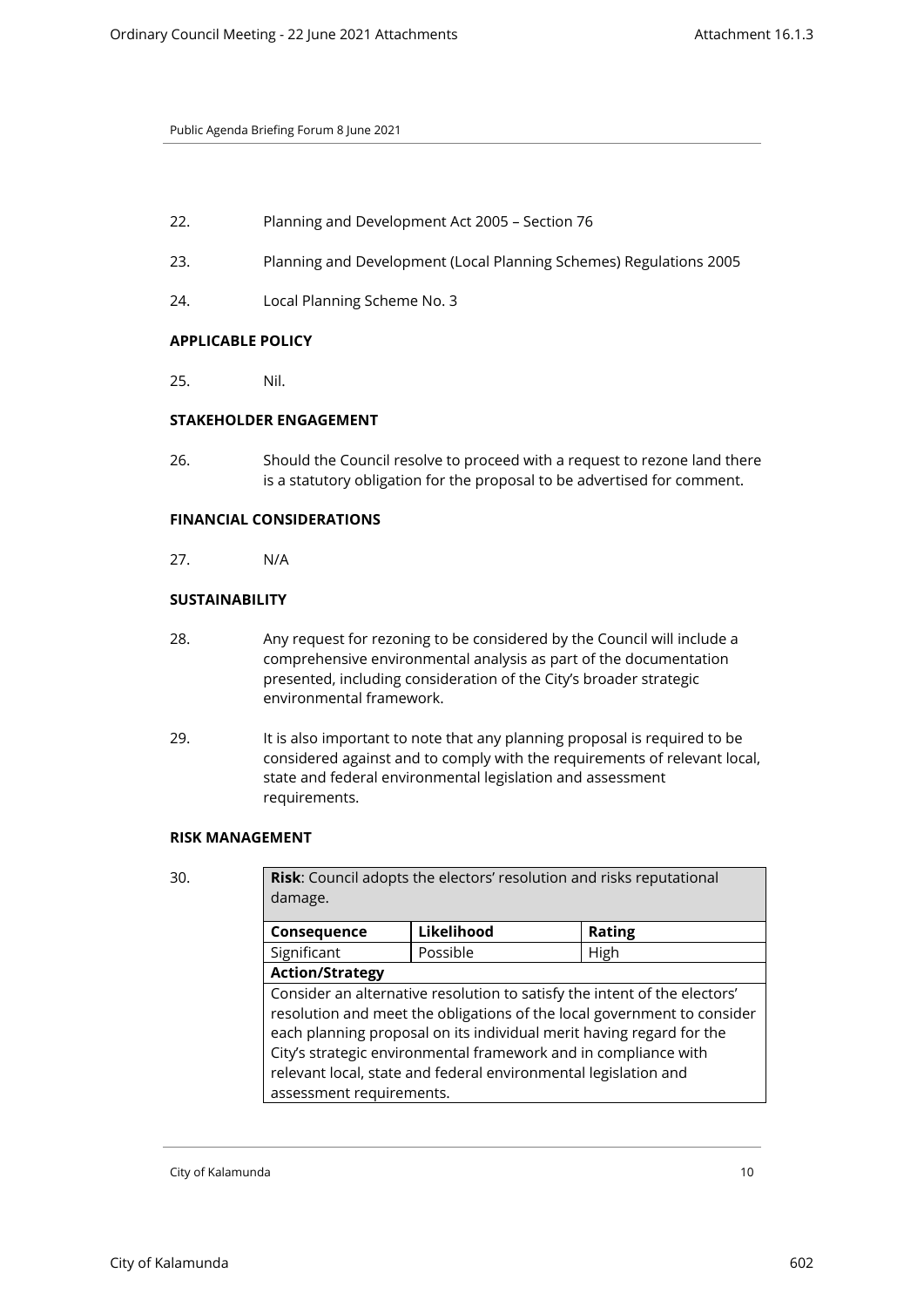#### **CONCLUSION**

- 31. While the Council could seek to place a moratorium on the rezoning of all rural zoned land in the City, this is a very broad-brush approach to planning in the City and is not considered to represent good governance, or an appropriate way to deal with planning matters.
- 32. Having regard to the current and proposed planning framework at the time, including the City's strategic environmental framework, for any request made to rezone land, is considered the proper and orderly way to proceed. This approach recognises and respects the intent of the electors' resolution, while maintaining the City's decision-making obligations.

#### **Voting Requirements: Simple Majority**

#### **RECOMMENDATION**

That Council:

- 1. NOTE the resolution (AGM 02/2021) of the Annual General Meeting of Electors dated 16 March 2021 and the recommendations contained in this report.
- 2. NOT place a moratorium on the rezoning of all rural zoned lands in the City.
- 3. NOTE that each planning proposal is required to be considered on the merits of the particular proposal, and due regard will be given, among other matters, to the City's strategic environmental framework (adopted and draft) when considering any future proposals to rezone rural land.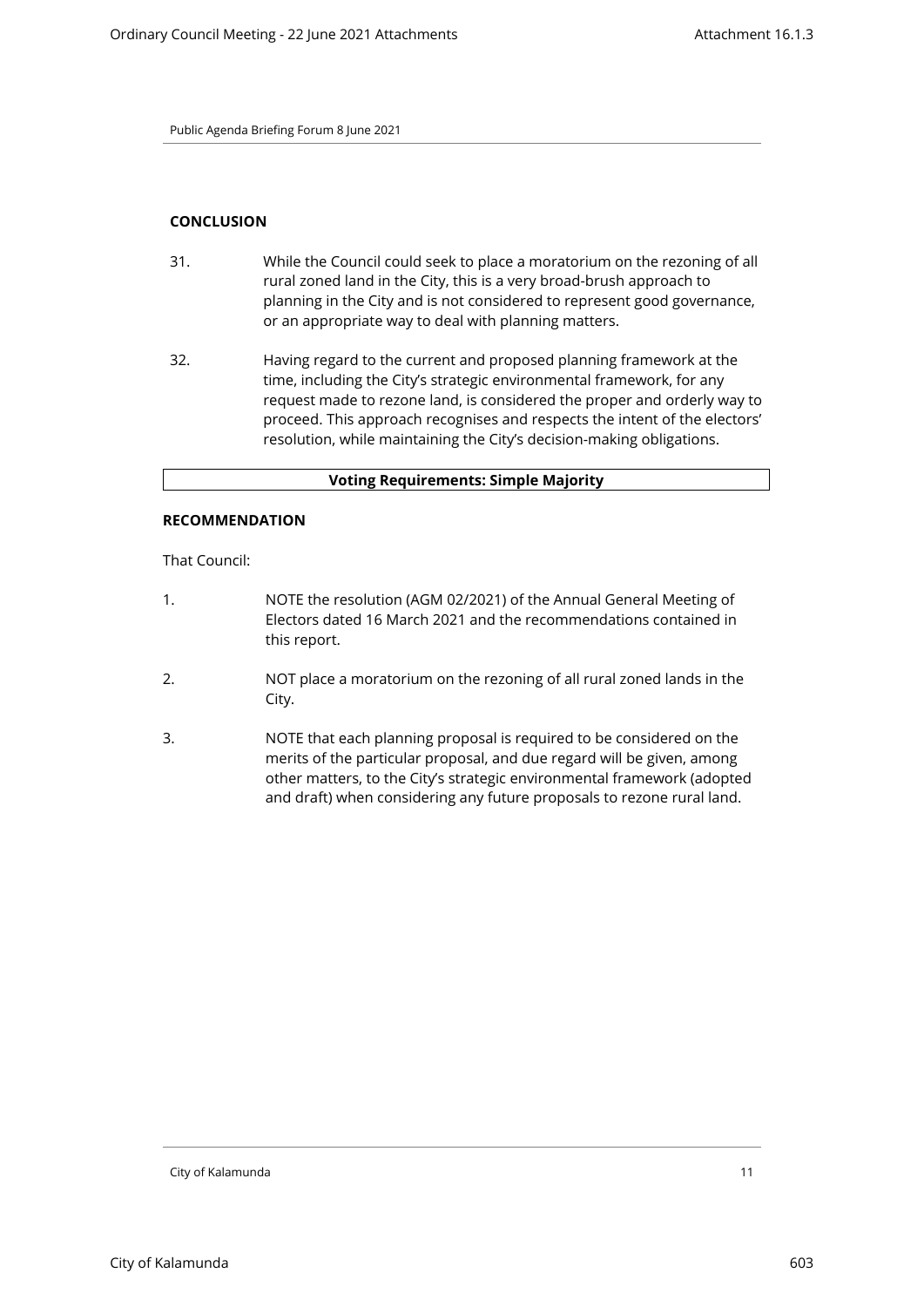## <span id="page-11-1"></span><span id="page-11-0"></span>**10.2. Asset Services Reports**

# **10.2.1. Zig Zag Cultural Centre Asset Management Plan 2021**

#### *Declaration of financial / conflict of interests to be recorded prior to dealing with each item.*

The Manager Asset Planning provided a presentation on this item.

Councillors sought clarification on aspects of the Management Plan.

Councillor O'Donnell sought clarification on the revenue versus expenditure, this was taken on notice by the Director of Corporate Services.

Cr Boyd askes about how many building the City owns. Some details were provided however was taken on notice by the Director Asset Services to provide further clarification.

| Previous       | N/A                                                                                                     |
|----------------|---------------------------------------------------------------------------------------------------------|
| Items          |                                                                                                         |
| Directorate    | <b>Asset Services</b>                                                                                   |
| Business Unit  | <b>Asset Planning</b>                                                                                   |
| File Reference | 4.00009549                                                                                              |
| Applicant      | N/A                                                                                                     |
| Owner          | N/A                                                                                                     |
| Attachments    | Zig Zag Cultural Centre Asset Management Plan 2021<br>1.<br>$\lceil 10.2.1.1 - 31 \text{ pages} \rceil$ |

## **TYPE OF REPORT**

|   | Advocacy    | When Council is advocating on behalf of the community to<br>another level of government/body/agency                                                                                                                                                                                                                                                                                                                                |
|---|-------------|------------------------------------------------------------------------------------------------------------------------------------------------------------------------------------------------------------------------------------------------------------------------------------------------------------------------------------------------------------------------------------------------------------------------------------|
| B | Executive   | When Council is undertaking its substantive role of direction<br>setting and oversight (e.g. accepting tenders, adopting plans<br>and budgets                                                                                                                                                                                                                                                                                      |
|   | Information | For Council to note                                                                                                                                                                                                                                                                                                                                                                                                                |
|   | Legislative | Includes adopting Local Laws, Town Planning Schemes and<br>Policies. When Council determines a matter that directly<br>impacts a person's rights and interests where the principles of<br>natural justice apply. Examples include town planning<br>applications, building licences, other permits or licences<br>issued under other Legislation or matters that could be<br>subject to appeal to the State Administrative Tribunal |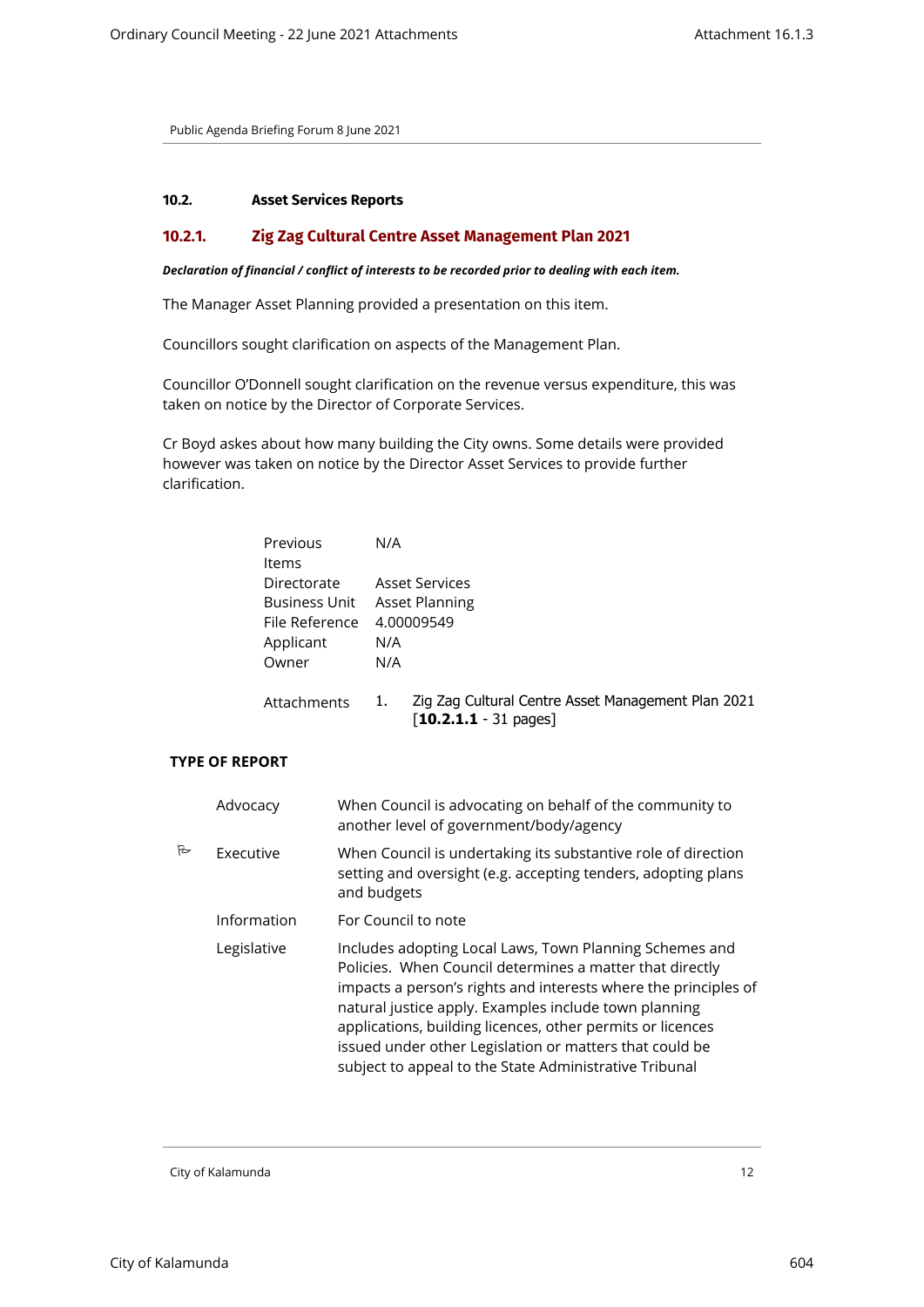## **STRATEGIC PLANNING ALIGNMENT**

*Kalamunda Advancing Strategic Community Plan to 2027*

#### **Priority 3: Kalamunda Develops**

**Objective 3.2** - To connect community to quality amenities. *Strategy 3.2.1* - Optimal management of all assets.

## **EXECUTIVE SUMMARY**

- 1. The purpose of this report is to seek Council endorsement of a new asset management plan for the Zig Zag Cultural Centre (ZZCC). The Zig Zag Cultural Centre Asset Management Plan (AMP) is an assessment of the building asset and funding forecasts for the management of those assets over the long term. The key focus of this plan is on asset renewals and maintenance and not on the facility operations.
- 2. The buildings have a current gross replacement cost of \$4,184,000, depreciation \$94,000 per year, average annual renewal expenditure of \$17,000 and average annual maintenance expenditure of \$68,000. Based on detailed building condition inspections, the renewal works over the next 15 years requires average annual funding of \$29,000.
- 3. Council is requested to endorse the ZZCC AMP 2021, noting the proposed funding levels will be included in the annual budget process and Capital Works Program.

## **BACKGROUND**

- 4. The facility is broken up into five main functional areas being the visitors centre, art gallery, café, public toilet and seminar room. The café is currently under a five-year lease expiring on 30 May 2021, with a further three by five-year term options available. Under the lease the Lessee is responsible for all maintenance and renewals for painting, fit out and kitchen appliances.
- 5. Council determined that it required an asset management plan for the ZZCC as a deliverable within the Corporate Business Plan for 2020/21.

## **DETAILS AND ANALYSIS**

- 6. The AMP includes the following components:
	- a) Current Status of Assets;
	- b) Maintenance and Renewal Works Program;
	- c) Upgrades and Disability Access;
	- d) Financial Summary; and

City of Kalamunda 13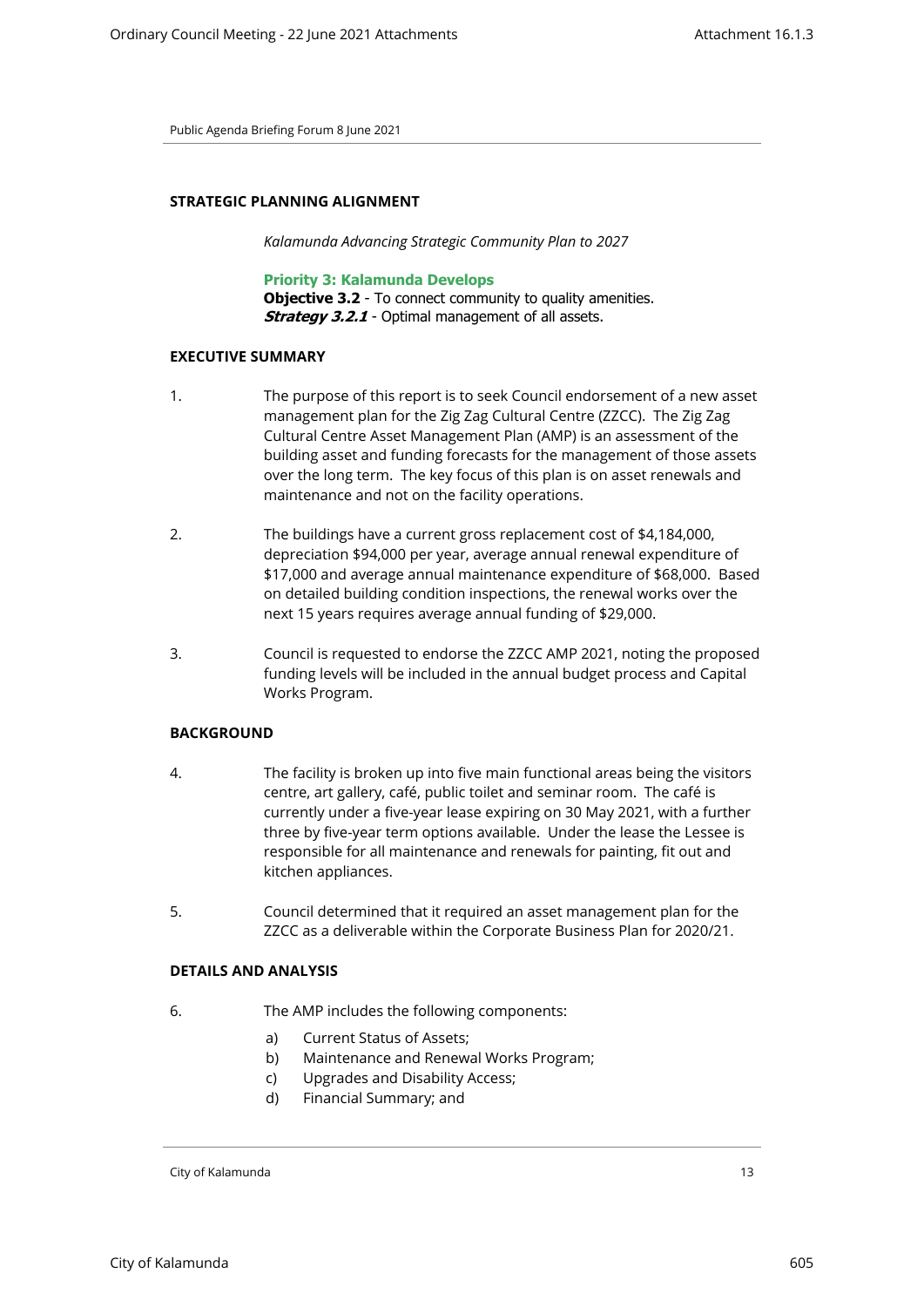- e) Improvements, Monitoring and Review.
- 7. To inform the plan and forecast renewal works, detailed inspections were undertaken at a component level. These "Level 2" building inspections help to determine the estimated remaining useful life of the individual components. The resulting renewal works have been prioritised by year and included in the Capital Works Program. The resulting financial implications are explained below under Financial Considerations.
- 8. The preparation of this plan was supported by the Commercial and Cultural Services and the Building Maintenance business units. The Commercial and Cultural Services unit provided details on future upgrades, and the Building Maintenance unit provided the details on the planned and reactive maintenance schedules and reviewed the proposed 15-year renewal program.
- 9. The future renewal funding has identified and recommended the following major works in the first five years:
	- a) 2022/23 renewal of seminar room and public toilet gas hot water storage unit and ring main for \$20,000;
	- b) 2022/23 internal and external painting for \$75,000;
	- c) 2023/24 renewal of timber decking to the north side of the seminar room for \$25,000;
	- d) 2026/27 renewal of the gallery and seminar room commercial dishwasher for \$10,000; and
	- e) 2027/28 re-oiling of all exterior ceiling lining boards for \$20,000.
- 10. It is important to note that this AMP is directed towards an optimum refurbishment program that is consistent with the current use requirements of the ZZCC. If the City determined to change the direction that the ZZCC was to be used for then the necessary changes to the building structure, fabric and fit out to enact this new direction would be a new capital works program. The AMP would then need to be revised to reflect the changed asset base.

# **APPLICABLE LAW**

11. The City is required to produce a plan for the future under S5.56 (1) of the *Local Government Act 1995* (WA) and supporting *Local Government (Administration) Regulations 1996* (WA).

# **APPLICABLE POLICY**

12. The AMP has been prepared in line with Service Policy 4: Asset Management.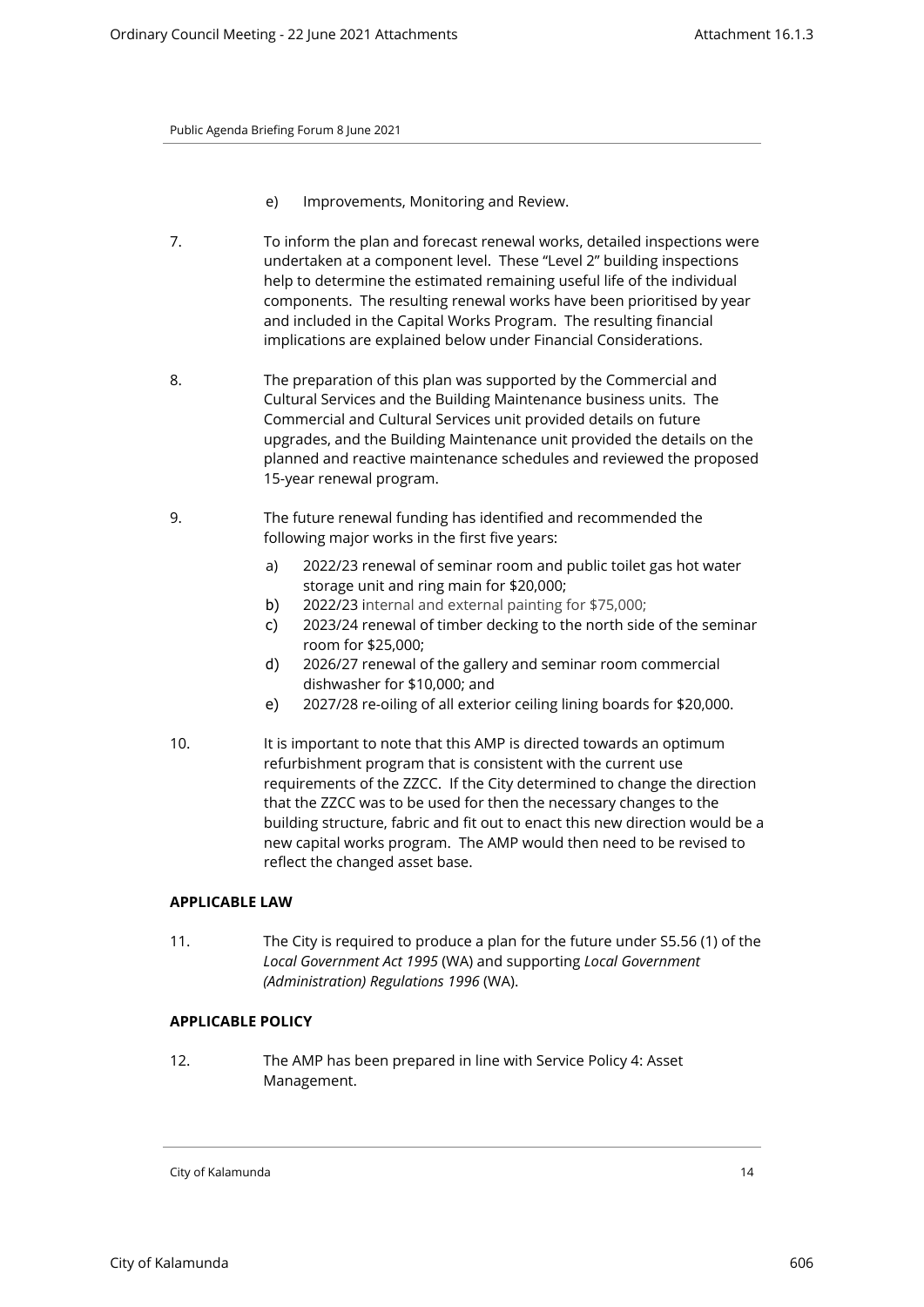#### **STAKEHOLDER ENGAGEMENT**

- 13. Internal consultation was undertaken with the Commercial and Cultural Services and the Building Maintenance business units.
- 14. Being an internal management plan, the AMP is not intended to be consulted with the wider community.

## **FINANCIAL CONSIDERATIONS**

- 15. The building has a gross replacement cost of \$4,184,400.
- 16. Based on the past five years of historical expenditure, the average annual renewal expenditure is \$17,000 with an average annual maintenance expenditure of \$68,000.
- 17. Based on detailed building condition inspections undertaken, the renewal works identified over the next 15 years equates to a required average annual renewal funding of \$29,000. This is an increase of \$12,000 per year over the current level of funding.
- 18. The average annual maintenance budgets are considered appropriate to undertake the required statutory and non-statutory maintenance based on the 15-year average annual renewal funding proposed.

#### **SUSTAINABILITY**

19. Maintaining the standard of the building will continue to support, encourage and promote the active participation in social and cultural events within the community.

#### **RISK MANAGEMENT**

20. **Risk**: The lack of effective planning for future renewal of assets leads to inefficient annual budgeting and less than optimal application of funds.

| Consequence                                                           | Likelihood     | <b>Rating</b> |
|-----------------------------------------------------------------------|----------------|---------------|
| Moderate                                                              | Almost Certain | High          |
| <b>Action/Strategy</b>                                                |                |               |
| Ensure asset management activities continue in line with national     |                |               |
| practice. Continue to improve practices, program funding for renewals |                |               |
| and engagement with relevant stakeholders on levels of service.       |                |               |
|                                                                       |                |               |

## **CONCLUSION**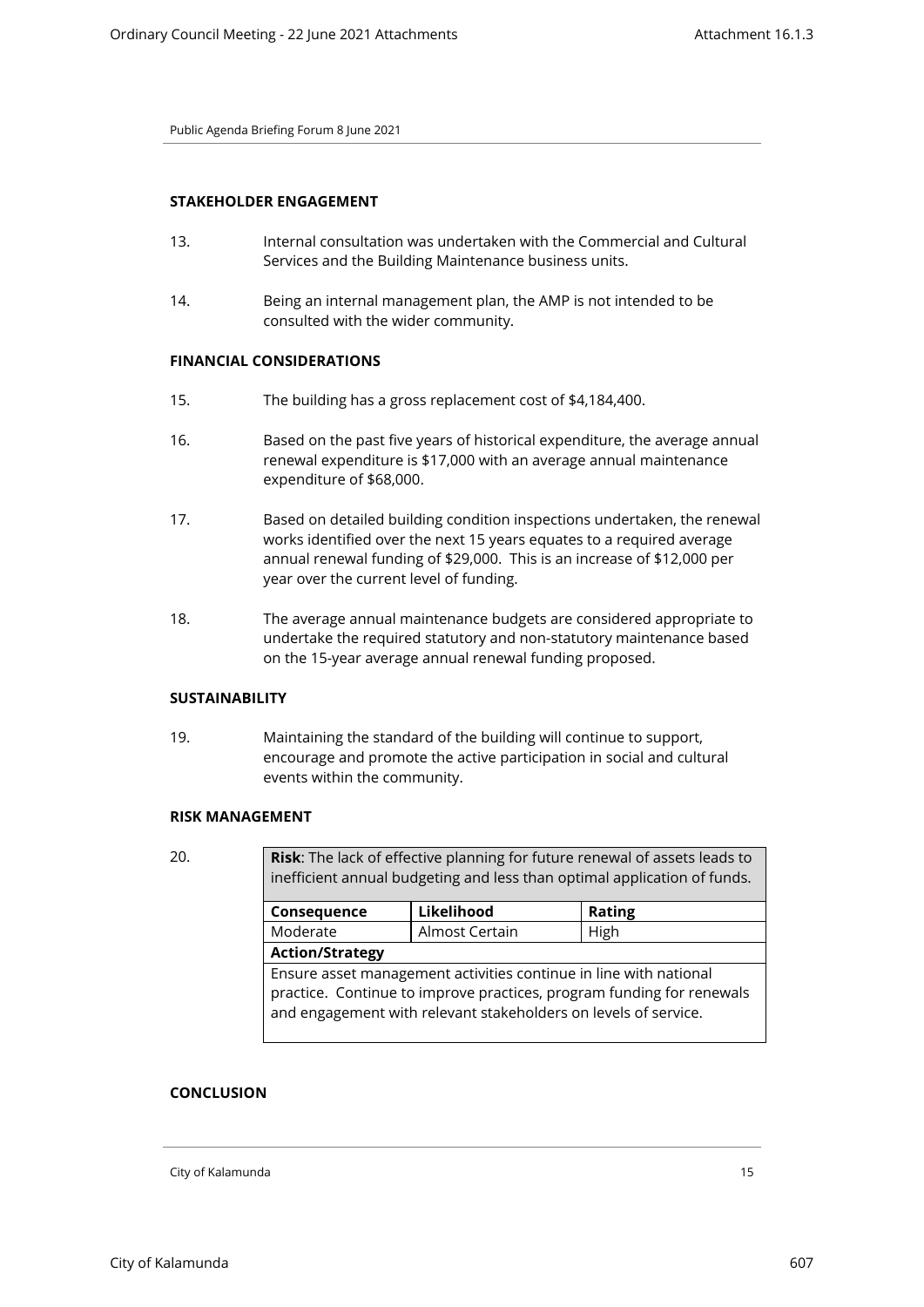- 21. The renewal works identified over the next 15 years requires an average annual renewal funding of \$29,000 to maintain the facility in line with current service expectations.
- 22. The capital upgrades, new works and the disability access items will be scoped, estimated and submitted for consideration in future budgets.

# **Voting Requirements: Simple Majority**

# **RECOMMENDATION**

That Council

- 1. ENDORSE the Zig Zag Cultural Centre Asset Management Plan 2021.
- 2. NOTE the total future renewal of \$150,000 will be listed for consideration in the annual budgets from 2022/23 to 2027/28.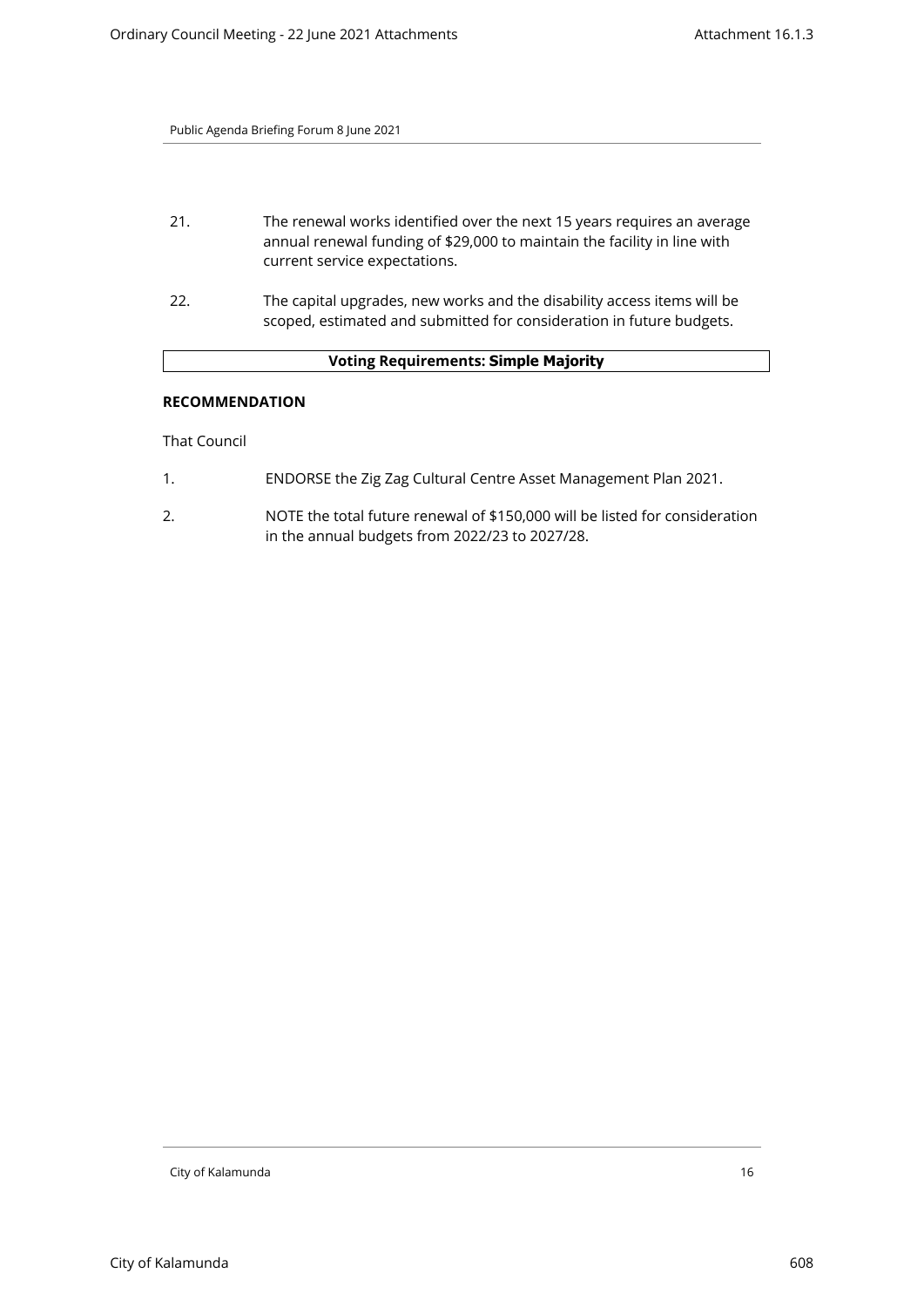## <span id="page-16-0"></span>**10.2.2. Hartfield Park Recreation Centre Asset Management Plan 2021**

#### *Declaration of financial / conflict of interests to be recorded prior to dealing with each item.*

The Manager Asset Planning provided a presentation on this item.

Councillors sought clarification on aspects of the Management Plan.

Cr Ritchie asked if the building had asbestos in it. The Manager Asset Planning took this on notice.

Cr O'Connor asked about the impact on the asset renewal ratios, the Director Corporate Services took this on notice.

| Previous                  | N/A                          |
|---------------------------|------------------------------|
| Items                     |                              |
| Directorate               | Asset Services               |
|                           | Business Unit Asset Planning |
| File Reference 4.00009549 |                              |
| Applicant                 | N/A                          |
| Owner                     | N/A                          |
|                           |                              |

Attachments 1. Hartfield Park Recreation Centre Asset Management Plan 2021 [**10.2.2.1** - 31 pages]

# **TYPE OF REPORT**

|   | Advocacy    | When Council is advocating on behalf of the community to<br>another level of government/body/agency                                                                                                                                                                                                                                                                                                                                |
|---|-------------|------------------------------------------------------------------------------------------------------------------------------------------------------------------------------------------------------------------------------------------------------------------------------------------------------------------------------------------------------------------------------------------------------------------------------------|
| 肚 | Executive   | When Council is undertaking its substantive role of direction<br>setting and oversight (e.g. accepting tenders, adopting plans<br>and budgets                                                                                                                                                                                                                                                                                      |
|   | Information | For Council to note                                                                                                                                                                                                                                                                                                                                                                                                                |
|   | Legislative | Includes adopting Local Laws, Town Planning Schemes and<br>Policies. When Council determines a matter that directly<br>impacts a person's rights and interests where the principles of<br>natural justice apply. Examples include town planning<br>applications, building licences, other permits or licences<br>issued under other Legislation or matters that could be<br>subject to appeal to the State Administrative Tribunal |

## **STRATEGIC PLANNING ALIGNMENT**

*Kalamunda Advancing Strategic Community Plan to 2027*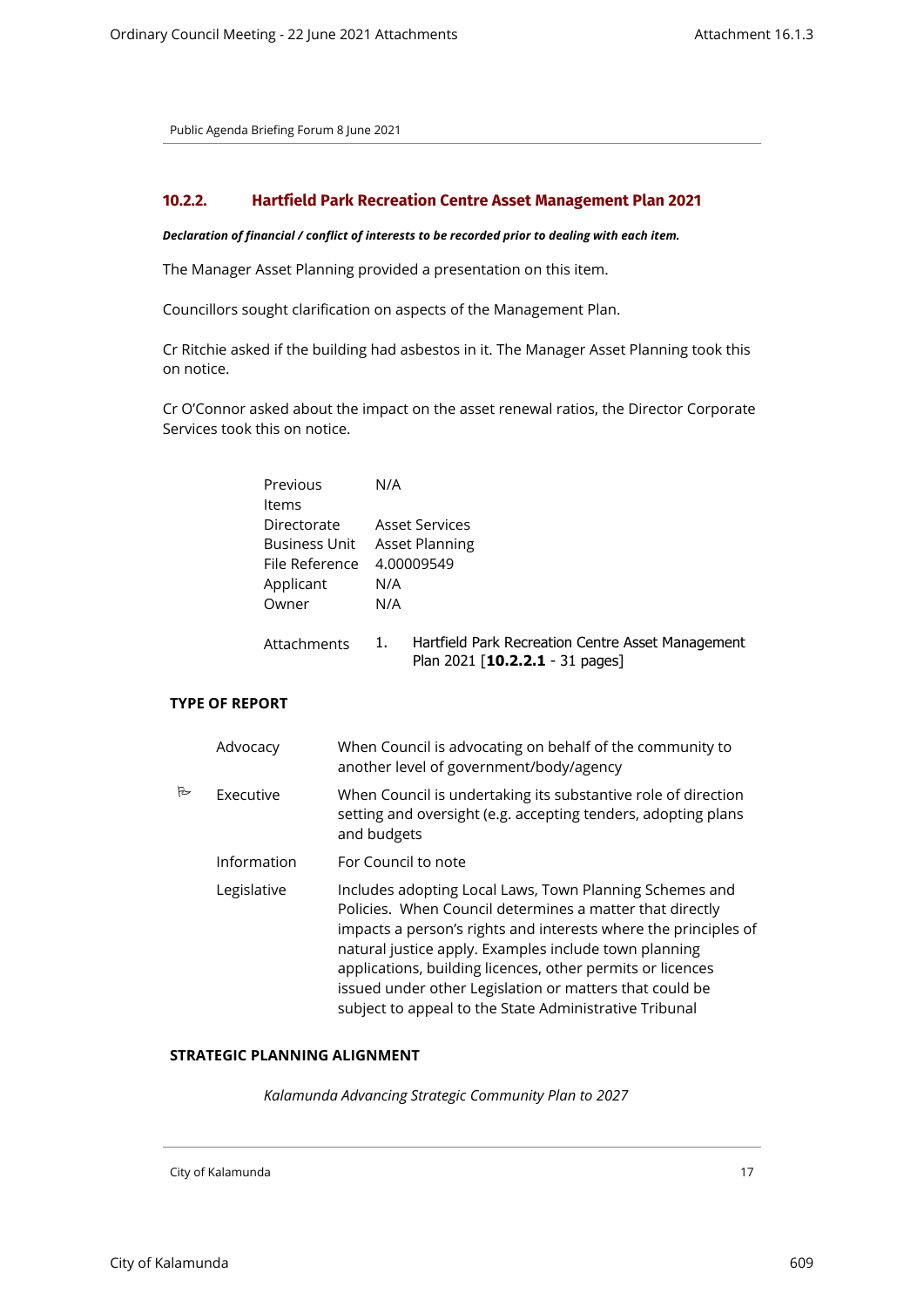**Priority 3: Kalamunda Develops Objective 3.2** - To connect community to quality amenities. **Strategy 3.2.1** - Optimal management of all assets.

# **EXECUTIVE SUMMARY**

- 1. The purpose of this report is to seek Council endorsement of a new asset management plan for the Hartfield Park Recreation Centre (HPRC). The HPRC Asset Management Plan (AMP) is an assessment of the building asset and funding forecasts for the management of those assets over the long term. The key focus of this plan is on asset renewals and maintenance and not on the facility operations.
- 2. The building has a current gross replacement cost of \$10,657,000, with depreciation \$271,000, historic annual renewal expenditure of \$115,000, and annual maintenance expenditure of \$131,000. Based on detailed building condition inspections, the renewal works over the next 15 years requires average annual funding of \$80,000 (a decrease).
- 3. Council is requested to endorse the Hartfield Park Recreation Centre Asset Management Plan 2021, noting the proposed funding levels will be included in the annual budget process and Capital Works Program.

# **BACKGROUND**

- 4. The Hartfield Park Recreation Centre (HPRC) is broken up into five main functional areas: Main Basketball Stadium, Gymnasium, Squash Courts, Group Fitness Room and Creche. The adjoining Forrestfield United Soccer Club is not covered under this AMP.
- 5. Council determined that it required an AMP for HPRC as a deliverable within the Corporate Business Plan for 2020/21.

# **DETAILS AND ANALYSIS**

- 6. The AMP includes the following components:
	- a) Current Status of Assets;
	- b) Maintenance and Renewal Works Program;
	- c) Upgrades and Disability Access;
	- d) Financial Summary; and
	- e) Improvements, Monitoring and Review.
- 7. To inform the plan and forecast renewal works, detailed inspections were undertaken at a component level. These "Level 2" building inspections help to determine the estimated remaining useful life of the individual

City of Kalamunda 18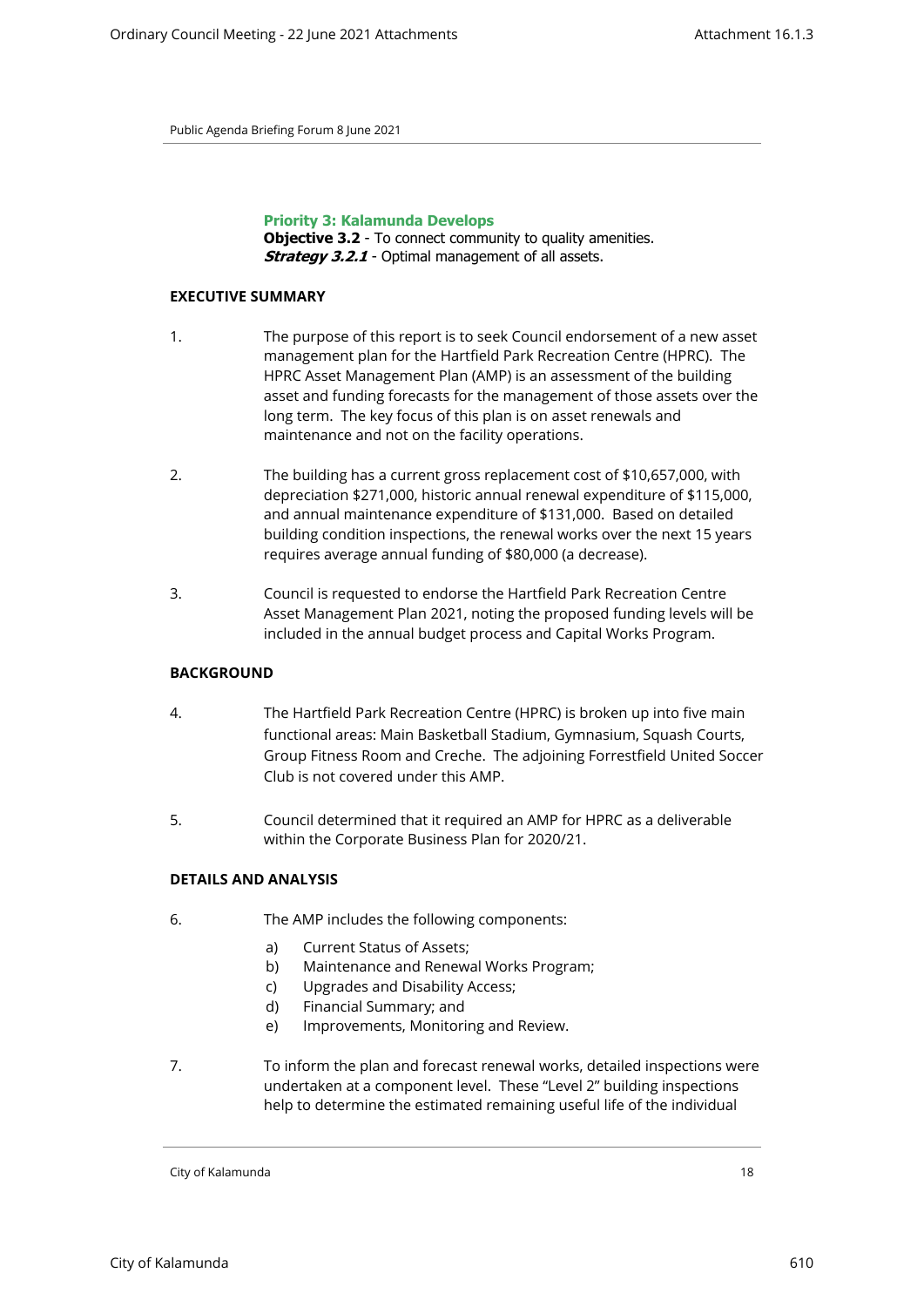components. The resulting renewal works have been prioritised by year and included in the Capital Works Program. The resulting financial implications are explained below under Financial Considerations.

- 8. The preparation of this plan was supported by the Community Development and Building Maintenance business units. The Building Maintenance unit provided the details on the planned and reactive maintenance schedules and reviewed the proposed 15-year renewal program.
- 9. The future renewal funding has identified and recommended the following major works in the first five years:
	- a) 2022/23 external painting of \$80,000;
	- b) 2023/24 internal painting of \$50,000, air conditioning renewals in creche, and spin cycle room of \$17,000, renew change room hot water storage units for \$20,000, and renovate squash court one for \$20,000;
	- c) 2024/25 renovate creche bathrooms for \$52,200, and renovate squash court two for \$20,000;
	- d) 2025/26 renew basketball court exhaust extraction fans for \$20,000, renew main foyer / creche evaporative air conditioning for \$40,000, and renovate squash court three for \$20,000; and
	- e) 2026/27 renew roof sheeting to group fitness and spin cycle roof for \$45,000 and renovate squash court four for \$20,000.
- 10. It is important to note that this AMP is directed towards an optimum refurbishment program that is consistent with the current use requirements of HPRC. If the City determined to change the direction that HPRC was to be used for then the necessary changes to the building structure, fabric and fit out to enact this new direction would be a new capital works program. The current AMP would then need to be revised to reflect the changed asset base.

## **APPLICABLE LAW**

11. The City is required to produce a plan for the future under S5.56 (1) of the *Local Government Act 1995* (WA) and supporting *Local Government (Administration) Regulations 1996* (WA).

## **APPLICABLE POLICY**

12. The HPRC AMP has been prepared in line with Service Policy 4: Asset Management.

# **STAKEHOLDER ENGAGEMENT**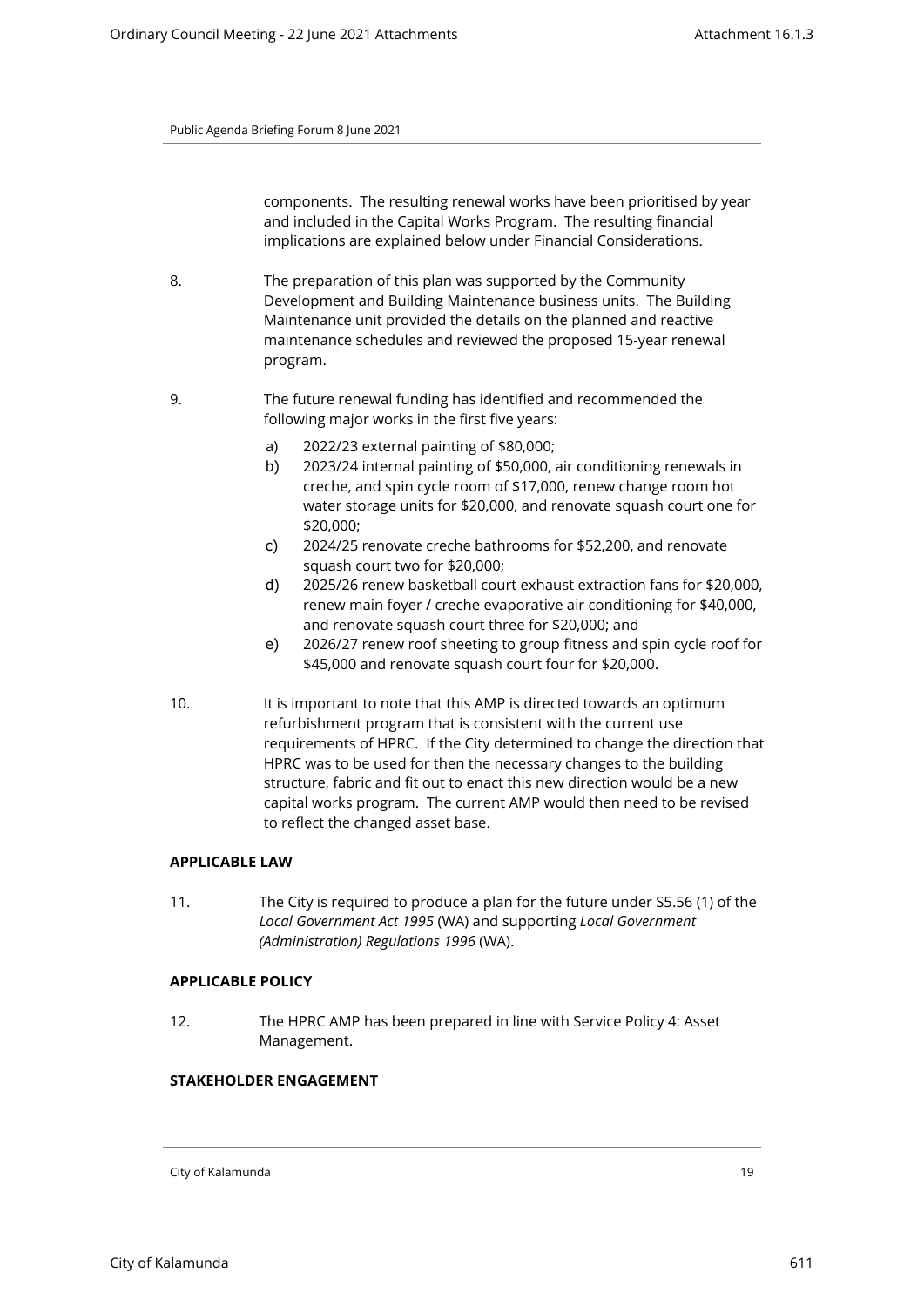- 13. Internal consultation was undertaken with the Community Development and the Building Maintenance business units.
- 14. Being an internal management plan, the HPRC AMP is not intended to be consulted with the wider community.

## **FINANCIAL CONSIDERATIONS**

- 15. The building has a gross replacement cost of \$10,657,000 and annual depreciation of \$271,000.
- 16. Based on the past five years of historical expenditure, the average annual renewal expenditure is \$115,000 with an average annual maintenance expenditure of \$131,000.
- 17. Based on detailed building condition inspections undertaken, the renewal works identified over the next 15 years equates to a required average annual renewal funding of \$80,000 (a reduction).
- 18. The proposed 2021/22 Maintenance Budget of \$107,000 is considered appropriate to undertake the required statutory and non-statutory maintenance based on the 15-year average annual renewal funding proposed.

## **SUSTAINABILITY**

19. Maintaining the standard of the building will continue to support, encourage and promote the active participation in social and cultural events within the community.

#### **RISK MANAGEMENT**

20. **Risk**: The lack of effective planning for future renewal of assets leads to inefficient annual budgeting and less than optimal application of funds. **Consequence Likelihood Rating** Moderate | Almost Certain | High

**Action/Strategy** Ensure asset management activities continue in line with national practice. Continue to improve practices, program funding for renewals and engagement with relevant stakeholders on levels of service.

## **CONCLUSION**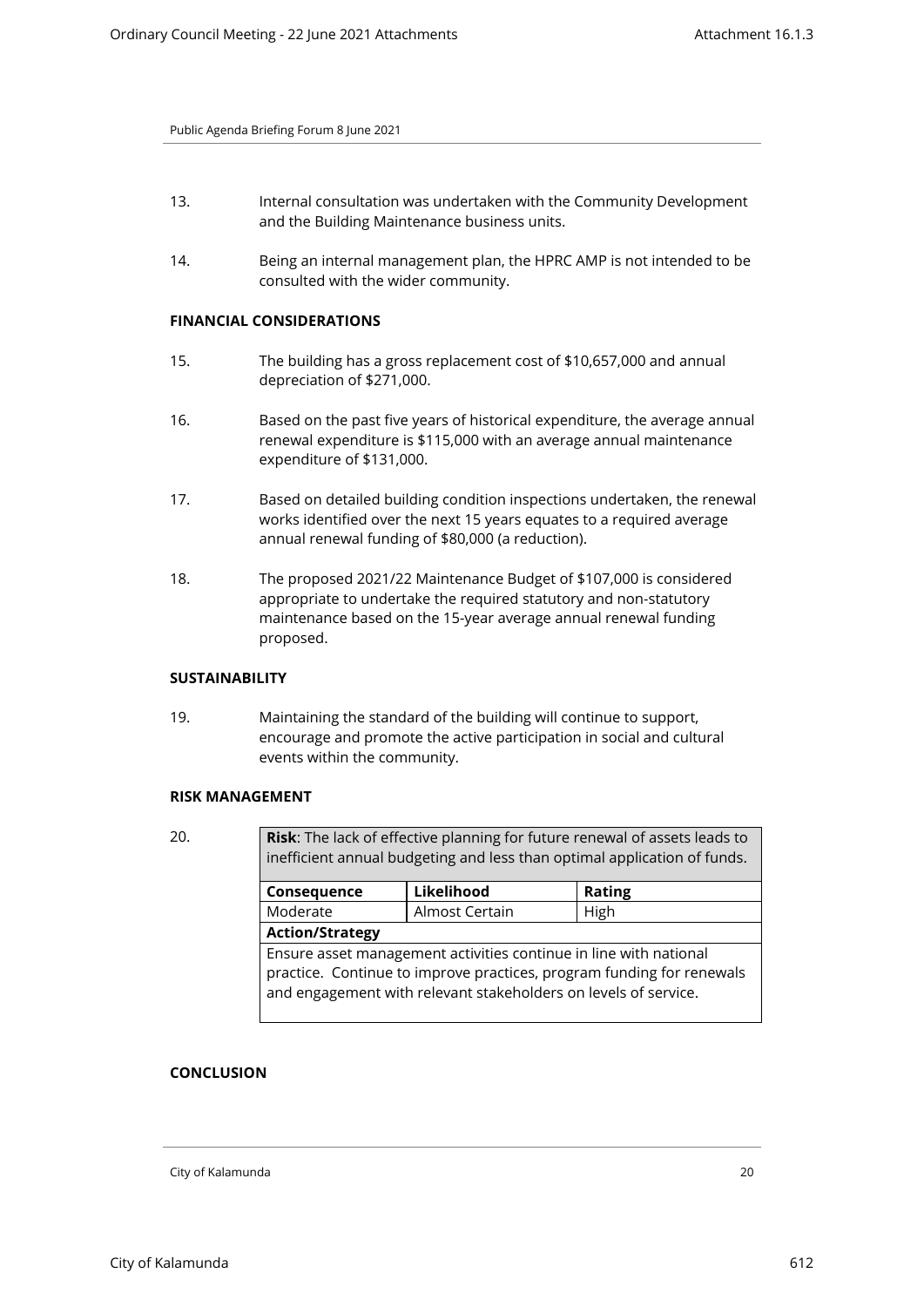- 21. The renewal works identified over the next 15 years requires an average annual renewal funding of \$80,000 to maintain the facility in line with current service expectations.
- 22. The current listed upgrade works have been scoped, estimated, and submitted for consideration for inclusion through the Capital Works Program for the 2021/22 Annual Budget. Nil disability access upgrades or improvements were identified as part of the building renewal inspections.

# **Voting Requirements: Simple Majority**

## **RECOMMENDATION**

That Council

- 1. ENDORSE the Hartfield Park Recreation Centre Asset Management Plan 2021.
- 2. NOTE the total future renewal of \$364,200 will be listed for consideration in the annual budgets from 2022/23 to 2027/28.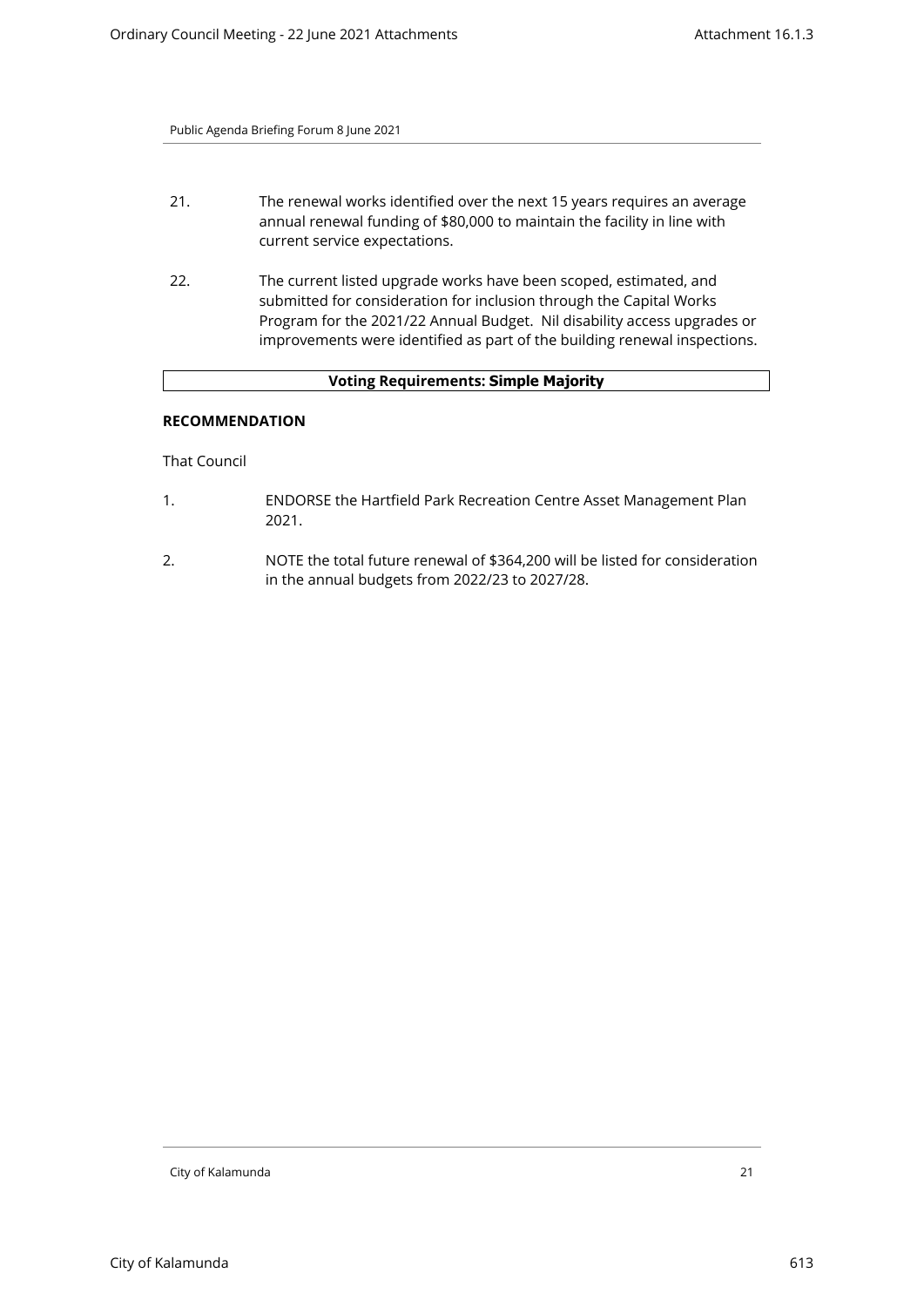## <span id="page-21-0"></span>**10.2.3. Tonkin Highway / Hale Road Interchange: Status Update**

#### *Declaration of financial / conflict of interests to be recorded prior to dealing with each item.*

The Manager Asset Planning provided a presentation on this item.

Cr Boyd queried why the City had decided to cease advocating in relation to the Interchange given the community's concern.

The CEO advised the City has not continued to advocate as Council has not provided instruction for further advocacy to be undertaken. If Council is of a view the City needs to continue to advocate instruction will need to be provided.

| Previous       | OCM 242/2020; OCM 27/2021                          |
|----------------|----------------------------------------------------|
| Items          |                                                    |
| Directorate    | Asset Services                                     |
| Business Unit  | <b>Asset Planning</b>                              |
| File Reference | 3.009322; 3.009280                                 |
| Applicant      | N/A                                                |
| Owner          | N/A                                                |
|                |                                                    |
| Attachments    | MRWA Response - Hale Road and Tonkin Highway<br>1. |

[**10.2.3.1** - 1 page]

## **TYPE OF REPORT**

| 肚 | Advocacy    | When Council is advocating on behalf of the community to<br>another level of government/body/agency                                                                                                                                                                                                                                                                                                                                |
|---|-------------|------------------------------------------------------------------------------------------------------------------------------------------------------------------------------------------------------------------------------------------------------------------------------------------------------------------------------------------------------------------------------------------------------------------------------------|
|   | Executive   | When Council is undertaking its substantive role of direction<br>setting and oversight (e.g. accepting tenders, adopting plans<br>and budgets                                                                                                                                                                                                                                                                                      |
|   | Information | For Council to note                                                                                                                                                                                                                                                                                                                                                                                                                |
|   | Legislative | Includes adopting Local Laws, Town Planning Schemes and<br>Policies. When Council determines a matter that directly<br>impacts a person's rights and interests where the principles of<br>natural justice apply. Examples include town planning<br>applications, building licences, other permits or licences<br>issued under other Legislation or matters that could be<br>subject to appeal to the State Administrative Tribunal |

## **STRATEGIC PLANNING ALIGNMENT**

*Kalamunda Advancing Strategic Community Plan to 2027*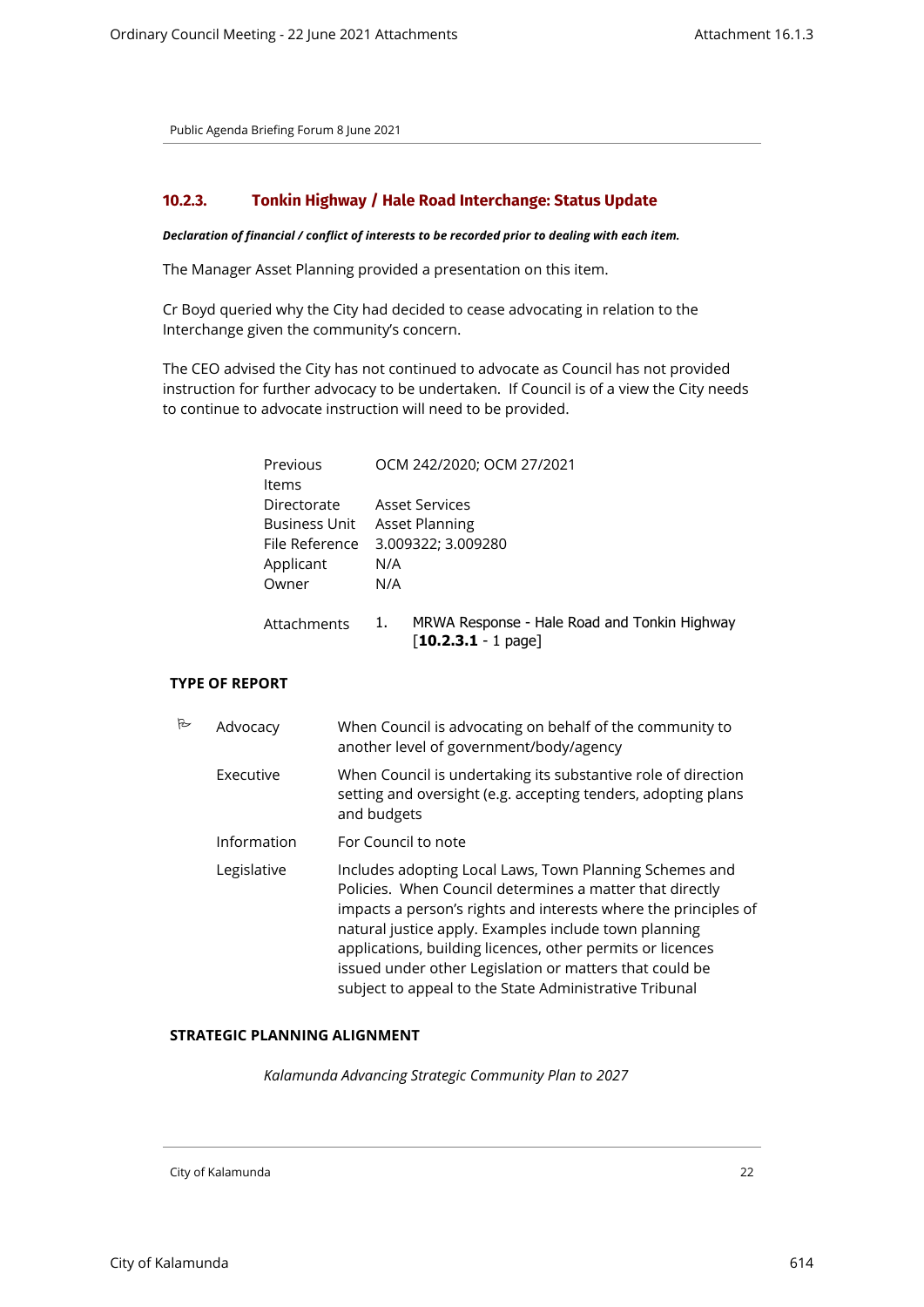## **Priority 3: Kalamunda Develops**

**Objective 3.2** - To connect community to quality amenities. **Strategy 3.2.2** - Provide and advocate for improved transport solutions and better connectivity through integrated transport planning.

## **EXECUTIVE SUMMARY**

- 1. The purpose of this report is to advise Council of the outcomes of a request to the State Government regarding the design of the proposed Tonkin Highway / Hale Road interchange.
- 2. The City sought from the State Government an alternate plan to their current plan to remove the need for Hale Road traffic travelling northbound on Tonkin Highway to exit onto Roe Highway and re-join Tonkin Highway at the signalised intersection of Roe Highway / Tonkin Highway ramps.
- 3. The State Government has advised that they will not be undertaking such alternate planning.
- 4. It is recommended that Council receive the response from the State Government noting their rationale for their decision and no further action be taken.

# **BACKGROUND**

5. A Notice of Motion was tabled and debated at the 24 November 2020 Ordinary Council Meeting. Council determined that (OCM 242/2020):

> *That Council REQUEST the Mayor write to the Minister for Transport; Planning and the Chief Executive Officer write to Main Roads Western Australia, requesting:*

- *a) An indicative plan showing grade separated intersection layout of Tonkin Highway and Hale Road with full access on all legs of the interchange be provided.*
- *b) That this alternate plan removes the need for Hale Road traffic travelling northbound on Tonkin Highway to exit onto Roe Highway and re-join Tonkin Highway at the signalised intersection.*
- *c) That Main Roads Western Australia facilitates a community meeting to outline both the existing and alternate layouts and invites the Minister for Transport; Planning to attend.*
- 6. This matter was then progressed and a subsequent report provided to Council at the 23 March 2021 Ordinary Council Meeting. Council determined that (OCM 27/2021):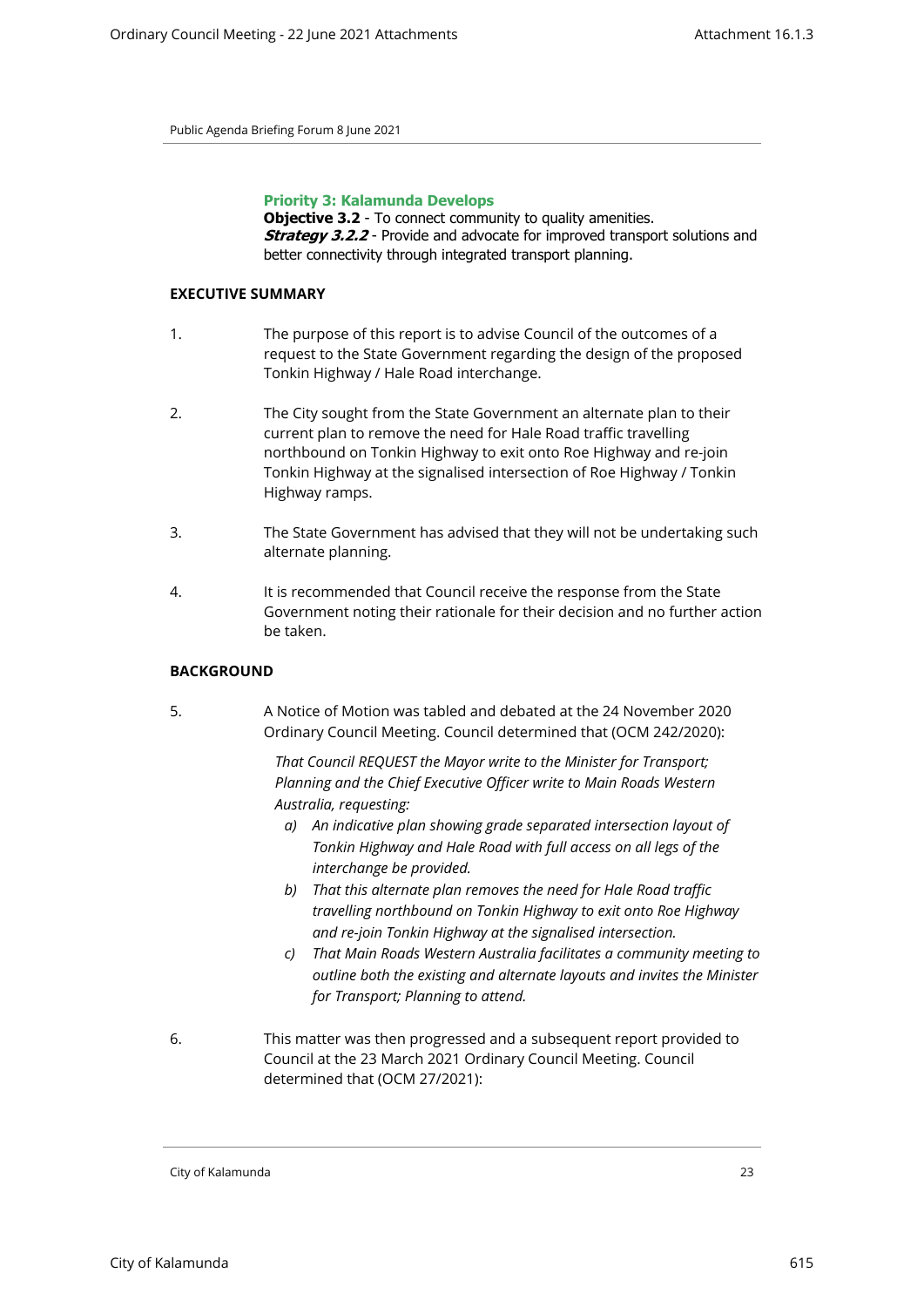*That Council:* 

- *1. DOES NOT advocate further for inclusion of south facing ramps on the proposed Hale Road / Tonkin Highway Interchange.*
- *2. ACKNOWLEDGE the correspondence from the Minister for Transport; Planning and Main Roads WA in response to the Notice of Motion 242/2020 and seek a response to the matter regarding north bound access from Hale Road to Tonkin Highway.*
- *3. ADVISE the State Government that the City expects that the State fully fund improvements to the local road network resultant from any impacts of traffic changes due to the implementation of the Hale Road / Tonkin Highway Interchange.*
- 7. This report now considers the outcome of item 2 of the March OCM decision.

## **DETAILS AND ANALYSIS**

- 8. Currently vehicles turning from Hale Road onto Tonkin Highway have direct connection and do not need to leave and re-enter Tonkin Highway at Roe Highway.
- 9. The current planning design once the interchange project is completed for the northbound access from Hale Road onto Tonkin Highway will require vehicles from Hale Road to travel along an exit ramp on Tonkin Highway to the Roe Highway overpass and travel through a signalised intersection back onto a Tonkin Highway on ramp from Roe Highway.
- 10. The City wrote to the Minister for Transport; Planning and the Managing Director of Main Roads WA (MRWA) in December 2020 and April 2021 seeking an alternate plan for the northbound access that removed this inefficient access from Hale Road onto Tonkin Highway.
- 11. The acting Managing Director of MRWA responded to the Mayor and CEO on 12 May 2021. The response is provided as Attachment 1 to this report.
- 12. The specific rationale from MRWA is that their current design "offers the best balance between traffic efficiency, environmental considerations, local amenity and cost."
- 13. It was noted that Council in reaching their decision regarding southbound access issues noted the Private Property and Bush Forever matters. It would appear for consistency's sake that Council considers these issues regarding the northbound access issue.
- 14. It is acknowledged that the proposed northbound arrangements appear to provide increased travel time to access Tonkin Highway from Hale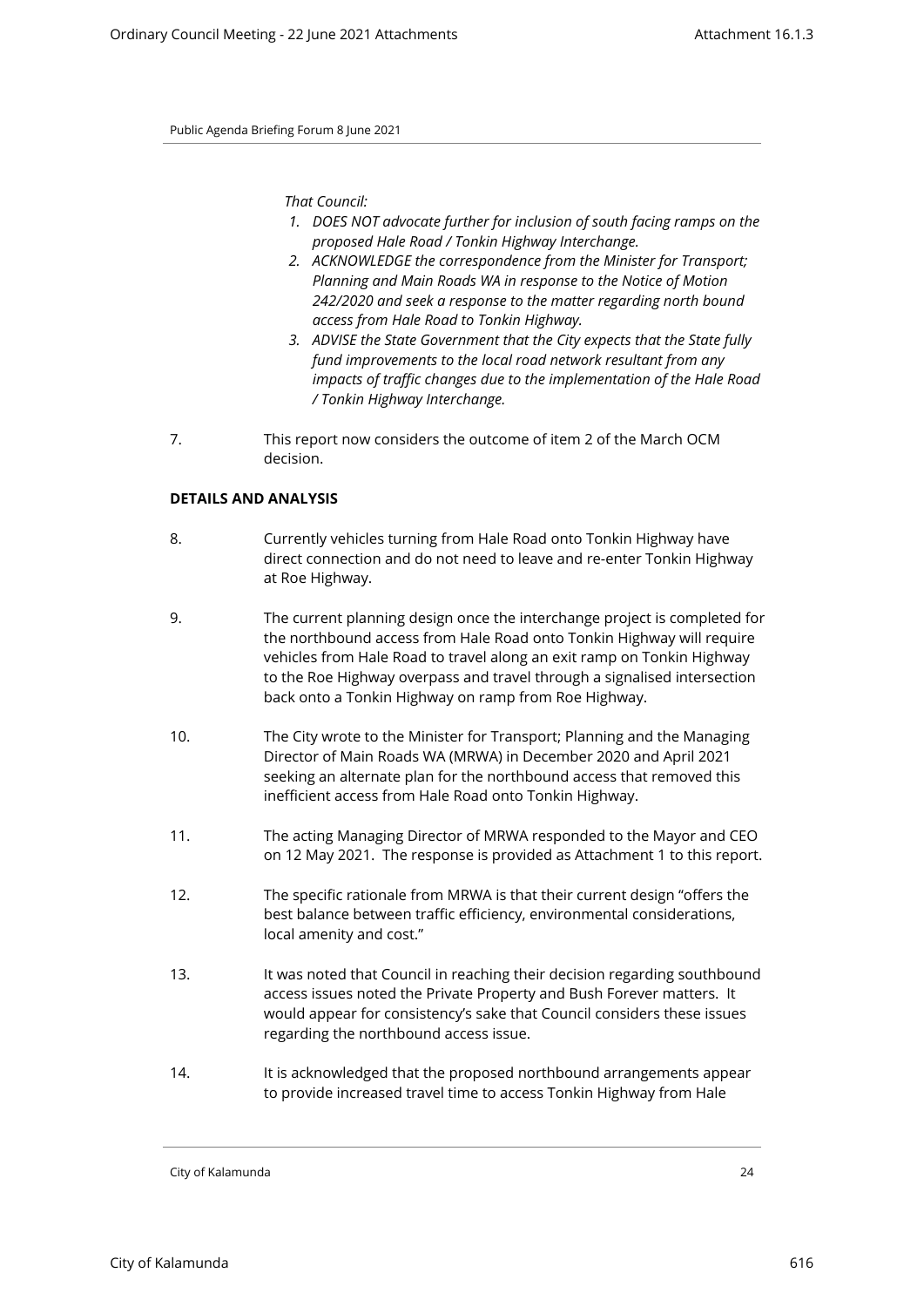Road. It is also noted that far greater benefits to many more road users in reducing traffic congestion will result once the grade separated interchange of Hale Road and Tonkin Highway occurs.

15. It is disappointing that MRWA did not even provide the City with a simple sketch of any alternate arrangement supporting their view of why it was not preferred. However, it appears unlikely that continuing to advocate on this matter will provide any meaningful improvements.

## **APPLICABLE LAW**

- 16. The following Acts would be referenced in any further consideration of this matter:
	- a) *Planning and Development Act 2005*;
	- b) *Main Roads Act 1930*; and
	- c) *Land Administration Act, 1997*.

## **APPLICABLE POLICY**

17. Communication and Engagement (Service 5).

## **STAKEHOLDER ENGAGEMENT**

18. No formal or informal community engagement has been undertaken in response to MRWA's letter.

## **FINANCIAL CONSIDERATIONS**

19. Nil.

# **SUSTAINABILITY**

20. MRWA's position reflects that removal of trees and vegetation in a Bush Forever area would be required to consider any alternate plan. This would be viewed as having a negative sustainability outcome.

# **RISK MANAGEMENT**

21. **Risk**: That the City is exposed to reputational impacts for not being able to achieve improved traffic flow from Hale Road onto Tonkin Highway in a northerly direction compared to the current proposal of MRWA. **Consequence Likelihood Rating** Moderate | Likely | Medium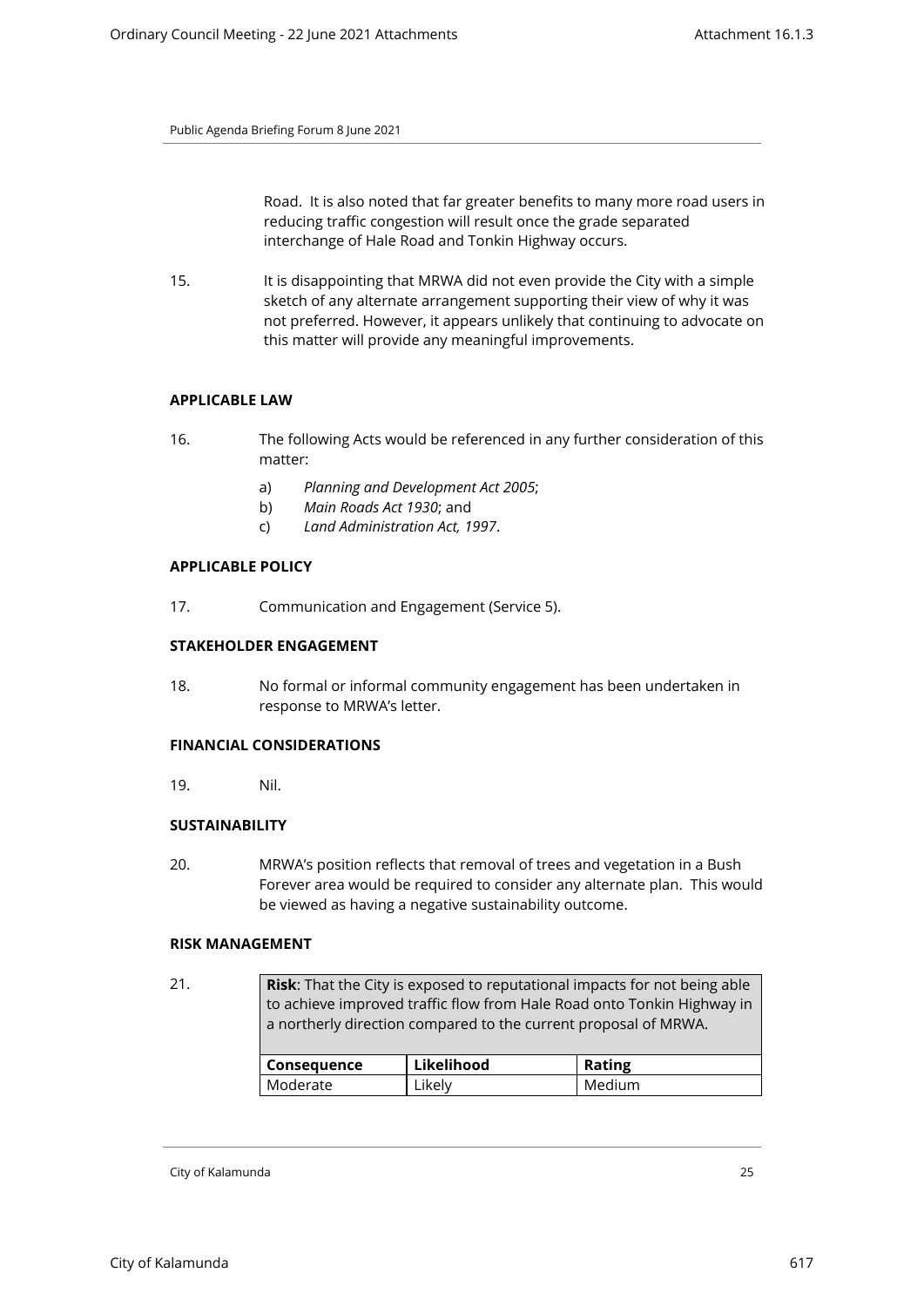**Action/Strategy** The City provides MRWA's response to the matter as required for the community.

## **CONCLUSION**

22. On the balance of matters surrounding this issue, it is recognised MRWA's consideration of environmental, private land and financial imposts upon the community at large has led them to their decision not to explore alternates and share these with the City. It is felt that it would be a fruitless exercise to continue pushing this issue.

## **Voting Requirements: Simple Majority**

#### **RECOMMENDATION**

That Council RECEIVE the response from the State Government noting their rationale for their decision and no further action be taken.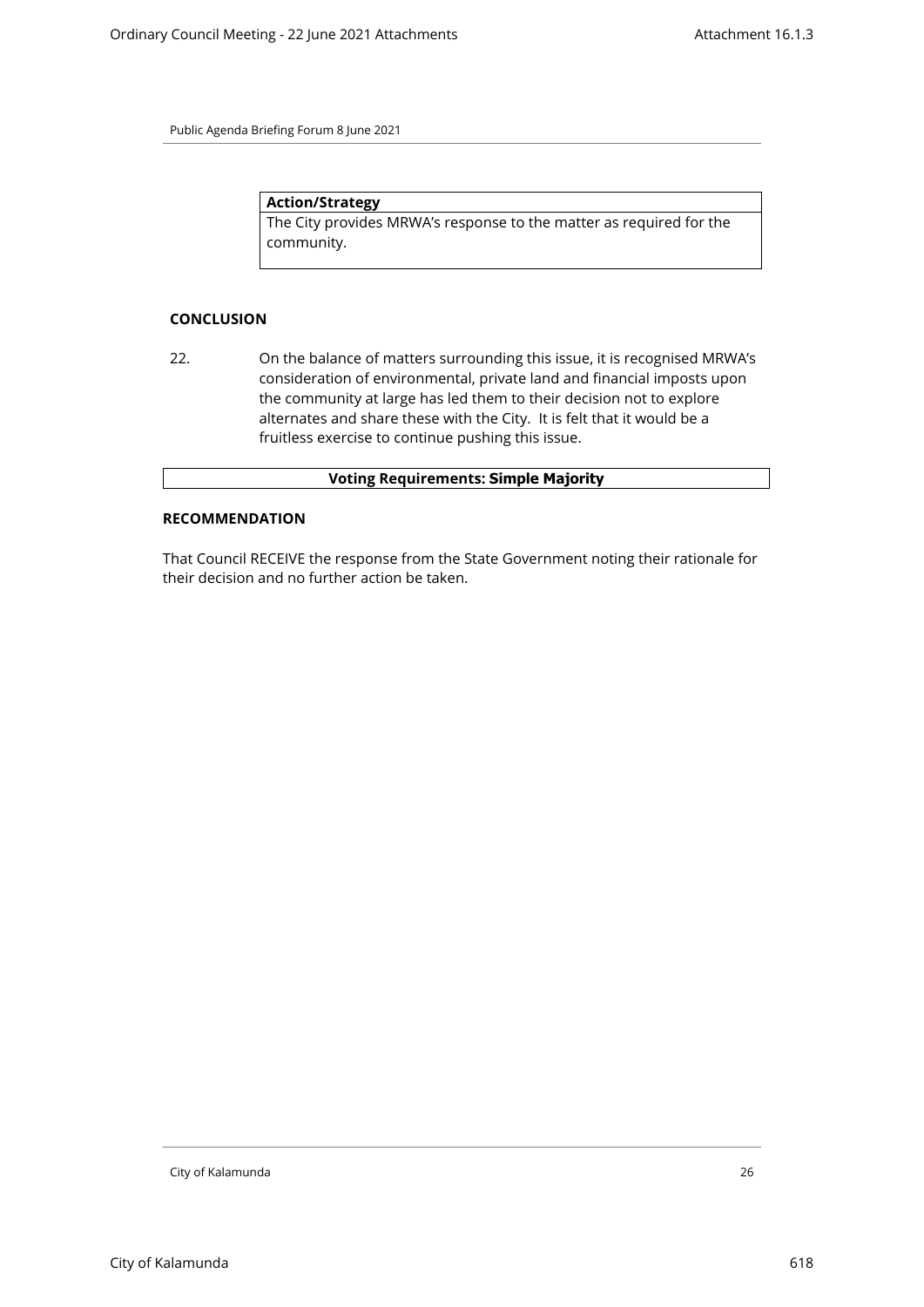## <span id="page-26-0"></span>**10.2.4. Consideration of Potential Solar Farm Location**

#### *Declaration of financial / conflict of interests to be recorded prior to dealing with each item.*

The Director Asset Services provided a presentation on this item.

Councillors sought clarification in relation to the feedback received.

The Director Asset Services provided clarification.

| Previous       | OCM 262/2019; OCM 200/2020                                                                     |
|----------------|------------------------------------------------------------------------------------------------|
| ltems          |                                                                                                |
| Directorate    | Asset Services                                                                                 |
| Business Unit  | <b>Asset Services</b>                                                                          |
| File Reference | 3.009592; DW-02/120                                                                            |
| Applicant      | City of Kalamunda                                                                              |
| Owner          | City of Kalamunda                                                                              |
| Attachments    | Community Engagement Report - Pioneer Park Future<br>1.<br>Use $[10.2.4.1 - 86 \text{ pages}]$ |

## **TYPE OF REPORT**

|   | Advocacy    | When Council is advocating on behalf of the community to<br>another level of government/body/agency                                                                                                                                                                                                                                                                                                                                |
|---|-------------|------------------------------------------------------------------------------------------------------------------------------------------------------------------------------------------------------------------------------------------------------------------------------------------------------------------------------------------------------------------------------------------------------------------------------------|
| 叱 | Executive   | When Council is undertaking its substantive role of direction<br>setting and oversight (e.g. accepting tenders, adopting plans<br>and budgets                                                                                                                                                                                                                                                                                      |
|   | Information | For Council to note                                                                                                                                                                                                                                                                                                                                                                                                                |
|   | Legislative | Includes adopting Local Laws, Town Planning Schemes and<br>Policies. When Council determines a matter that directly<br>impacts a person's rights and interests where the principles of<br>natural justice apply. Examples include town planning<br>applications, building licences, other permits or licences<br>issued under other Legislation or matters that could be<br>subject to appeal to the State Administrative Tribunal |

#### **STRATEGIC PLANNING ALIGNMENT**

*Kalamunda Advancing Strategic Community Plan to 2027*

**Priority 2: Kalamunda Clean and Green Objective 2.2** - To achieve environmental sustainability through effective natural resource management.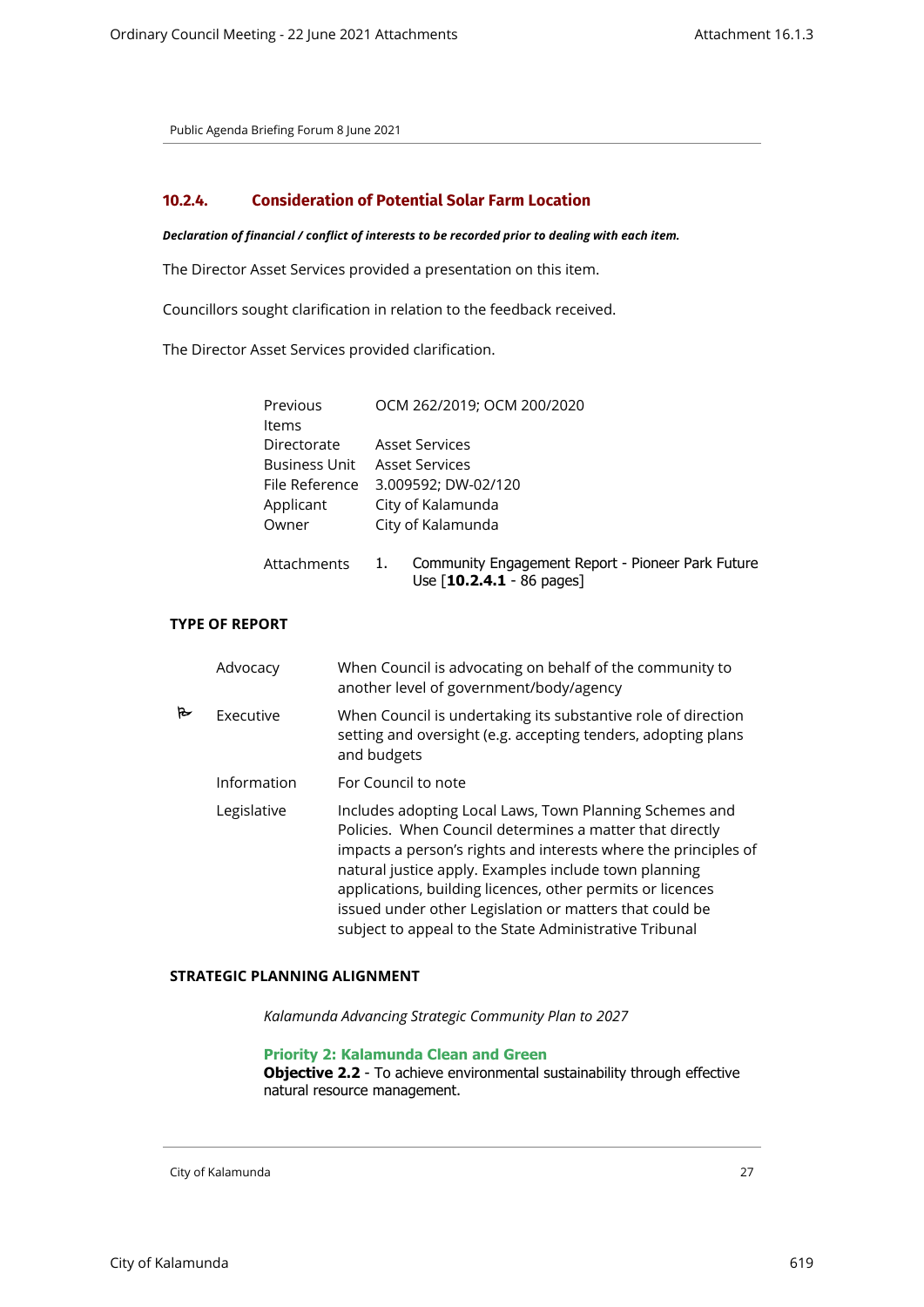*Strategy 2.2.1* - Facilitate the appropriate use of water and energy supplies for the City. *Strategy 2.2.2* - Use technology to produce innovative solutions to reduce power and water usage.

## **EXECUTIVE SUMMARY**

- 1. The purpose of this report is to seek endorsement that the preferred location for a solar farm for the City of Kalamunda (City) would be within the contaminated site known as Pioneer Park.
- 2. The basis of this report comes from further community consultation specific to the proposed site stemming from 2019 consultation regarding the support of the community to the general idea of a solar farm.
- 3. It is recommended that Council note the next steps in this project including Expressions of Interest for a project partner and further development of the contaminated site management plan.

## **BACKGROUND**

- 4. At the October 2020 Ordinary Council Meeting, a feasibility study into a solar farm was received by Council. It was resolved (OCM 200/2020) that Council:
	- *1. RECEIVE the report (Attachment 1) regarding the feasibility of a solar farm at Pioneer Park.*
	- *2. ENDORSE the following actions to be undertaken by the City:* 
		- *a) develop and implement a community engagement plan regarding the concept of a solar farm at Pioneer Park;*
		- *b) consult at senior level with WAPC to seek their approval in principle or otherwise for a solar farm to be located at Pioneer Park;*
		- *c) complete the studies to resolve the status of the contaminated site or otherwise for Pioneer Park; and*
		- *d) seek Expressions of Interest from the market into the potential for development of the site at Pioneer Park for a solar farm.*
	- *3. RECEIVE a subsequent report on the subject at an appropriate time.*
- 5. The City has completed Item 2a) and can report progress on items 2b) and 2c).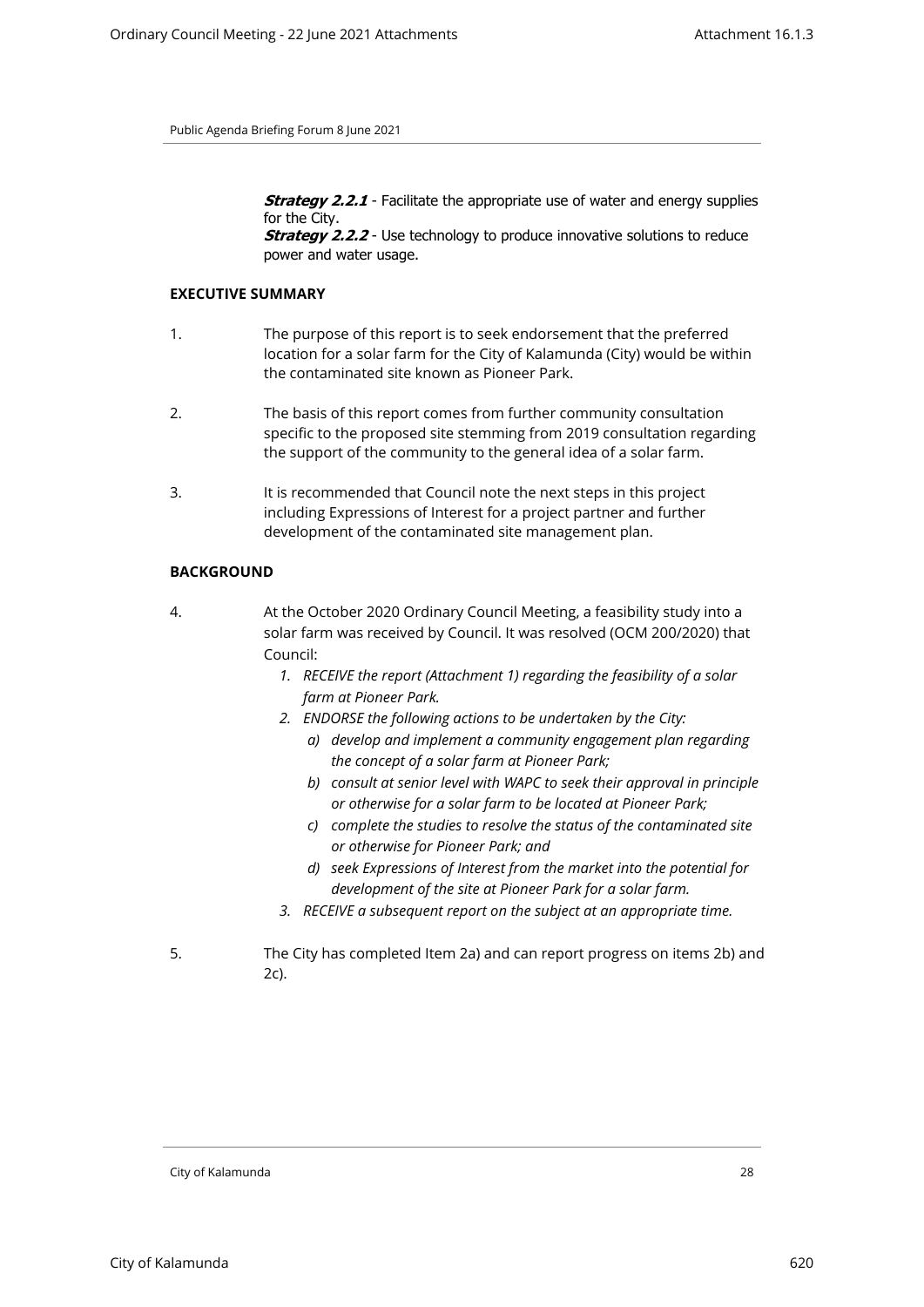## **DETAILS AND ANALYSIS**

6. The 2020 Catalyse Community Engagement Survey produced a strong response regarding the community's view as to the City's role in leadership and advocacy in terms of climate change and sustainability as shown in the following extract -



- 7. The Solar Farm initiative has been undertaken by the City partially in response to the Community sentiment regarding sustainability leadership by the City.
- 8. Between June and July 2019, the City undertook community engagement regarding sustainability in general and solar power specifically. A total of 371 responses were received during this period reflecting strong support for a solar farm initiative.
- 9. During March 2021, the City undertook further community consultation regarding the potential for a solar farm specifically located at Pioneer Park. A total of 121 responses were received with 98 (81%) responding that Pioneer Park was a suitable location for a solar farm.
- 10. Within this engagement phase was specific letter box drops to nearby residents and schools to ensure that they were aware of the proposal.
- 11. The community engagement report is included as Attachment 1 to this report.
- 12. Specific matters raised during the community engagement, such as access, suitability of the site, amenity and the loss of open space will be taken up as the project progresses.
- 13. Regarding the WAPC consultation, the advice provided to the City was that WAPC would only consider the proposal if a genuine Development Application was lodged and would not be providing any 'in principle' support or advice.
- 14. This matter whilst it is a risk to the project viability can be dealt with later and as such is not a barrier to continuing the project planning.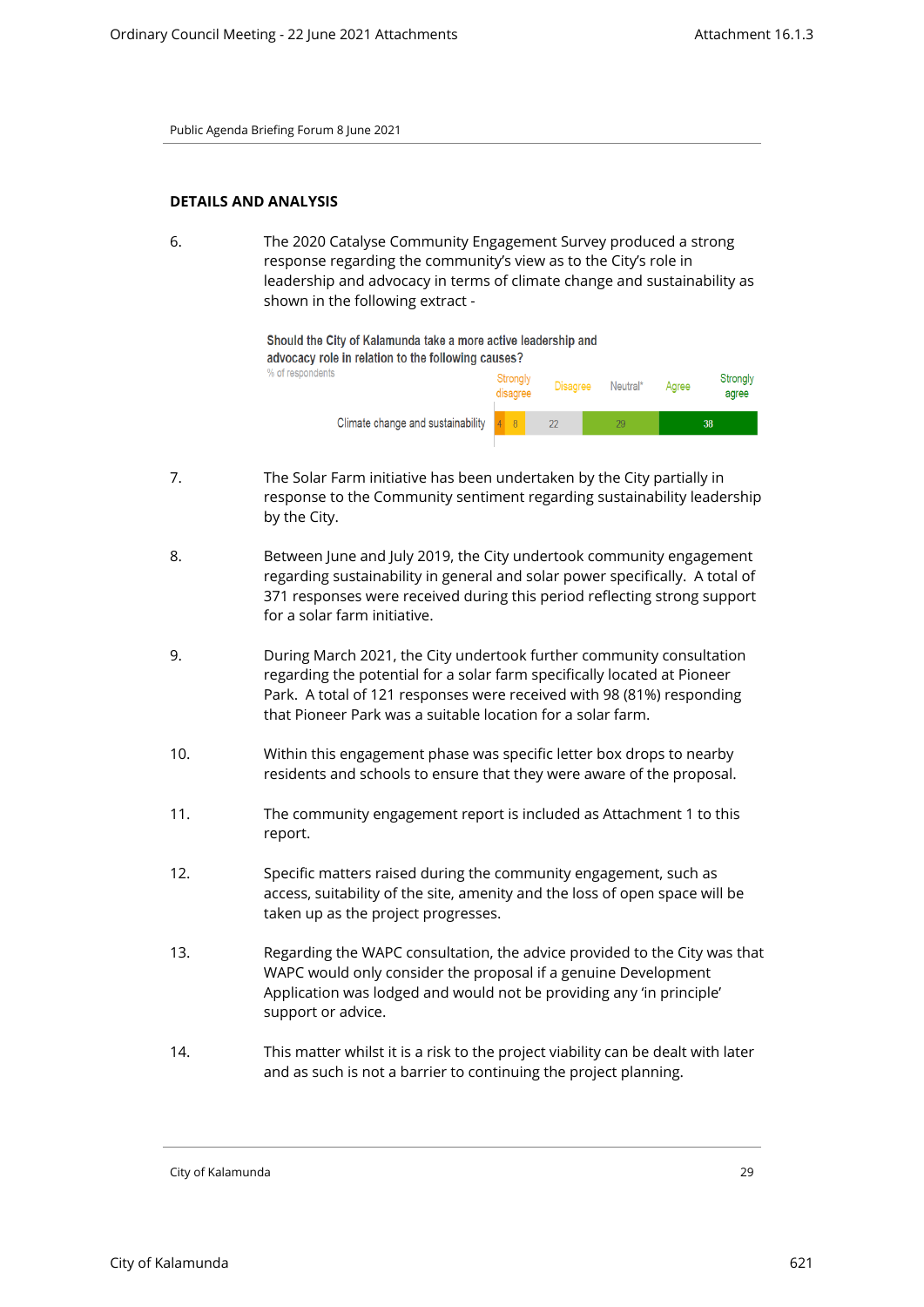- 15. The City is continuing investigations into the necessary remediation or other treatment of Pioneer Park (and Brand Road tip site) in terms of contaminated sites. This work will continue through 2021/22.
- 16. Based on the above findings, it is proposed that the project continues to the Expression of Interest phase.

## **APPLICABLE LAW**

17. *Local Government Act 1995 Planning and Development Act 2005 Contaminated Sites Act 2003*

## **APPLICABLE POLICY**

18. Governance 8: Risk Management.

## **STAKEHOLDER ENGAGEMENT**

19. As detailed in Attachment 1 to this report.

## **FINANCIAL CONSIDERATIONS**

- 20. The current 2020/21 budget provides resources for contaminated site investigations and works, including Pioneer Park.
- 21. The draft 2021/22 budget provides \$5,000 to develop and undertake the Expression of Interest process.

## **SUSTAINABILITY**

- 22. This project if developed will see a significant increase in the renewable energy component of the City's overall electricity consumption.
- 23. The selection of Pioneer Park for the solar farm is likely to be the best and highest use given the nature of the contaminated site.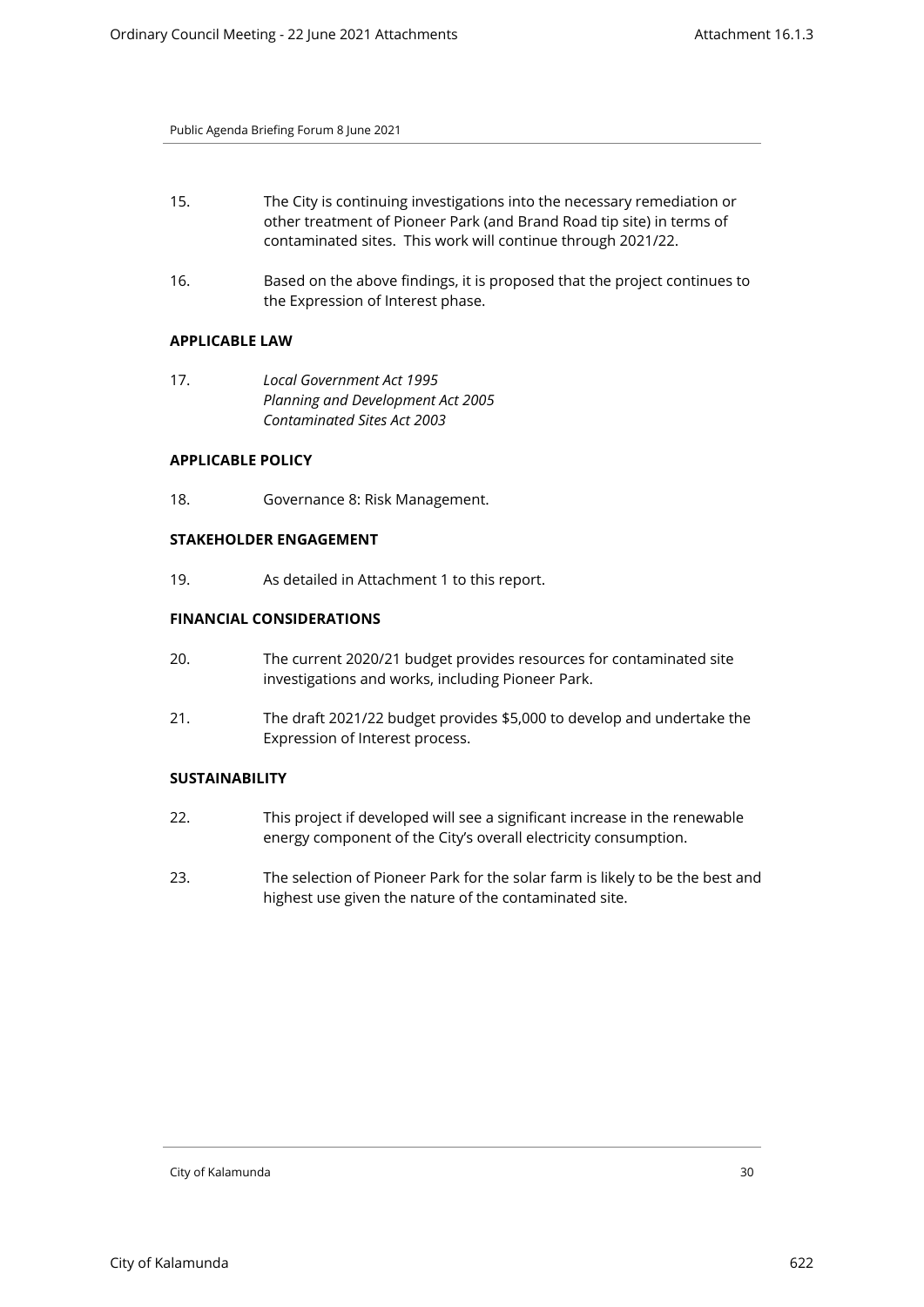# **RISK MANAGEMENT**

24. **Risk**: The City is unable to find project partners willing to invest in the project within suitable terms resulting in project delays whilst alternatives are considered.

| Likelihood                                                           | <b>Rating</b> |  |  |  |  |
|----------------------------------------------------------------------|---------------|--|--|--|--|
| Unlikely                                                             | Low           |  |  |  |  |
| <b>Action/Strategy</b>                                               |               |  |  |  |  |
| Evidence exists of many suitable partnerships underway in this area. |               |  |  |  |  |
|                                                                      |               |  |  |  |  |
|                                                                      |               |  |  |  |  |

## **CONCLUSION**

25. The community sentiment is in favour of Pioneer Park being firmed up as a potential solar farm site. Planning should now continue on that basis.

## **Voting Requirements: Simple Majority**

## **RECOMMENDATION**

That Council NOTE this report into the progress of the Solar Farm project.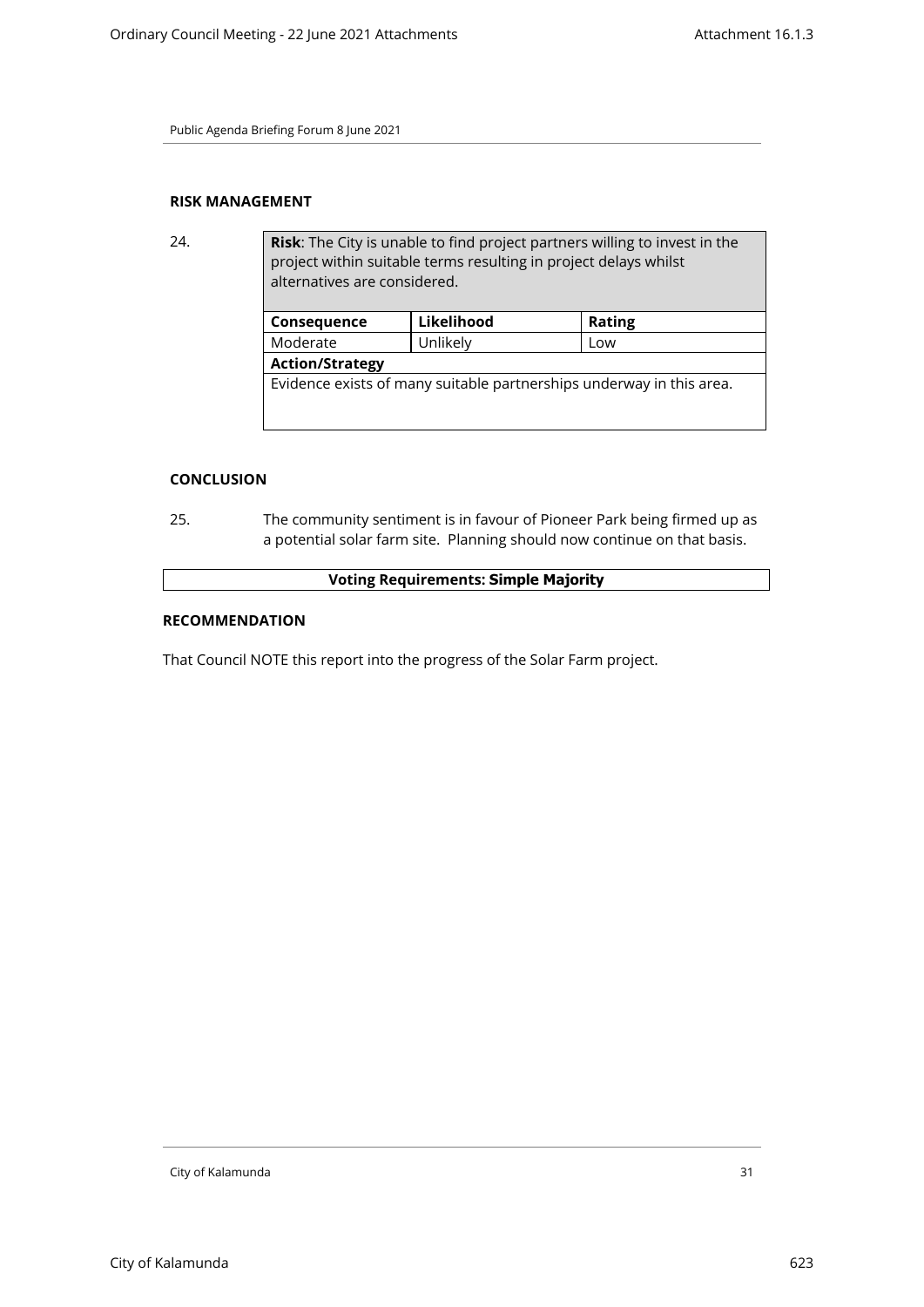# <span id="page-31-1"></span><span id="page-31-0"></span>**10.3. Corporate Services Reports**

# **10.3.1. City of Kalamunda Creative Communities: An Arts Strategy Consideration of modifications**

#### *Declaration of financial / conflict of interests to be recorded prior to dealing with each item.*

The Director Corporate Services provided a presentation on this item.

Cr Ritchie sought clarification as to the involvement of the Kalamunda Arts Advisory Committee in the modification of the Strategy.

The Director Corporate Services advised the Kalamunda Arts Advisory Committee would be requested to provide feedback during the public consultation period.

Councillors sought clarification on the process following the consultation period.

The Director Corporate Services provided clarification as to the process.

Mr Peter Forrest provided some comments on opportunities which could be considered within the review.

| <b>Previous Items</b> |                                                                                                    |
|-----------------------|----------------------------------------------------------------------------------------------------|
| Directorate           | Corporate Services                                                                                 |
| <b>Business Unit</b>  | <b>Commercial and Cultural Services</b>                                                            |
| File Reference        |                                                                                                    |
| Applicant             | City of Kalamunda                                                                                  |
| Owner                 | N/A                                                                                                |
| Attachments           | Creative Communites Summary of Findings [6ZKG]<br>1.<br>$\lceil 10.3.1.1 - 4 \text{ pages} \rceil$ |

## **TYPE OF REPORT**

|           | Advocacy    | When Council is advocating on behalf of the community to<br>another level of government/body/agency                                                                                                                                                                                                           |
|-----------|-------------|---------------------------------------------------------------------------------------------------------------------------------------------------------------------------------------------------------------------------------------------------------------------------------------------------------------|
| $\approx$ | Executive   | When Council is undertaking its substantive role of direction<br>setting and oversight (eg accepting tenders, adopting plans<br>and budgets                                                                                                                                                                   |
|           | Information | For Council to note                                                                                                                                                                                                                                                                                           |
|           | Legislative | Includes adopting Local Laws, Town Planning Schemes and<br>Policies. When Council determines a matter that directly<br>impacts a person's rights and interests where the principles of<br>natural justice apply. Examples include town planning<br>applications, building licences, other permits or licences |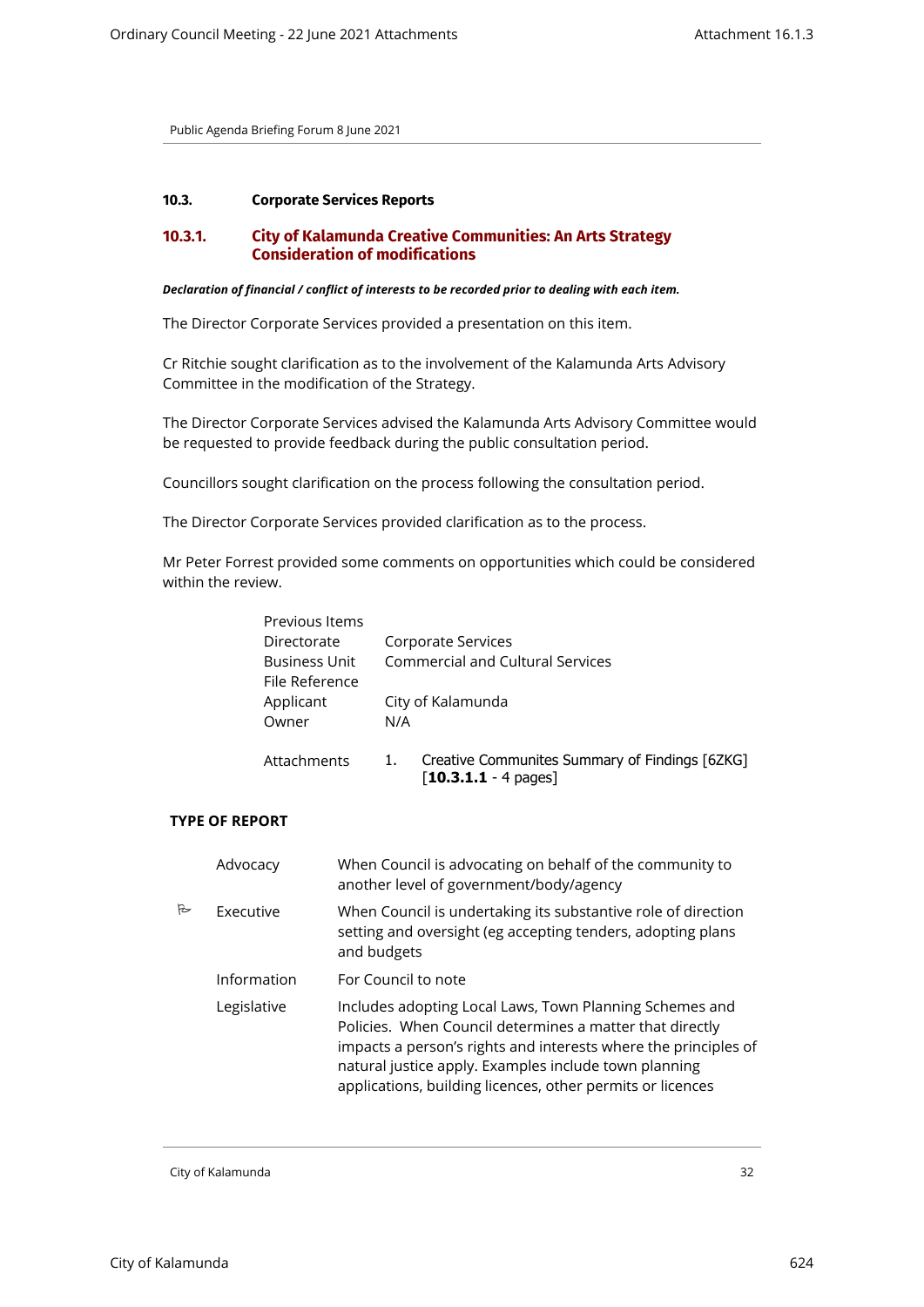issued under other Legislation or matters that could be subject to appeal to the State Administrative Tribunal

#### **STRATEGIC PLANNING ALIGNMENT**

*Kalamunda Advancing Strategic Community Plan to 2027*

#### **Priority 1: Kalamunda Cares and Interacts**

**Objective 1.1** - To be a community that advocates, facilities and provides quality lifestyles choices.

**Strategy 1.1.1** - Facilitates the inclusion of the ageing population and people with disability to have access to information, facilities and services. *Strategy 1.1.2* - Empower, support and engage and with young people, families and our culturally diverse community. **Strategy 1.1.3** - Facilitate opportunity to pursue learning.

#### **Priority 1: Kalamunda Cares and Interacts**

**Objective 1.2** - To provide a safe and healthy environment for community to enjoy.

**Strategy** - 1.2.3 Provide high quality and accessible recreational and social spaces and facilities.

#### **Priority 1: Kalamunda Cares and Interacts**

**Objective 1.3** - To support the active participation of local communities. **Strategy 1.3.1** - Support local communities to connect, grow and shape the future of Kalamunda. **Strategy 1.3.2** - Encourage and promote the active participation in social

and cultural events.

#### **Priority 3: Kalamunda Develops**

**Objective 3.4** - To be recognised as a preferred tourism destination. **Strategy 3.4.1** - Facilitate, support and promote, activities and places to visit.

#### **Priority 4: Kalamunda Leads**

**Objective 4.2** - To proactively engage and partner for the benefit of community.

*Strategy 4.2.1* - Actively engage with the community in innovative ways.

#### **EXECUTIVE SUMMARY**

- 1. The purpose of this report to consider and endorse for community consultation proposed modifications to the City of Kalamunda Arts Strategy 2019.
- 2. The proposed modifications have been identified through comprehensive consultation with all internal stakeholders.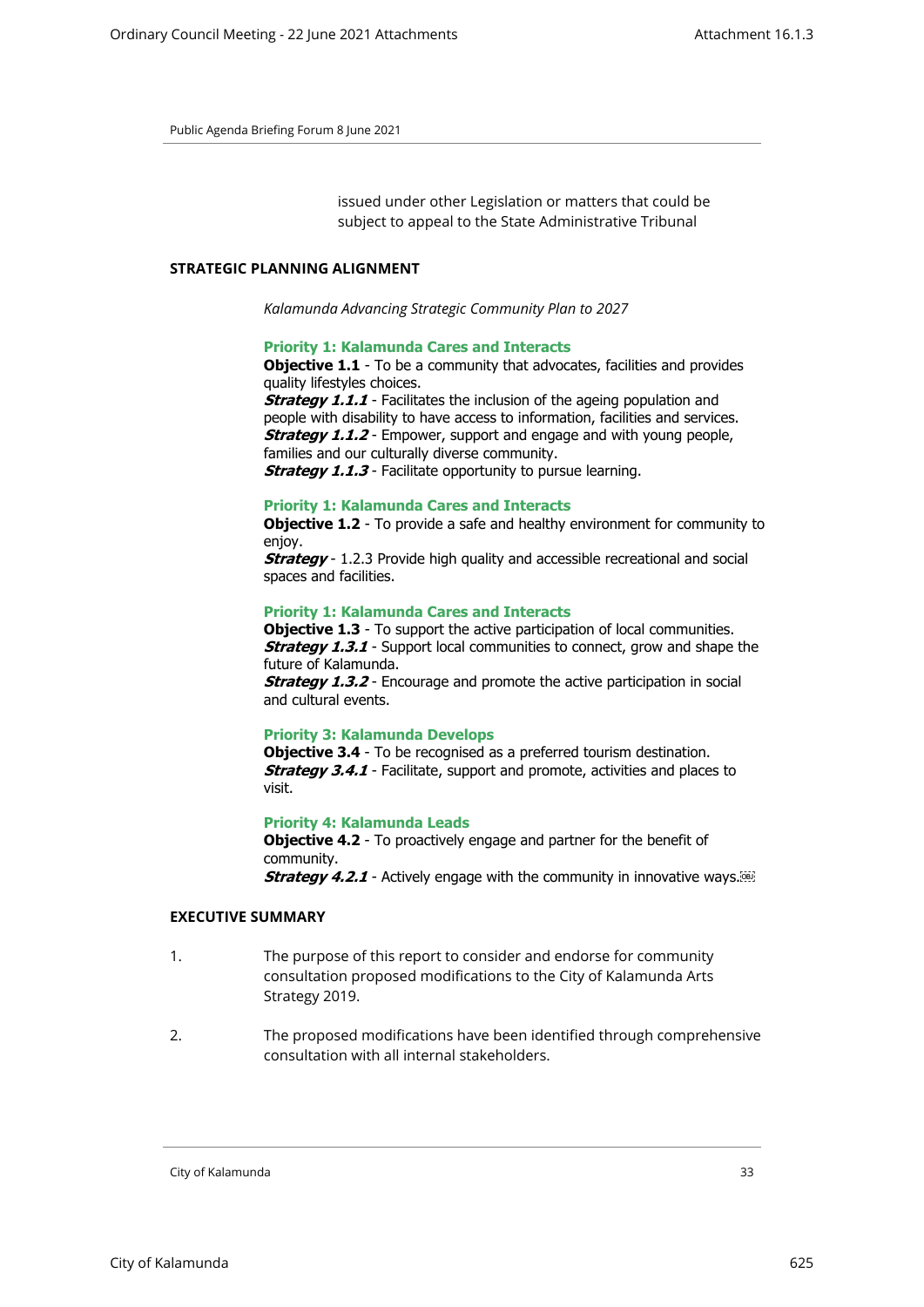3. It is recommended that Council REQUEST the Chief Executive Officer to undertake community consultation in response to the internal Arts Strategy review and provide a report to Council with the consolidated findings and a new draft strategy.

## **BACKGROUND**

- 4. The City of Kalamunda, through its Arts Advisory Committee, endorsed Creative Communities: An Arts Strategy in 2019. This three-year Arts Strategy identified four objectives:
	- a) Diversify the economy of the City by ensuring that the contribution by the arts is well-recognised for its value enabling this part of the economy to continue growing;
	- b) Increase engagement by residents to become more involved in the many disciplines of the arts as creators, audience and source of ideas;
	- c) Increase arts investment to the City from diverse external sources;
	- d) Improve the visual appeal of communities and public places across the City so that they are used and valued by residents and so that visitors want to return to explore the City.
- 5. Three Key Focus Areas were identified, with actions to be implemented 2019-2021.
	- a) Place-making and Identity: Urban and commercial developments and renewal.
	- b) Community Enrichment, Creativity and Pride: Shared experiences created by and for residents and visitors to Kalamunda City;
	- c) The Kalamunda City Economy: The Arts growing, diversifying and recognised as a valued part of local life.
- 6. At the Ordinary Council Meeting of 15 December 2020, Council resolved:

That Council:

- 1. NOTE the advice received from the Kalamunda Arts Advisory Committee.
- 2. REQUEST the Chief Executive Officer undertake a comprehensive review of the Arts Strategy 2019 to address the following matters:
	- a) Ensuring any City projects designated as requiring an art component, are identified by the City, and submitted to Council for approval during annual budget deliberations.
	- b) The creation of a volunteer panel of artists to provide advice to the City during the development of concept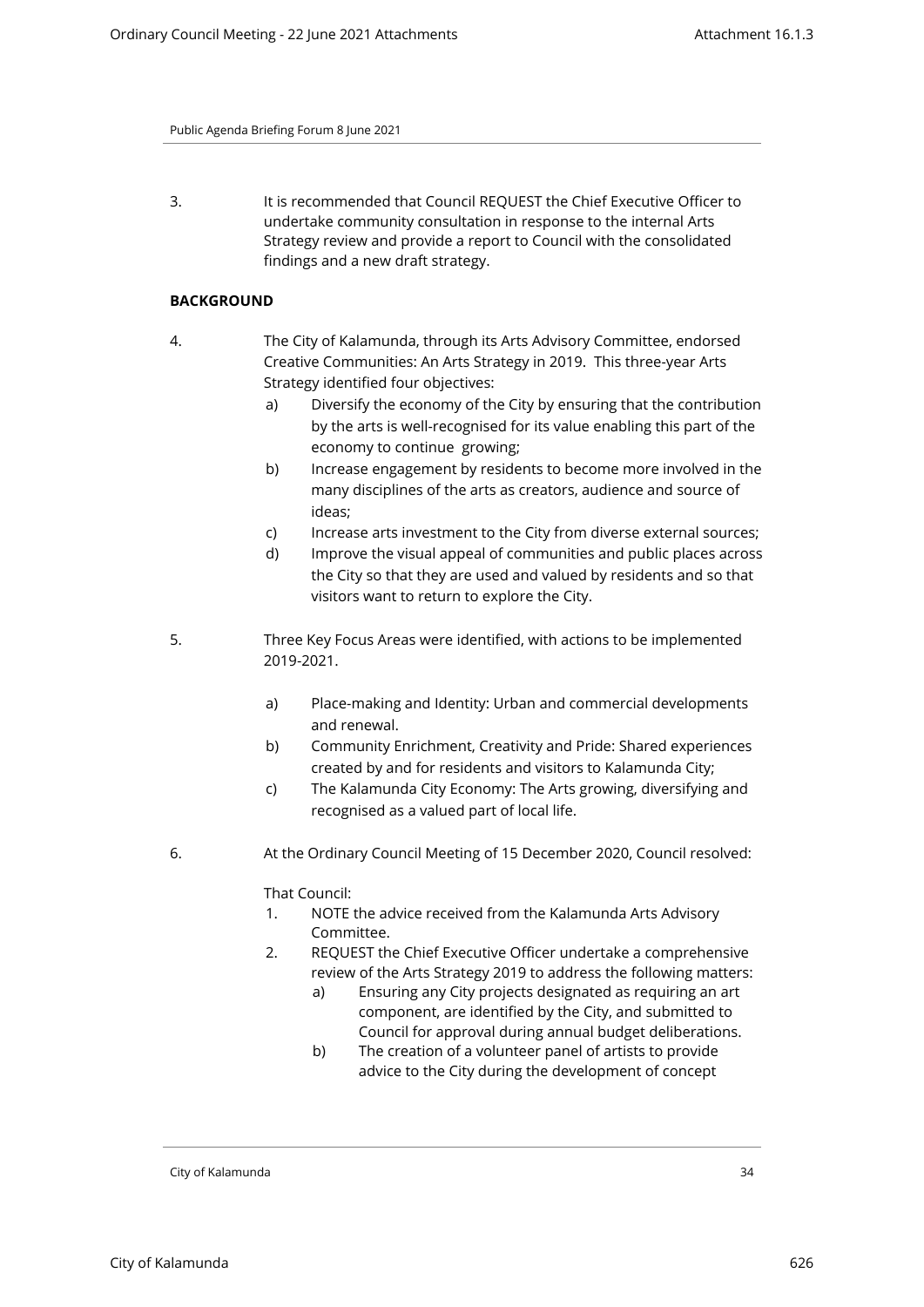designs of projects requiring artistic input as designated by Council.

c) Any other matters within the Arts Strategy identified as requiring adjustment or clarification.

#### **DETAILS AND ANALYSIS**

7. A staged approach to reviewing the Strategy has commenced with the following methodology undertaken:

> **Stage 1:** Consultation with internal stakeholder departments (listed below).

**Stage 2:** Review findings of Internal Review and present Council with draft findings and modifications and seek endorsement to proceed to Community Consultation.

**Stage 3:** Conduct Community consultation (3 in person workshops proposed, 1 online workshop proposed).

**Stage 4: P**repare draft Arts Strategy and present to Council for endorsement of referral to Advisory committees.

**Stage 5:** Prepare Final Strategy for presentation to Council.

- 8. The internal consultation involved stakeholder departments including Arts and Culture, Tourism and Economic Development, Community Development, Community Engagement, Events, Planning, Assets, People Services and the Executive Management Team has been completed. (Full commentary listed in Appendix 1).
- 9. The key themes and findings of the Internal review are summarised below:
	- a) The role of the Arts Advisory Committee within the framework of the strategy is unclear and needs to be reviewed.
	- b) As a city led strategy, a stronger link to the Strategic Community Plan is required. This includes a timeframe alignment and strong connection to the City's priority areas. Additionally, a welcome to country and CEO or Mayor's forward is desired.
	- c) The strategy could be more inclusive with stronger representation of our Culturally and Linguistically Diverse (CALD) community, Seniors,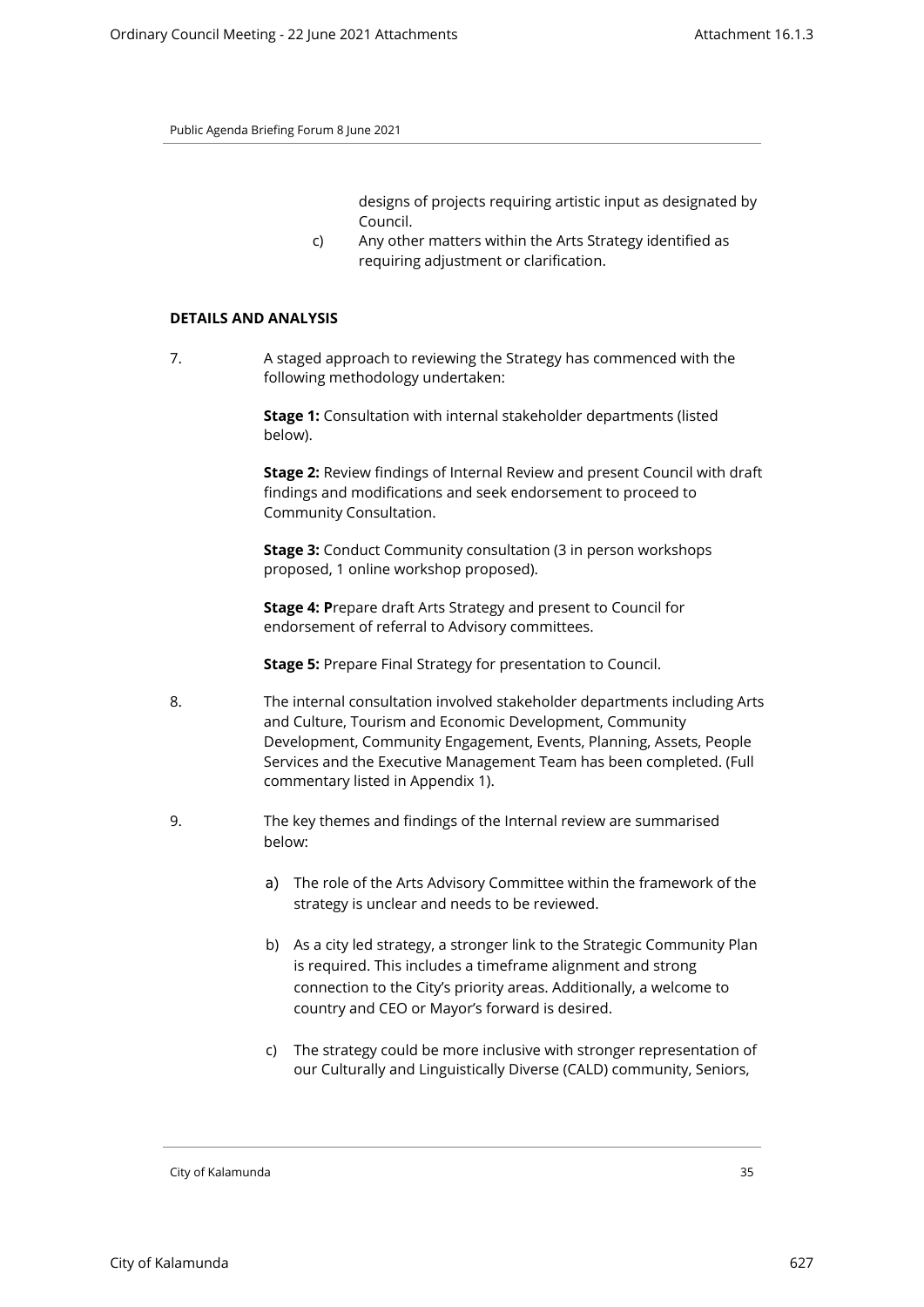Families and Youth. Several strategic documents don't appear to be included such as the Youth strategy.

- d) Current cultural facilities and activities should become a feature of the strategy and actions to enhance and improve. The Zig Zag Gallery and the Kalamunda Performing Arts Centre are pivotal to our creative community and play a minimal role in the focus of the Strategy (focus areas to be redeveloped).
- e) References to built form and planning related matters should be removed. Planning strategies, urban design and commercial developments are addressed through planning policy and covered in the Public Art Policy.
- 10. It is now proposed that community consultation be undertaken on the proposed modifications to develop a new Arts Strategy for Council Consideration.
- 11. The recommended community consultation process includes at least three in person workshops being held together with one "online" workshop to maximise community input.

## **APPLICABLE LAW**

12. *Local Government Act 1995*

## **APPLICABLE POLICY**

13. Not applicable.

## **STAKEHOLDER ENGAGEMENT**

14. A staged approach to reviewing the Strategy has commenced with the following methodology undertaken:

> **Stage 1:** Consultation with internal stakeholder departments including Arts and Culture, Tourism and Economic Development, Community Development, Community Engagement, Events, Planning, Assets and People Services. The Executive Management Team were also consulted (Findings listed in Appendix 1).

**Stage 2:** Review findings of Internal Review and present Council with draft findings and modifications and seek endorsement to proceed to Community Consultation.

**Stage 3:** Conduct Community consultation (3 in person workshops proposed at locations throughout the City, 1 online workshop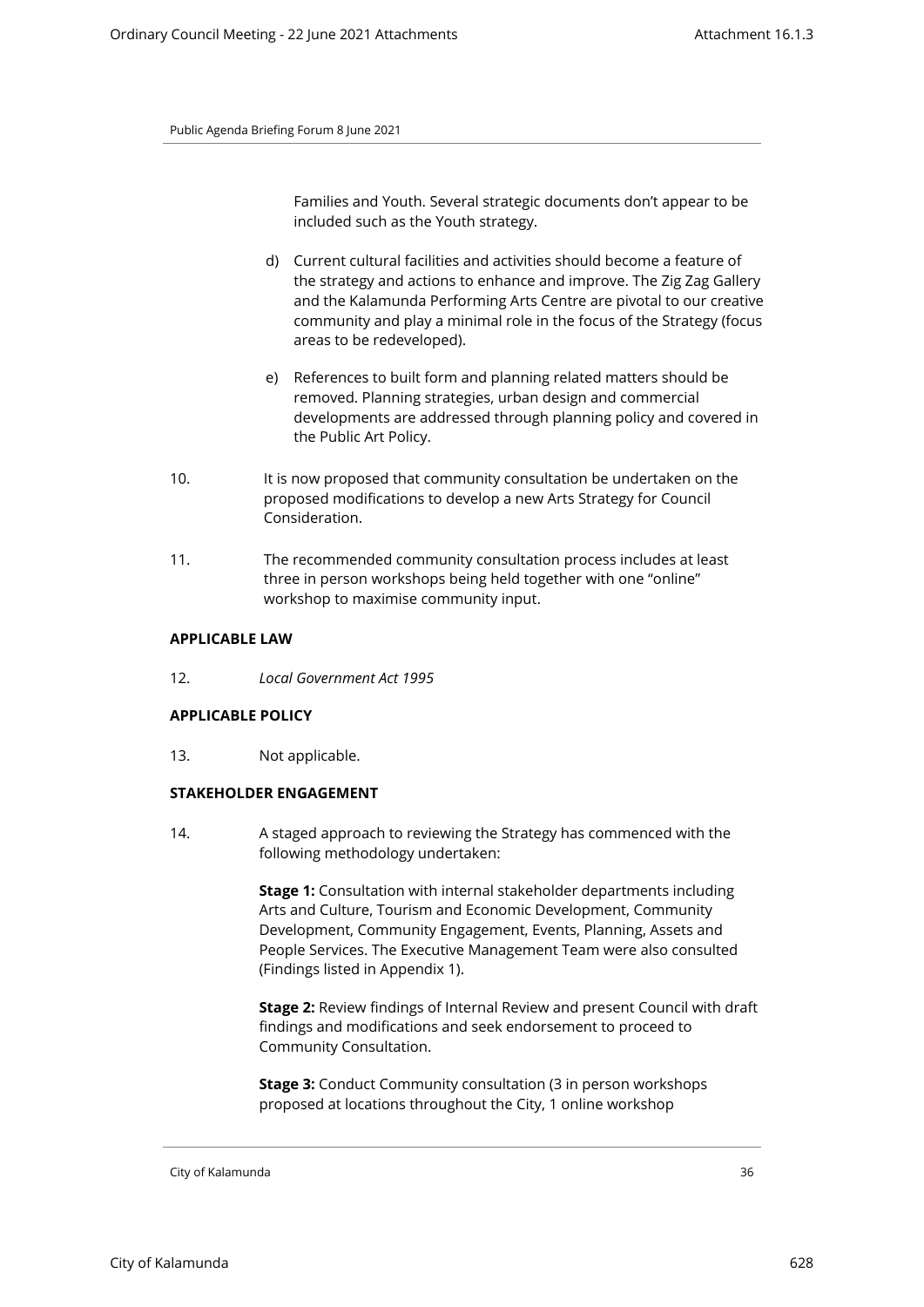During this time members of the communtiy unable to attend a workshop also encouraged to have their say online or submit a feedback form. **Stage 4: P**repare draft Arts Strategy and present to Council for endorsement of referral to Advisory committees.

**Stage 5:** Prepare Final Strategy for presentation to Council, to be complete by September OCM to align with appointment of new Advisory committee in October 2021.

## **FINANCIAL CONSIDERATIONS**

- 15. Several activities and programs references within the Draft Arts Strategy have a financial implication and will be subject to Council budgeting processes. All activities and programs will be considered in the context of the City's strategic priorities.
- 16. Successful implementation of the Arts Strategy will be impacted by both the availability of operational funds for program delivery as well as staffing resources and capacity.
- 17. Costs associated with the proposed community consultation and preparation of documentation are met through the current Cultural Services annual budget.
- 18. Some actions and strategies detailed within the document will be required to be funded as separate decisions of Council as part of future budgeting processes. Identification in the Strategy does not imply that all actions will be funded, these are separate future budget considerations and a decision of Council.

## **SUSTAINABILITY**

## **Social Implications**

19. A thriving Arts and Cultural Community can provide local employment, local creative opportunity and opportunity for social connection and inclusion. Additionally, Arts and Cultural engagement stimulates intrinsic responses such as increased self-belief, self-empowerment, sense of belonging and other outcomes that contribute to the improved social wellbeing of people and their communities.

# **Economic Implications**

20. Expansion of Cultural Hubs and creative activity will increase economic output to the city. In 2017, the Bureau of Communications and Arts Research released figures to indicate that the cultural and creative activity in Australia contributed \$117 billion dollars to the economy.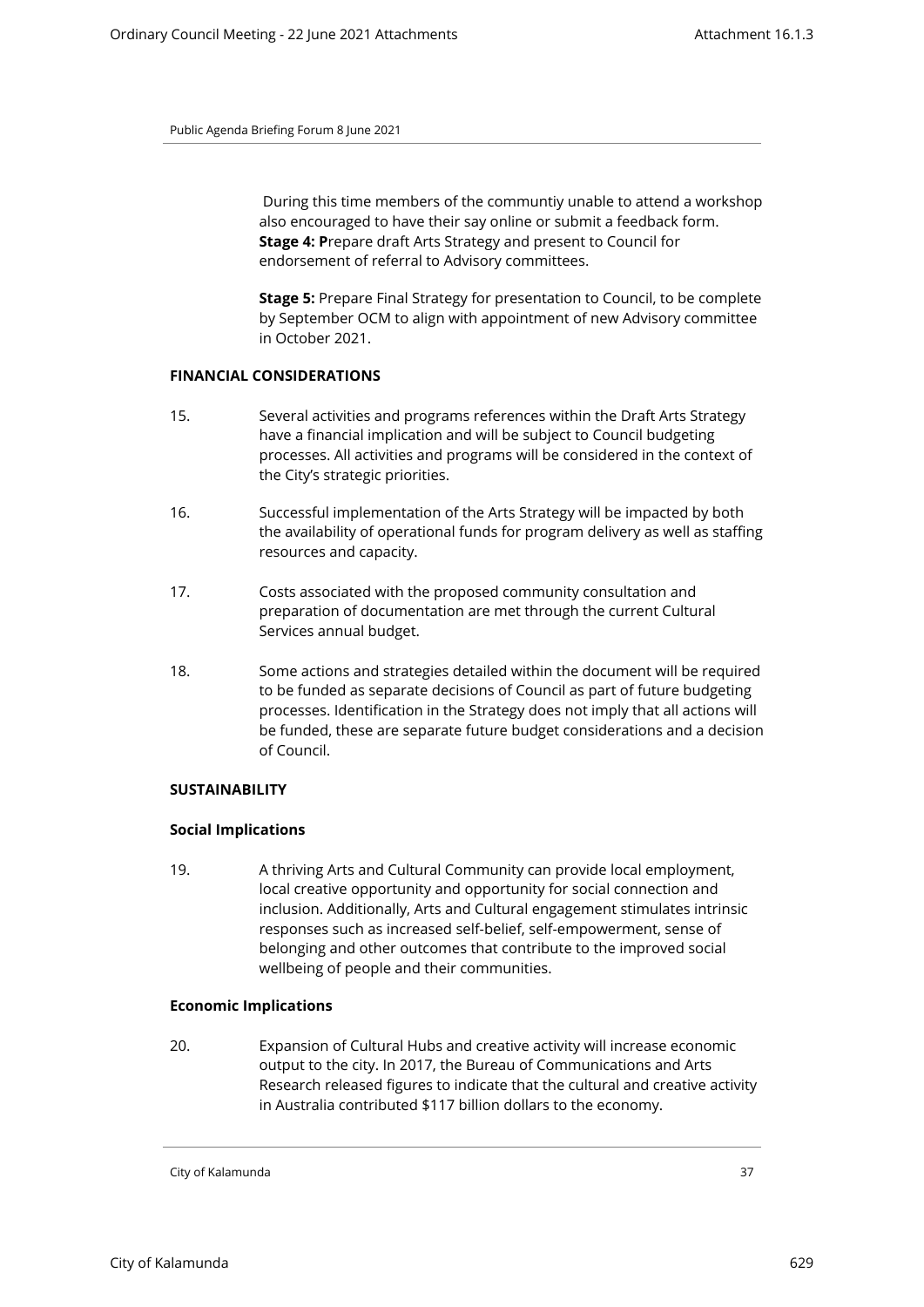#### **Environmental Implications**

21. An engaged arts and cultural community are a powerful tool to implement and influence positive social change particularly in relation to environmental issues.

#### **RISK MANAGEMENT**

22. **Risk**: The community disagrees with the strategic direction and actions of the strategy. **Consequence Likelihood Rating** Possible Moderate Medium

**Action/Strategy** Undertake community engagement and appropriately respond to submissions received and adjust the document as part of the finalisation of the Strategy.

23. Risk: Lack of coordination in the development of the Art Strategy results in an uncoordinated and reactive approach to delivery of the Strategy.

| Consequence                                                          | Likelihood | <b>Rating</b> |  |
|----------------------------------------------------------------------|------------|---------------|--|
| Likely                                                               | Moderate   | Medium        |  |
| <b>Action/Strategy</b>                                               |            |               |  |
| Adopt the draft strategy for the purposes of community consultation. |            |               |  |

24. Risk: Expectations for the delivery of Arts and Cultural activities are too high and cannot be achieved or funded.

| Consequence                                                 | Likelihood | <b>Rating</b> |  |
|-------------------------------------------------------------|------------|---------------|--|
| Possible                                                    | Moderate   | Medium        |  |
| <b>Action/Strategy</b>                                      |            |               |  |
| Undertake community engagement and appropriately respond to |            |               |  |
| submissions received and adjust the document as part of the |            |               |  |
| finalisation of the Strategy.                               |            |               |  |
|                                                             |            |               |  |

## **CONCLUSION**

25. A review of the Creative Communities: An Arts Strategy was resolved by Council on 15 December 2020 with a staged approach (Details and Analysis).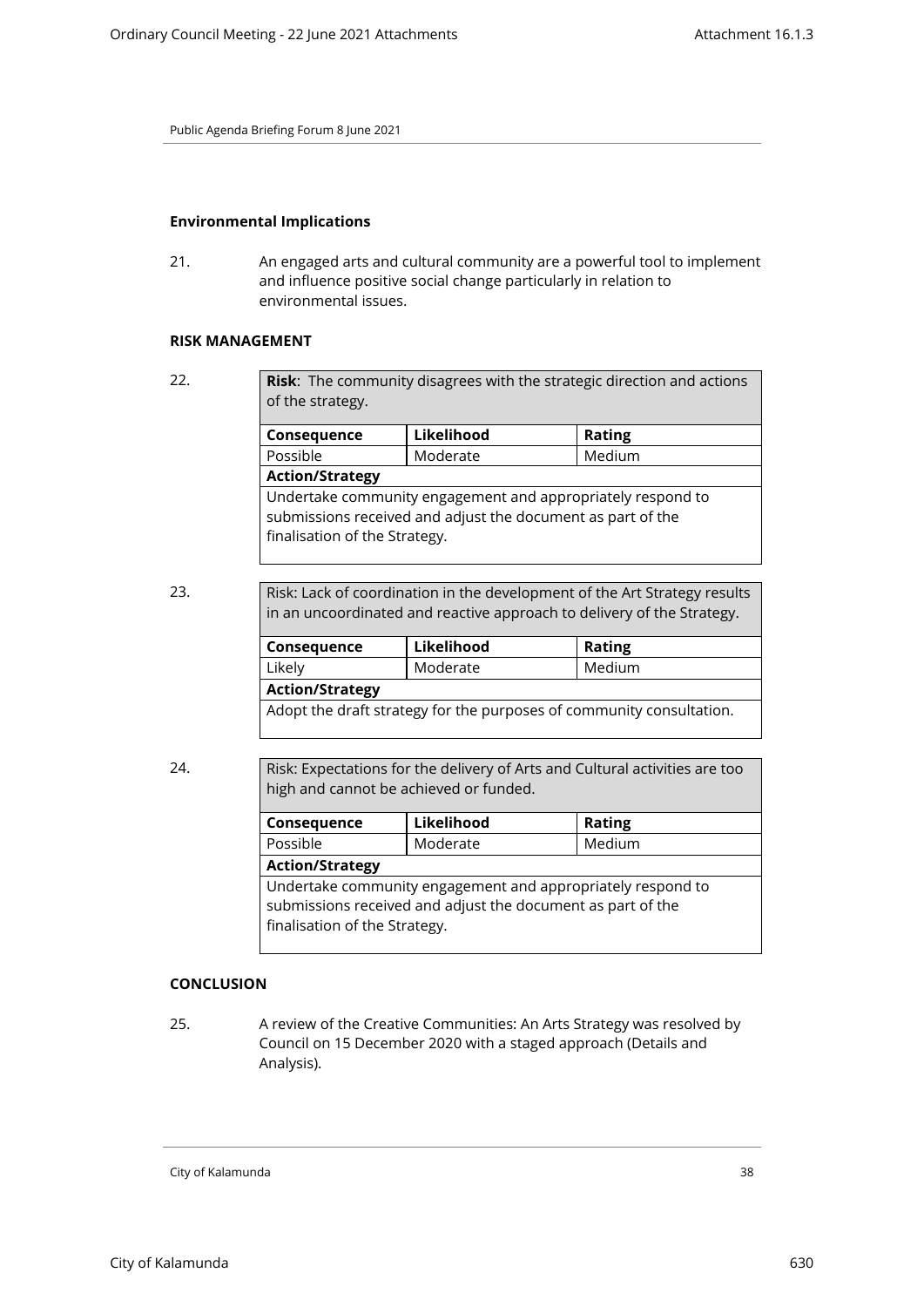Internal consultation has highlighted several themes in relation to the current strategy which include:

- a) Strategic alignment to the Community Strategic Plan is not evident and needs to be revised.
- b) The revised Arts Strategy will inform the future growth of the Arts and Cultural sector and ensure future success for the City of Kalamunda.
- c) It is noted that the Strategy will be influenced by Community Consultation which will assist in refining opportunities, strategies, and actions for focus areas.
- d) A city led, inclusive Arts Strategy that aligns with the strategic direction of the city will ensure the high-level objectives of the current and renewed strategy are realised.

## **Voting Requirements: Simple Majority**

#### **RECOMMENDATION**

That Council ENDORSE the full review and revision of the Creative Communities: An Arts Strategy based on in the internal feedback received and undertake community consultation for the review of the 'Creating Communities: An Arts Strategy'.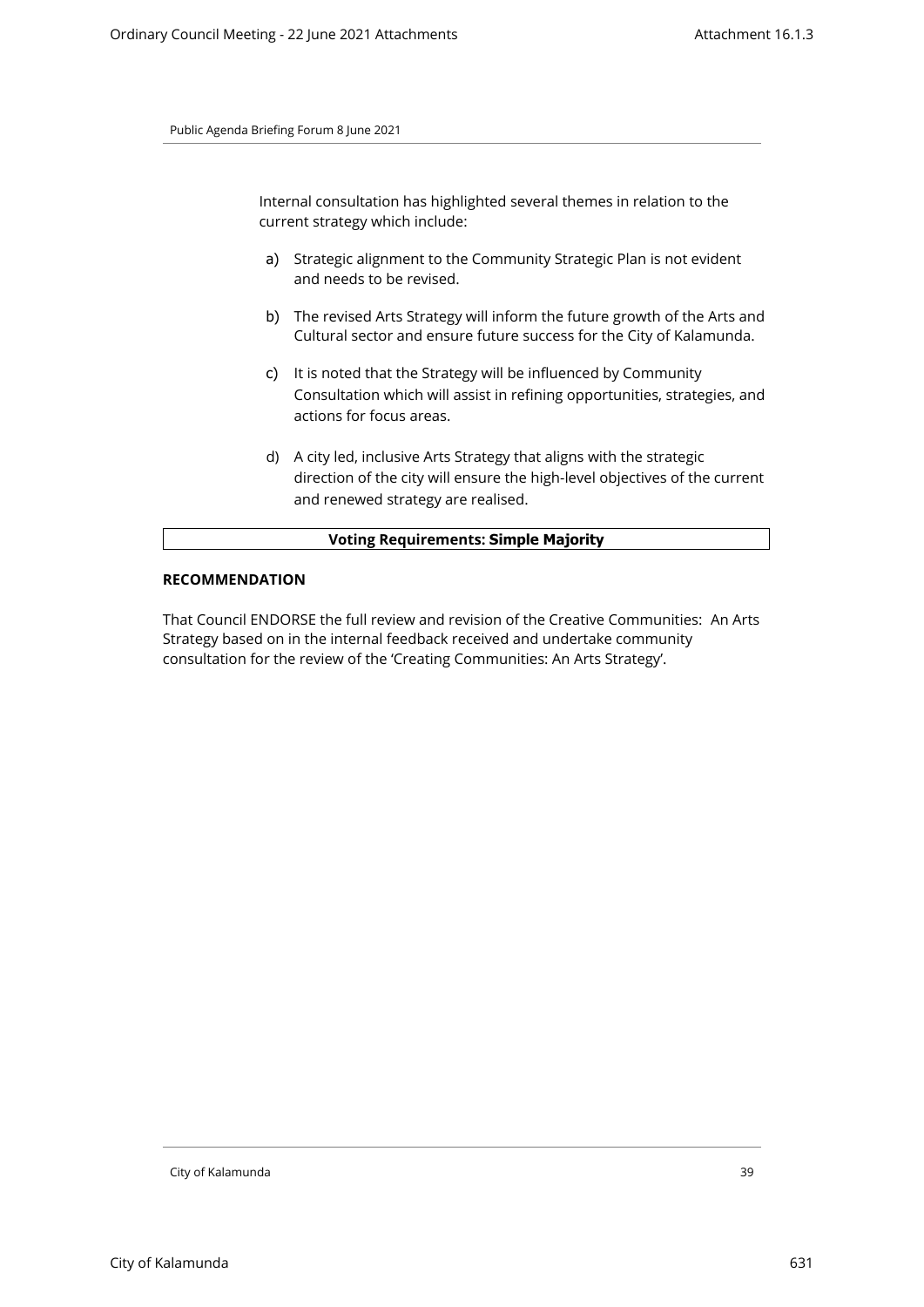## **10.4. Office of the CEO Reports**

# **10.4.1. Consideration of a Draft Business Case for a New Aquatic Facility for Public Advertising**

#### *Declaration of financial / conflict of interests to be recorded prior to dealing with each item.*

The Manager Community Development provided a presentation on this item.

Cr Blair queried the 60-day consultation period and suggested the community may require a longer consultation period.

The CEO advised if Council was of the mind to extend the period the City would action this.

Cr Cannon sought clarification in relation to funding of the facility.

The CEO provided clarification as to the opportunities available to the City for funding.

Councillors sought clarification on the needs assessments undertaken.

The Manager Community Development provided clarification.

Mr Alan Malcom provided a public statement on the item.

Mrs Andrea Williams provided public statement on the item.

| Previous<br>Items               | OCM23/2013                                                                                          |
|---------------------------------|-----------------------------------------------------------------------------------------------------|
| Directorate                     | Office of the CFO                                                                                   |
| Business Unit<br>File Reference | Community Development - Leisure Planning                                                            |
| Applicant                       | City of Kalamunda                                                                                   |
| Owner                           | City of Kalamunda                                                                                   |
| Attachments                     | Needs Assessment For New Aquatic Facility [10.4.1.1]<br>1.<br>- 77 pages]                           |
|                                 | Business Case For New Aquatic Facility [10.4.1.2 - 60<br>2.<br>pages <sup>1</sup>                   |
|                                 | Attachment Two - Needs Assessment - Potential<br>3.<br>Aquatic Centre Sites $[10.4.1.3 - 49$ pages] |
| Confidential                    | 1. Attachment One - Needs Assessment - On-Line Survey                                               |
| Attachments                     | Results                                                                                             |
|                                 | Attachment Three - Needs Assessment - Recent and<br>2.<br>Proposed Aquatic Facility Developments    |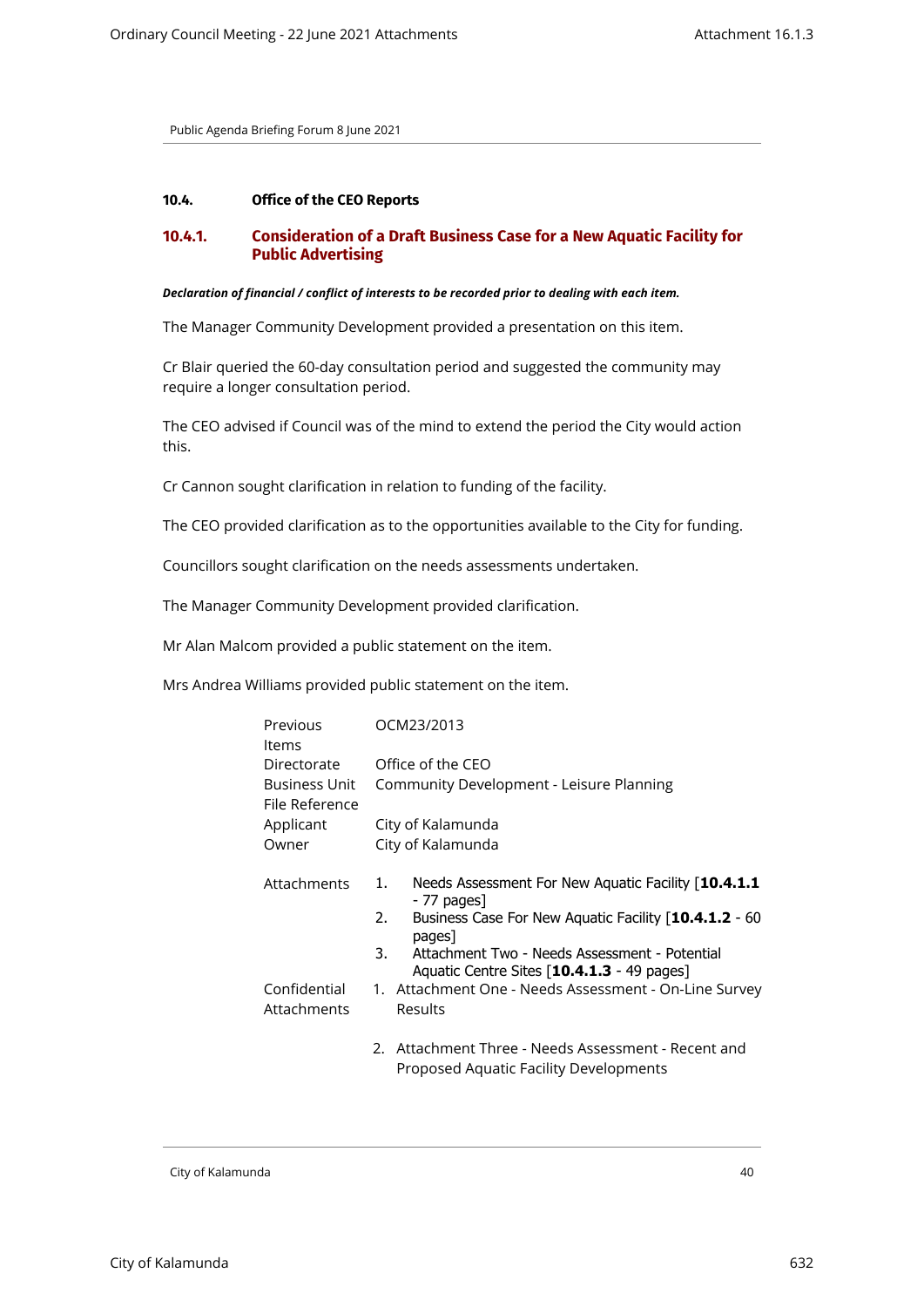Reason for Confidentiality: *Local Government Act 1995 (WA) Section 5.23 (2) (b) - "the personal affairs of any person."*

#### **TYPE OF REPORT**

|   | Advocacy    | When Council is advocating on behalf of the community to<br>another level of government/body/agency                                                                                                                                                                                                                                                                                                                                |
|---|-------------|------------------------------------------------------------------------------------------------------------------------------------------------------------------------------------------------------------------------------------------------------------------------------------------------------------------------------------------------------------------------------------------------------------------------------------|
| 肚 | Executive   | When Council is undertaking is substantive role of direction<br>setting and oversight (eg accepting tenders, adopting plans<br>and budgets                                                                                                                                                                                                                                                                                         |
|   | Information | For Council to note                                                                                                                                                                                                                                                                                                                                                                                                                |
|   | Legislative | Includes adopting Local Laws, Town Planning Schemes and<br>Policies. When Council determines a matter that directly<br>impacts a person's rights and interests where the principles of<br>natural justice apply. Examples include town planning<br>applications, building licences, other permits or licences<br>issued under other Legislation or matters that could be<br>subject to appeal to the State Administrative Tribunal |

#### **STRATEGIC PLANNING ALIGNMENT**

*Kalamunda Advancing Strategic Community Plan to 2027*

## **Priority 1: Kalamunda Cares and Interacts**

**Objective 1.2** - To provide a safe and healthy environment for community to enjoy.

**Strategy** - 1.2.3 Provide high quality and accessible recreational and social spaces and facilities.

**Strategy 1.2.2** - Advocate and promote healthy lifestyle choices by encouraging the community to become more physically active.

#### **Priority 1: Kalamunda Cares and Interacts**

**Objective 1.3** - To support the active participation of local communities. *Strategy 1.3.1* - Support local communities to connect, grow and shape the future of Kalamunda.

## **Priority 3: Kalamunda Develops**

**Objective 3.1** - To plan for sustainable population growth. *Strategy 3.1.1* - Plan for diverse and sustainable housing, community facilities and industrial development to meet changing social and economic needs.

#### **Priority 3: Kalamunda Develops**

**Objective 3.2** - To connect community to quality amenities.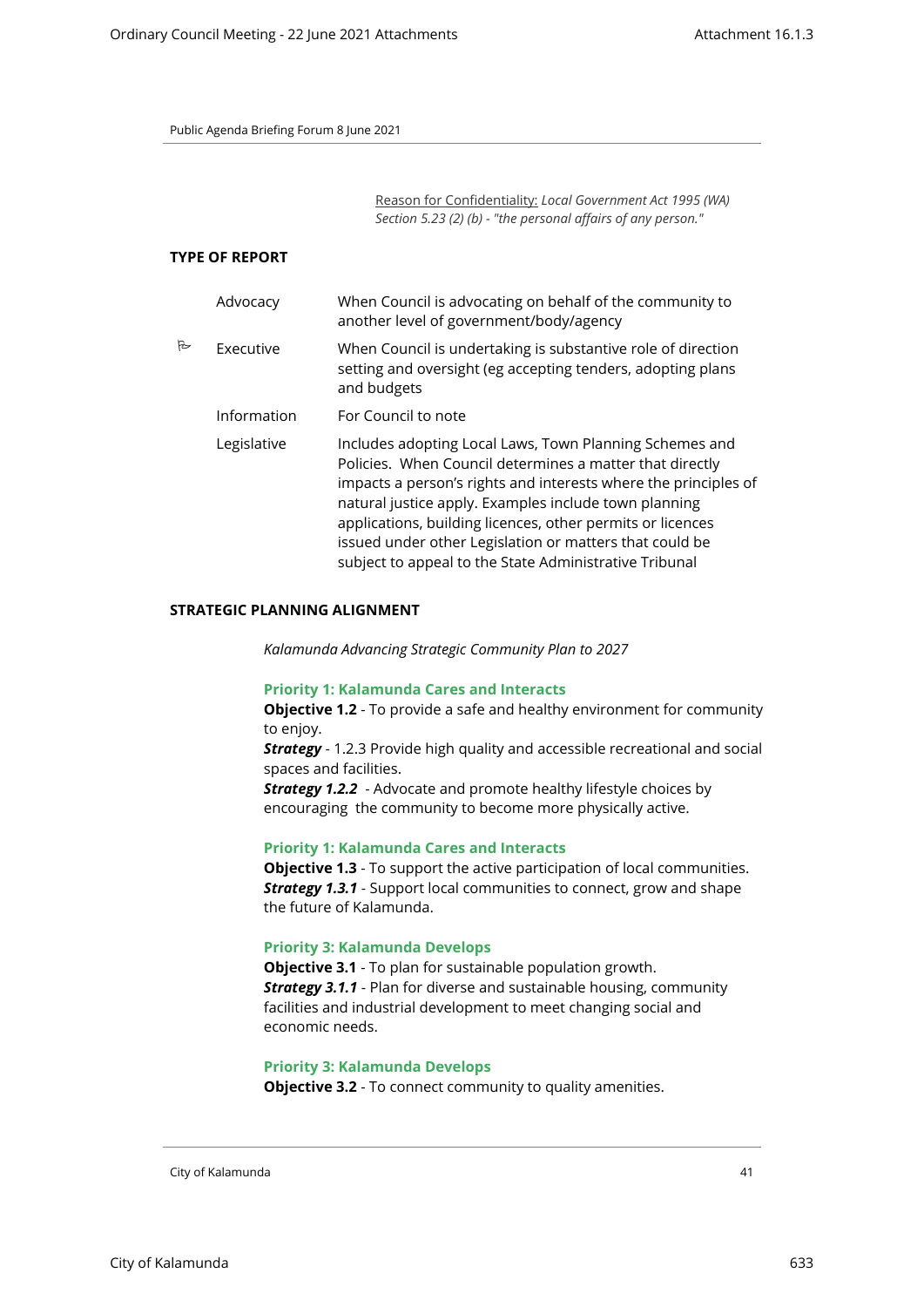*Strategy 3.2.1* - Optimal management of all assets.

#### **Priority 4: Kalamunda Leads**

**Objective 4.1** - To provide leadership through transparent governance. *Strategy 4.1.1* - Provide good governance.

## **EXECUTIVE SUMMARY**

- 1. The purpose of this report is for Council to endorse the needs assessment report and the draft business case for new aquatic facilities (the Business Case) for the purpose of seeking public comment.
- 2. The Business Case outlines investigations and recommendations in terms of aquatic facility provision within the City of Kalamunda (City), to meet the current and future needs of the community, in a sustainable manner. Given the level of detail and complexity of the Business Case it is recommended an extended community comment period be considered.
- 3. It is recommended that Council endorses the Needs Assessment (Attachment One) and the draft Business Case proposal for new aquatic facilities (Attachment Two) for the purposes of a 60-day public advertising.

## **BACKGROUND**

- 4. The City has previously undertaken several studies on the future of the Kalamunda Water Park including:
	- a) Aquatic Feasibility Study 2007
	- b) Future of Hartfield Park Recreation Centre 2013
	- c) Community Facilities Plan 2011 2031.
- 5. In 2013, Creating Communities completed a study into the "Future of Hartfield Park Recreation Centre". The study identified an opportunity to provide an aquatic's component to the existing dry facilities at Hartfield Park Recreation Centre. A major constraint for this opportunity is the removal of significant natural vegetation on a Bush Forever site. Due to this constraint the site was not progressed any further leaving the City at that time with no specific site for a future aquatic centre.
- 6. At the March 2013, Ordinary Council Meeting, the following resolution was carried:

## *That Council:*

*1. Receives the report for the Future of Hartfield Park Recreation Centre Study.*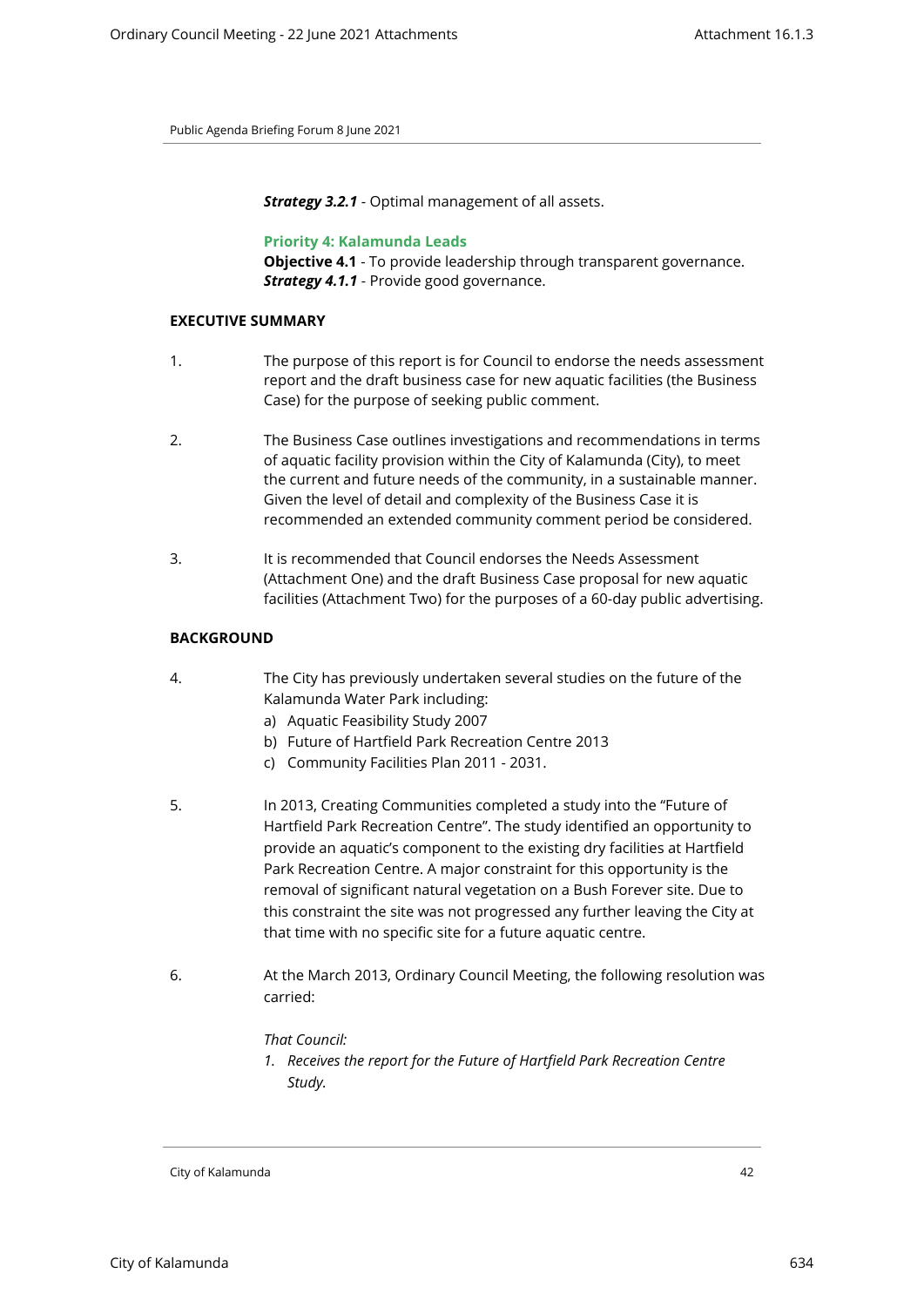- *2. Agrees to the development of a comprehensive business case for a collocated Aquatic/Recreation facility within the Shire by 2023, once the decision of the amalgamation has been finalised.*
- 7. The City currently operates the Kalamunda Water Park (KWP), located on Canning Road, Kalamunda through a Management Agreement with Belgravia Leisure. The facility is operated seasonally, through the months of November to March each year. The facility currently provides an unheated outdoor 50m pool, learn to swim pool, toddlers pool and water slides that is supported by a kiosk, administration area and semi-enclosed changerooms.
- 8. The KWP has serviced the community well for over 55 years, however the facility is now nearing the end of its useful life and the original design of the facility is no longer considered adequate for the contemporary needs of the community.
- 9. Over the last few years, the KWP main pool shell has experienced numerous water leaks due its age and subsequent condition. Suitably qualified experts have advised that these issues will continue, and likely increase in frequency and severity. In essence, the main pool shell requires a complete replacement, as it is nearing the end of its useful life and repairs are no longer a practical or a viable long-term option for the City.
- 10. Similarly, the water slides are also nearing the end of their useful life and require replacement in the near term.
- 11. In 2018, the City undertook preliminary investigations into the costs of simply replacing the 50m outdoor unheated pool with a new 50 outdoor unheated pool. This preliminary investigation indicated a replacement cost in the order of \$3.5m. These exclude any improvements to the user facilities (changerooms etc)
- 12. In the 2020/21 financial year, the KWP had a total of 38,000 visitors. The visitation rates over the last two years have been reduced due to COVID-19 restrictions such as lockdowns. Prior to COVID-19 the KWP was averaging around 42,000 visitors a season. The annual net subsidy for the KWP is \$230,000.
- 13. For several years now, the City has regularly received feedback from the community that the KWP no longer meets their expectations, primarily due to the water being cold (heating required); the need for year-round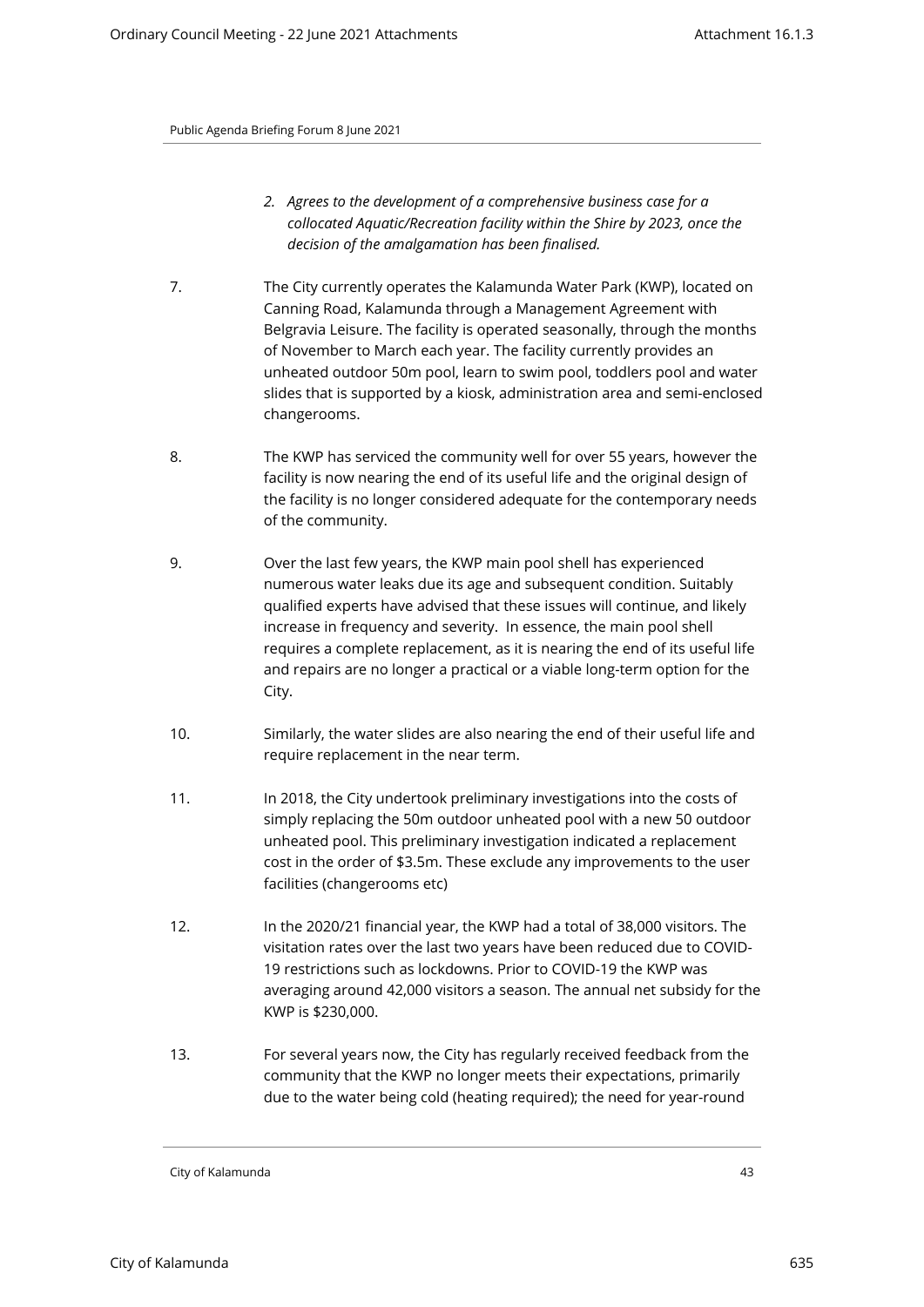access to heated water and improved amenities, such as enclosed showers and hot water. These factors can strongly be attributed to a stagnant visitation rate that has been experienced for many years.

14. In response to the KWP nearing the end of its useful life and the previous Council resolution (OCM23/2013), the City engaged Complete Community Solutions (CCS) Strategic in September 2019 to develop a Needs Assessment report and Business Case. The Business Case is now presented to Council for consideration and endorsing for the purposes of seeking public comment.

## **DETAILS AND ANALYSIS**

- 15. **Business Case for New Aquatic Facility within the City** The Business Case provides the City with a framework and staged strategy to deliver adequate aquatic infrastructure to the community now and into the future.
- 16. The Business Case has involved a detailed analysis into the community's needs and desires, current and projected demographics, potential sites, industry trends, development options and implications, staging and financial modelling.
- 17. The Business case provides insight into the costs of provision of aquatic facilities under the various options. It is not a firm cost estimate given the preliminary concept nature of the report. The City will be required to undertake further detailed analysis and costings once a preferred model and site or sites have been determined by Council.

## **Community Consultation**

- 18. In November 2019, the City undertook a detailed community consultation process including:
	- a) Two community workshops which attracted over 50 participants.
	- b) A community visioning survey which attracted over 680 responses.

One on one discussions with relevant stakeholders including local sporting clubs and State Sporting Associations.

- 19. In summary, the community consultation process identified a strong community need for modern and contemporary aquatic facilities within the City with over 85% of respondents indicating support for a new aquatic facility.
- 20. In particular, the community expressed a desire for both indoor and outdoor heated aquatic facilities, access to facilities year-round, be accessible for the entire community and be within proximity to residents. This confirmed the regular feedback received from the community prior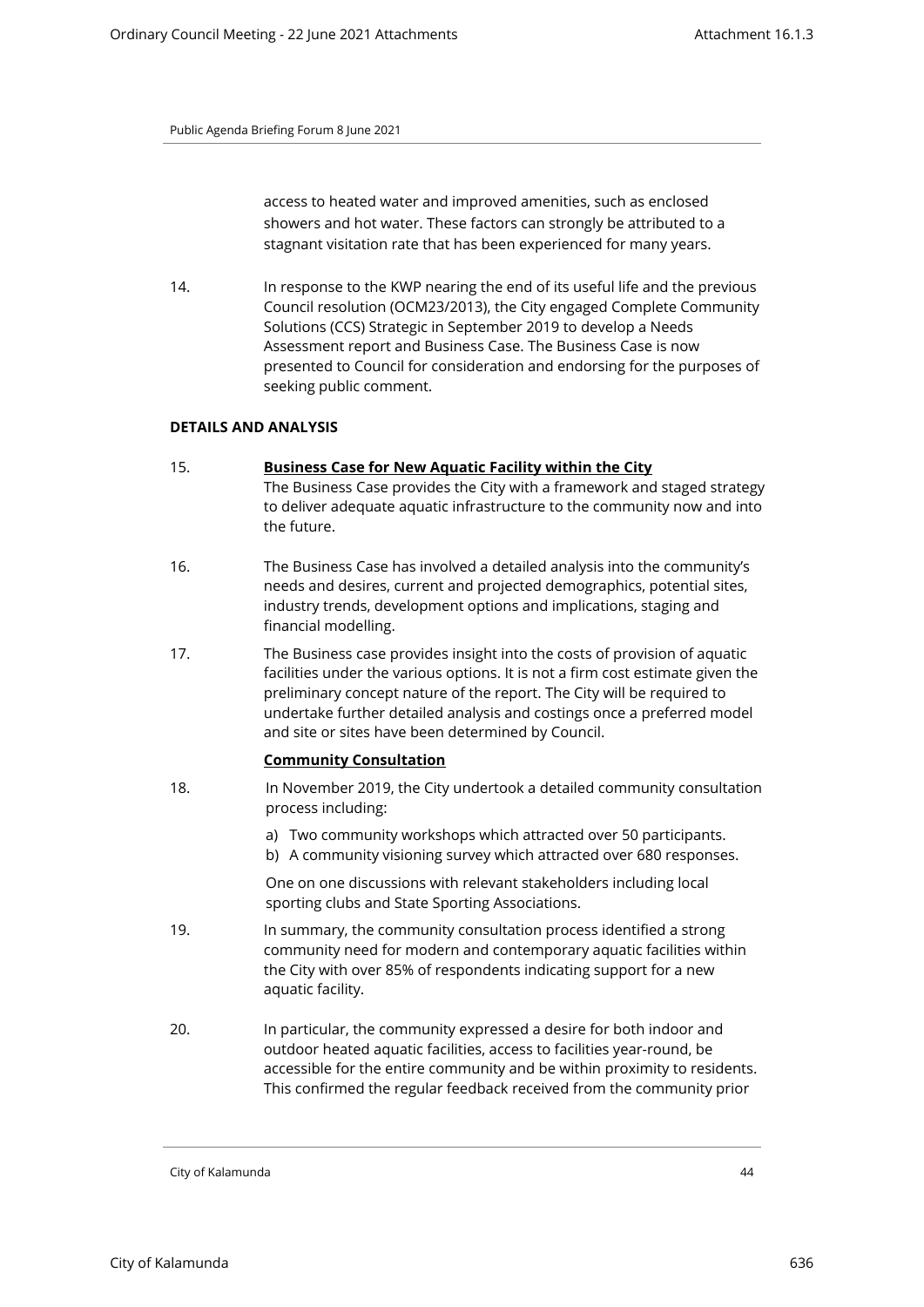to the study commencing. The local community also viewed aquatic facilities as providing an essential service for undertaking physical activity (lap swimming), teaching the essential skill of swimming, cooling off during summer and providing fun activities for all ages.

21. Respondents to the survey indicated a preference for a new aquatic facility to be developed at the existing KWP site and/or in the foothills as it is currently underserviced by aquatic facilities, however it should be noted that a higher number of hills residents participated than foothills residents in the survey.

## **Trends in Contemporary Aquatic Facility Provision**

- 22. The provision of aquatic facilities has evolved from being predominately outdoors and seasonal (i.e. KWP) to year round multifunctional facilities that provide a mix of outdoor and indoor pools and are collocated with other community facilities such as indoor sports courts, libraries and communities centres. It is also becoming more common for these multifunctional facilities to be collocated with health and education services, to create a community hub.
- 23. Community hubs are effectively a one stop shop to service a range of social, recreational, health and wellbeing needs of the community. The community hub approach is also an effective method of land use planning, can increase service delivery opportunities, increase facility utilisation, activate town centres and improve operational efficiencies of community facilities.

# **Community Needs Assessment**

- 24. The community consultation process, demographic, trends and facility planning analysis informed a detailed community needs assessment that identified the following:
	- a) The KWP is reaching the end of its useful life and does not meet the contemporary needs of the City's entire community.
	- b) The City's projected population of 71,400 residents by 2041 (Id Forecast) supports the need for a district level aquatic facility within its locality, according to community facility planning guidelines (Facility to population ratio - 1:75,000).
	- c) An aquatic facility catchment analysis identified a service gap in the foothills area (including the suburbs of Forrestfield, Wattle Grove, High Wycombe and Maida Vale), where the majority of the City's population resides and is forecasted to grow from 37,648 residents to 46,337 residents by 2041 (Id Forecast).
	- d) There is no privately or publicly operated aquatic centre within the City that meets all of the needs espoused by the Community.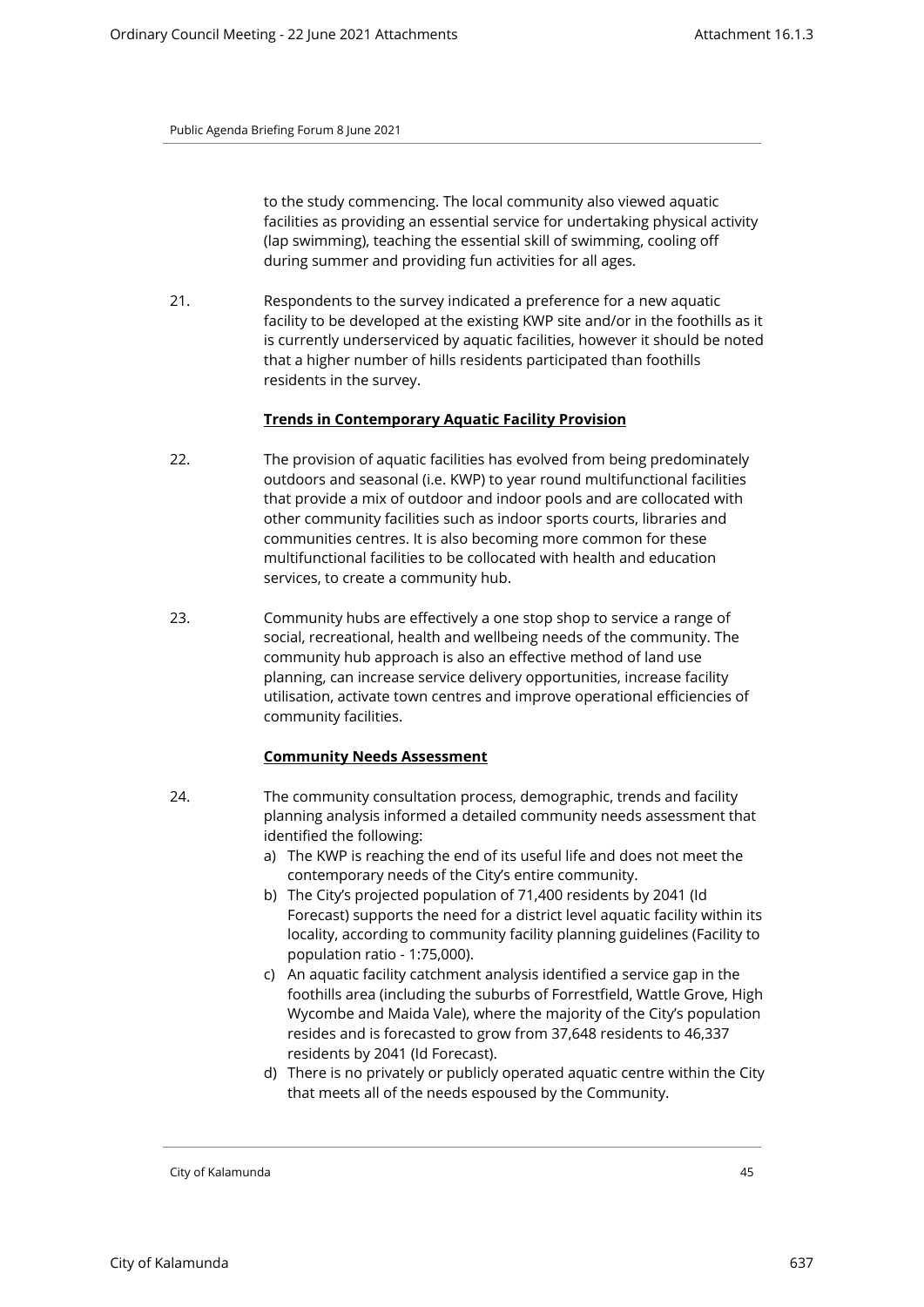- e) There is limited number of alternative smaller aquatic facilities within the City that are privately operated however they do not meet all of the needs. The nearest publicly accessible facilities of any size for the foothills community is generally beyond a 5km catchment, which supports the service gap identified. The hills suburbs are currently serviced by the KWP, however apart from KWP the nearest publicly accessible facilities are up to 10km away.
- f) The City has a strong demand from the community for a new contemporary aquatic facility and that such a facility would provide significant health and wellbeing benefits.
- g) Trend is contemporary aquatic facility provision support the community hub approach to maximise the social, economic and wellbeing benefits for the community.
- h) The three swimming clubs based in the City, who have a combined membership of over 400 persons and their associated State Sporting Associations are all supportive of improving aquatics infrastructure within the City, presenting an opportunity to work with these organisations to maximise usage and sustainability of any development.

# **Site Analysis and Rationale**

- 25. The Business Case identified a total of 19 sites within the City that may potentially be able to locate an aquatic facility. Most of these sites were ruled out due to private ownership, insufficient size, proximity to other facilities or significant known development constraints.
- 26. In summary, two potential sites have been recommended in the Business Case, namely the existing KWP site and the community purposes site within the Forrestfield North District Structure Plan (FNDSP) (commonly referred to as High Wycombe South). These sites were the only sites to be of sufficient size, are well located near transportation links and have manageable site constraints.
- 27. In the case of the FNDSP, a further opportunity is presented as the potential aquatic facility could be collocated with the draft planned district level community centre and library as per the Forrestfield North Community Infrastructure Plan, which was endorsed by Council as part of the FNDSP.

# **State Government Community Facility Planning**

28. METRONET has developed a concept for a multi-purpose community hub and aquatic centre adjacent to the new High Wycombe Station, however it is currently unfunded with efforts to secure commonwealth contributions planned.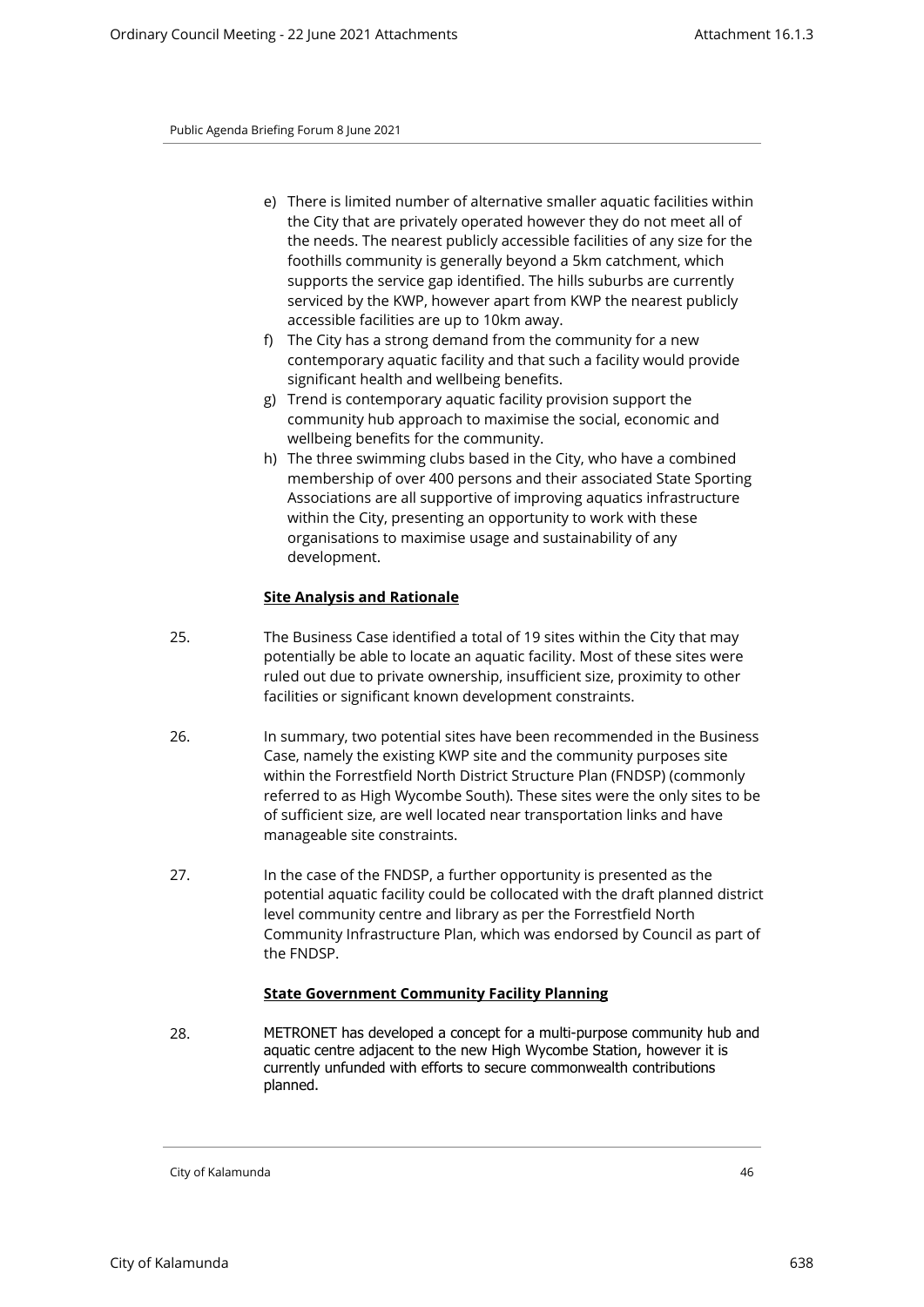## **Potential Development Opportunities**

29. Based on the community needs assessment the Business Case finalised the following four potential development options for further consideration being:

| Development               | <b>Key Facility Components</b>                          |
|---------------------------|---------------------------------------------------------|
| <b>Opportunities</b>      |                                                         |
| Kalamunda                 | Heated outdoor 50m pool.<br>$\bullet$                   |
| Option 1a -               | New water slides.<br>٠                                  |
| <b>Existing KWP</b>       | Upgraded administration and changerooms.<br>٠           |
| Kalamunda                 | Heated indoor 25m pool and indoor learn to<br>$\bullet$ |
| Option 1b -               | swim pool.                                              |
| <b>Existing KWP</b>       | New administration and changerooms.<br>$\bullet$        |
|                           | New water slides.<br>$\bullet$                          |
|                           | Creche.                                                 |
| <b>High Wycombe</b>       | Heated indoor 25m pool and indoor learn to<br>$\bullet$ |
| Option 2a -               | swim pool.                                              |
| <b>Foothills Aquatics</b> | Spa, Sauna, steam room and hydrotherapy<br>٠            |
| <b>Facility</b>           | pool.                                                   |
|                           | Fitness centre including gymnasium and                  |
|                           | group fitness studios.                                  |
|                           | New administration and changerooms.                     |
|                           | New water slides.<br>$\bullet$                          |
|                           | Café and Creche.<br>٠                                   |
| <b>High Wycombe</b>       | Same as option 2a, plus heated outdoor 50m<br>$\bullet$ |
| Option 2b -               | pool.                                                   |
| <b>Foothills Aquatics</b> |                                                         |
| <b>Facility</b>           |                                                         |

- 30. During the development of the Business Case, the full redevelopment of KWP site (Option 1a and 1b together as one build) was not deemed appropriate due to:
	- a) community facility planning analysis indicating that the most feasible location for a large aquatic and leisure facility is in the foothills where the largest portion of the City's population resides now and into the future.
	- b) potential facility duplication and over servicing of the community reducing the financial performance of both facilities with increased costs for two large scale facilities in operation at the same time.
- 31. The Business Case recommends that subject to detailed feasibility, the City develop two aquatic facilities being:
	- a) Option 1a KWP heated outdoor 50m pool (seasonal operation); and
	- b) Option 2b Foothills Aquatic Facility.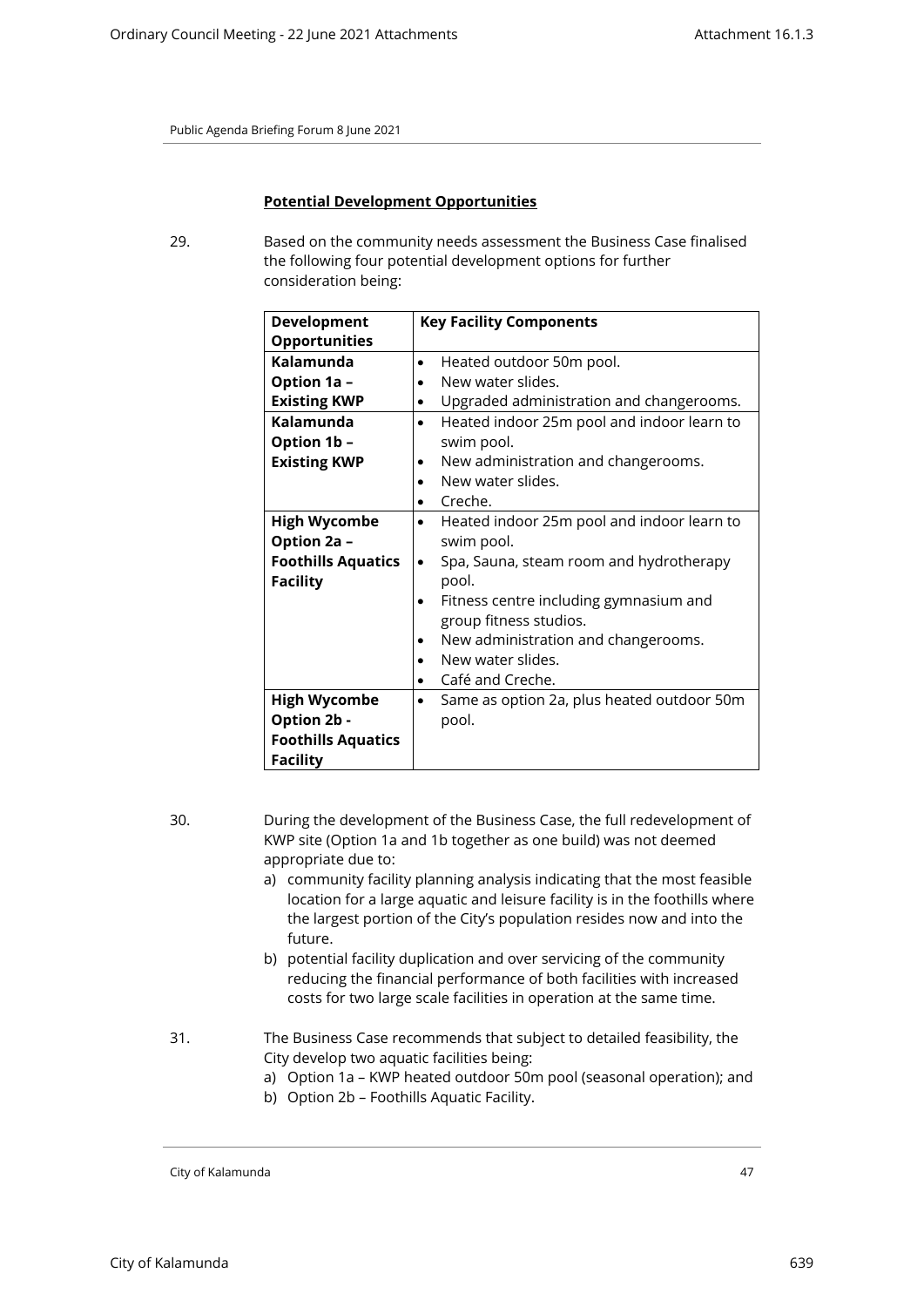If a two aquatic facility model is not deemed financially affordable for the City, then the Business Case recommends investment in only Option 2b – Foothills Aquatics Facility. This is deemed to be the preferred facility, given:

- a) the level of service it is proposed to offer the entire City as part of the multifunctional community hub approach.
- b) being close to the majority of the City's population base, therefore likely attracting the greatest utilisation.
- c) being close to major transportation links, that can best service the entire City.
- d) offering activation opportunities for the FNDSP; and
- e) the opportunity to attract external advocacy funding, given the preliminary study being undertaken by the State Government.

## **APPLICABLE LAW**

32. Local Government Act 1995.

# **APPLICABLE POLICY**

- 33. Risk Management (Governance 8) ensures consistent, efficient and effective assessment of risk in all planning, decision making and operational processes.
- 34. Disability, Access and Inclusion (Service 3) ensures an inclusive community through compliance with the Disability Services Act 1993 and Regulations 2004.
- 35. Asset Management (Service 4) ensures assets reflect a sustainable approach to service delivery and meet the current and future needs of the community.
- 36. Communications and Engagement (Service 5) to guide the community engagement process and strategy for the Public Advertising period.

## **STAKEHOLDER ENGAGEMENT**

- 37. In the development of the Business Case, the Consultant undertook a detailed community consultation process including:
	- Two community workshops in November 2019 which attracted over 50 participants.
	- A community visioning survey in November 2019 which attracted over 680 responses: and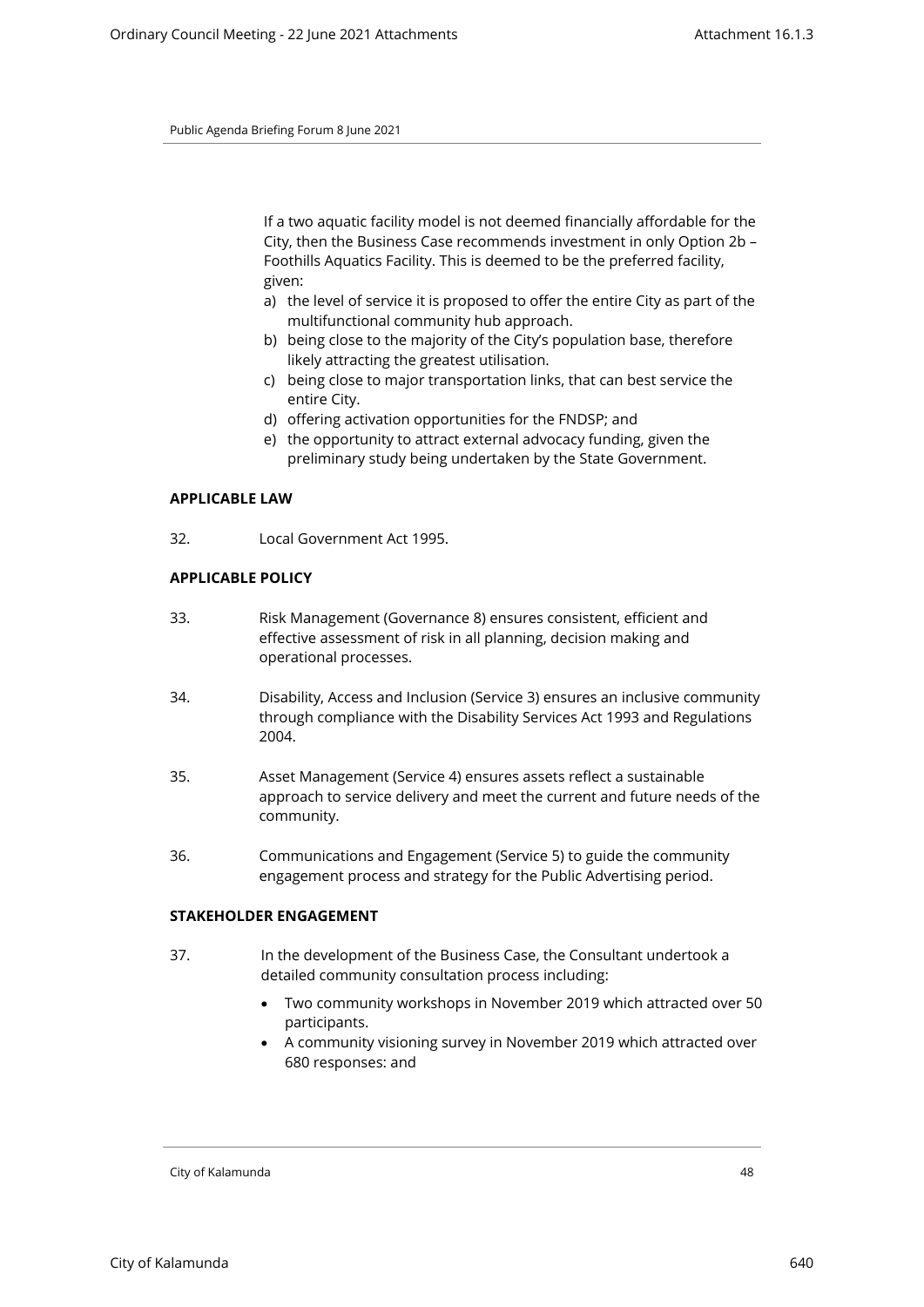- One on one discussions with relevant stakeholders including local sporting clubs and State Sporting Associations.
- 38. The Consultant obtained input and feedback from within the various service areas within the City including: Planning, Finance, Economic Development, Development Services, Library Services, Asset Services and Asset Delivery.
- 39. The Consultant and City Officers have liaised with the State Government through multiple agencies including DPLH, DWA and METRONET in the development of the City's Business Case and provided input into the State's business case for a community hub within the FNDSP.
- 40. The Consultant presented outcomes of the Needs Assessment, consultation, and initial concepts to a Council strategy session in July 2020. The key findings of the Business Case and the proposed development options were then workshopped with Council at a strategy session in October 2020.
- 41. City Officers further presented the Business Case to Councillors in February 2021. Councillors then attended an aquatic facilities study tour to Armadale Aquatic and Fitness Centre and Cannington Leisureplex in March 2021.
- 42. It is now proposed that the community comment process be released to the community for a 60-day Public Advertising period including:
	- a) A copy of the Needs Assessment and the Business Case is to be provided to relevant user groups and stakeholders.
	- b) Placed on the City's website and other social media channels.
	- c) Published on *Engage Kalamunda.*
	- d) A copy of the Needs Assessment and the Business Case will be located at key City of Kalamunda locations.
	- e) A media release and advertisement will be placed in the local newspaper.
	- f) A feedback survey is developed to solicit which of the options the community would support, if the community will support the proposal that capital funding will need to be provided from external funding sources through advocacy effort and if the community is prepared to fund the ongoing operating costs through a rate increase for any of the options provided.

## **FINANCIAL CONSIDERATIONS**

# **Existing Net Subsidy KWP**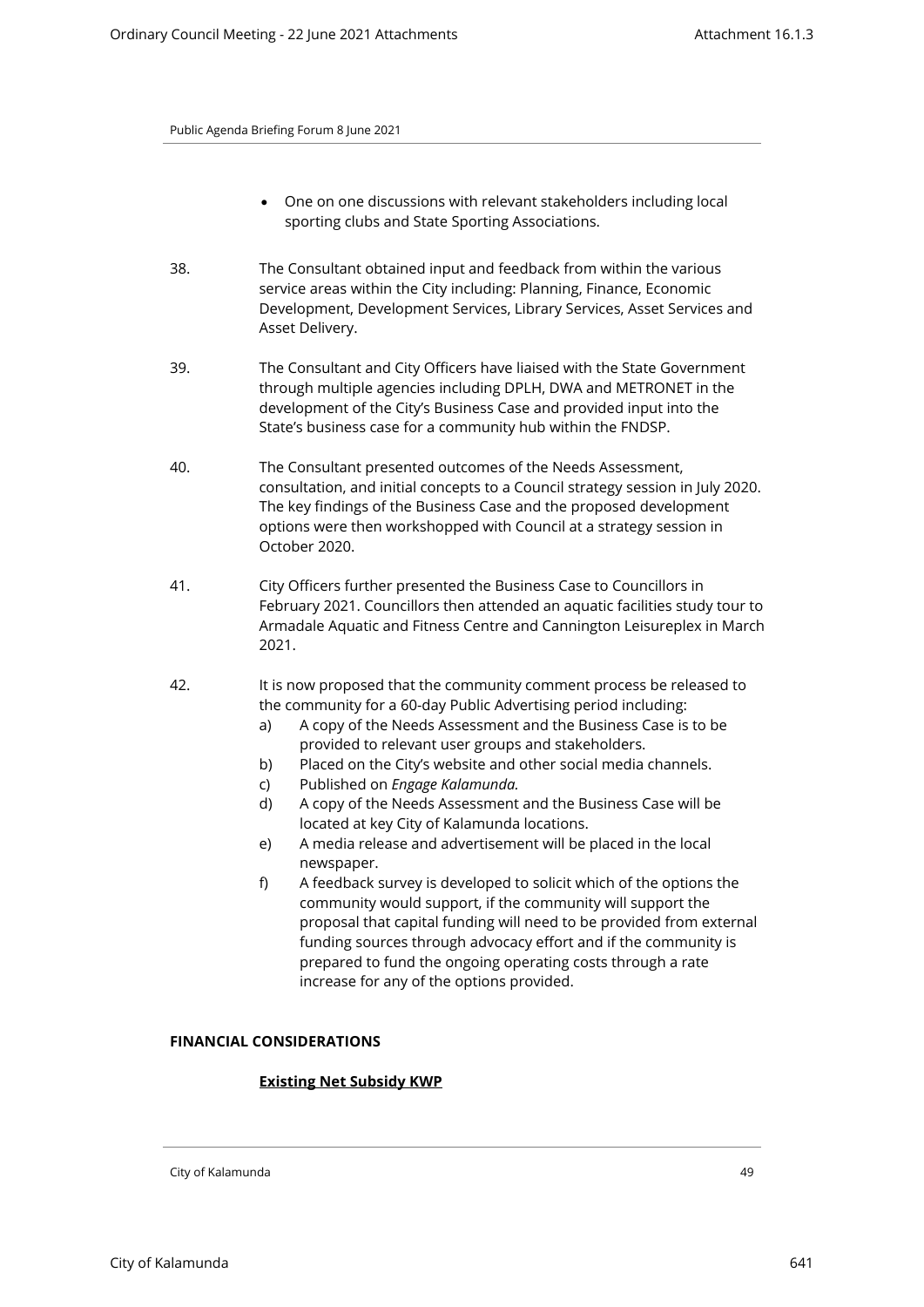43. The existing net subsidy to operate the KWP, under a management agreement with Belgravia Leisure, is approximately \$230,000 per annum. This is assessed as being a relatively efficient model for the City, however it is noted that the facility no longer meets the contemporary needs and expectations of the community.

## **Operational Financial Modelling**

- 44. The Consultant has developed financial models for the proposed developments within the Business Case. The financial models are based on a series of industry benchmarks, projected attendances (incorporating the anticipated impact of one or two facilities), existing performance of KWP and existing market conditions.
- 45. The financial model provides both a conservative and optimistic approach. It does not include corporate overheads and depreciation. The financial models are also based on the assumption of mature facility operations which may not be the case in early years of operations which may result in lower than forecast revenues in early years. These matters will need to be fully identified during detailed feasibility stage once an option or options have been selected.
- 46. Section 10.3 of the Business Case identifies estimated revenues and costs of the two preferred options operating at the same time as follows:

|                               | Option 1a                                                    |            | Option2b                                                                                                      |                 |
|-------------------------------|--------------------------------------------------------------|------------|---------------------------------------------------------------------------------------------------------------|-----------------|
| Key<br>Components             | Hills Facility KWP Stage 1<br>50m pool + LTS + new<br>slides |            | Foothills Facility<br>HWCH - 900m <sup>2</sup> Fitness<br>indoor 25m - LTS = hydro<br>+ slides + 50m outdoors |                 |
| Capital Outlay                | \$7,555,946                                                  |            | \$31,907,585                                                                                                  |                 |
| Operating<br><b>Scenarios</b> | Conservative                                                 | Optimistic | Conservativ<br>e                                                                                              | Optimistic      |
| Annual<br>Attendance          | 45,000                                                       | 60,000     | 370,000                                                                                                       | 415,000         |
| Operating<br>Income           | \$361,985                                                    | \$509,398  | \$<br>3,387,930                                                                                               | \$3,953,510     |
| Operating<br>Expenditure      | \$1,081,114                                                  | 1,088,564  | \$4,715,883                                                                                                   | \$<br>4,725,348 |
| <b>Operating Loss</b>         | \$719,129                                                    | \$579,186  | 1,327,953                                                                                                     | \$771,838       |
| Subsidy per<br>patron         | \$15.98                                                      | \$9.65     | \$3.59                                                                                                        | \$1.86          |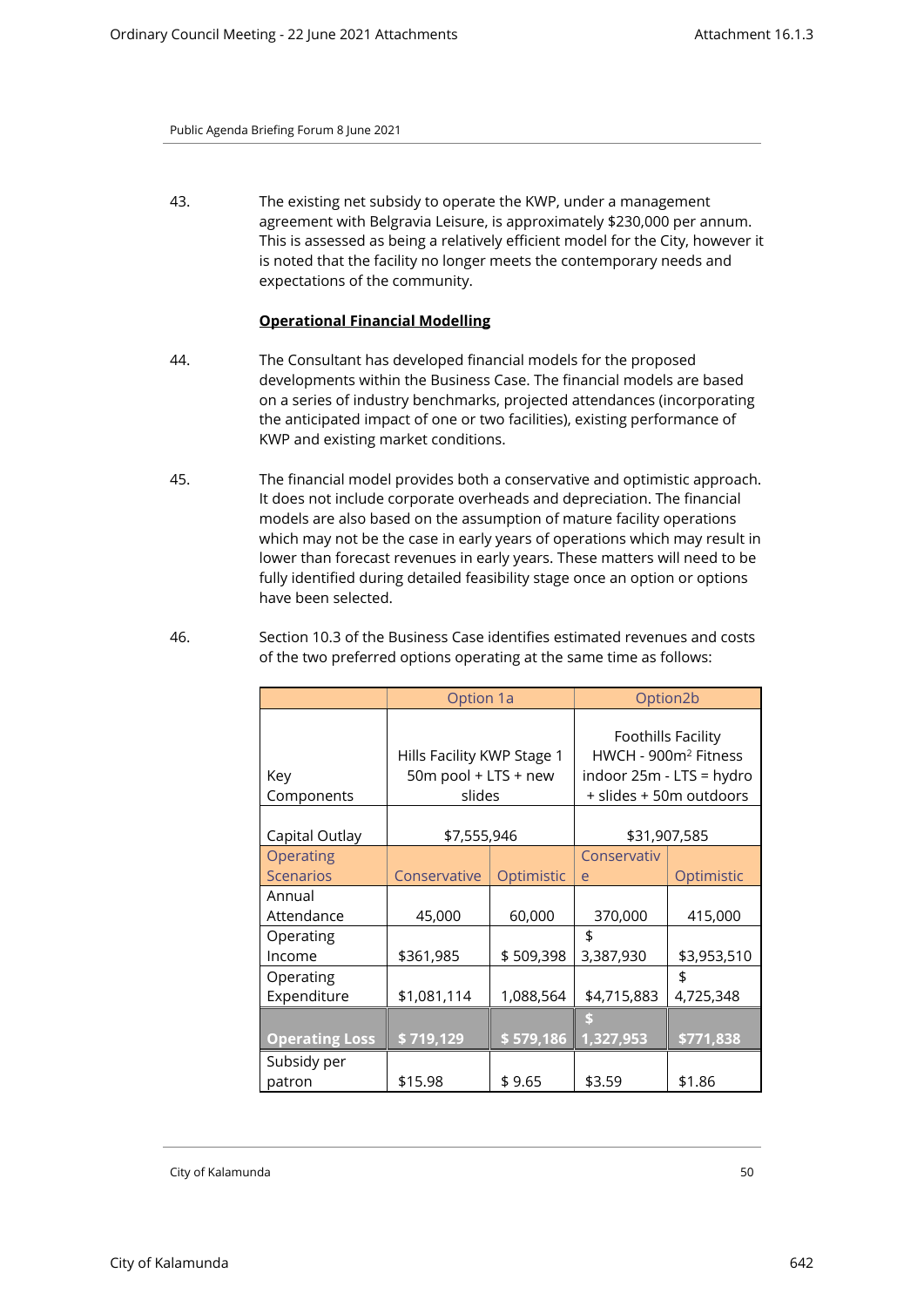47. Section 10.4 of the Business Case shows a slightly more favourable projected operating model if option 2 (b) only was operated by the City. This is shown by the following table:

|                       | Option 2b                  |                                                             |    |           |
|-----------------------|----------------------------|-------------------------------------------------------------|----|-----------|
| Key components        |                            | HWCH complete - 900m2 fitness<br>+ indoor 25m + LTS + Hydro |    |           |
|                       |                            | + Slides + Outdoor 50m                                      |    |           |
| <b>CAPEX</b>          | \$31,907,585               |                                                             |    |           |
| <b>OPEX Scenarios</b> | Conservative<br>Optimistic |                                                             |    |           |
| Attendance            |                            | 400,000                                                     |    | 465,000   |
| OPEX Income           | Ś                          | 3,723,800                                                   | \$ | 4,398,200 |
| Opex Expenditure      | \$                         | 4,720,497                                                   | Ś  | 4,739,015 |
| Corporate O'heads     | \$                         |                                                             | \$ |           |
| Operating loss        | \$                         | 996,697                                                     | \$ | 340,815   |
| Total net cost        | \$                         | 996,697                                                     | \$ | 340,815   |
| User subsidy          | Ś                          | 2.49                                                        | \$ | 0.73      |

- 48. Moreover, as the City undertakes large scale capital investments such as these, there is an increase in the value of assets under City management. The City undertakes annual asset renewal programs which are geared towards not only maintaining these assets in good order but also demonstrate prudent financial management required by the State Government through the Integrated Planning and Reporting Framework. This Framework has Asset Sustainability targets for each Local Government measured as a ratio of annual investment in asset renewals compared to the annual depreciation of these assets.
- 49. In essence this means that as the City grows its asset base it also needs to grow its recurring annual capital investment in asset renewals. The quantum of this recurring annual capital investment will depend on what facility or facilities are developed and their capital value. Development of KWP Option 1a would necessitate an increase of \$135,000 in the City's asset renewal annual spend whilst development of HWCH Option 2b would necessitate an increase of \$576,000 in the City's asset renewal spend and both centres together would necessitate an increase of \$711,000 in the City's asset renewal annual spend.
- 50. It is important to note that the any operating loss incurred & increase in asset renewals will be a charge against total rates revenue. Should these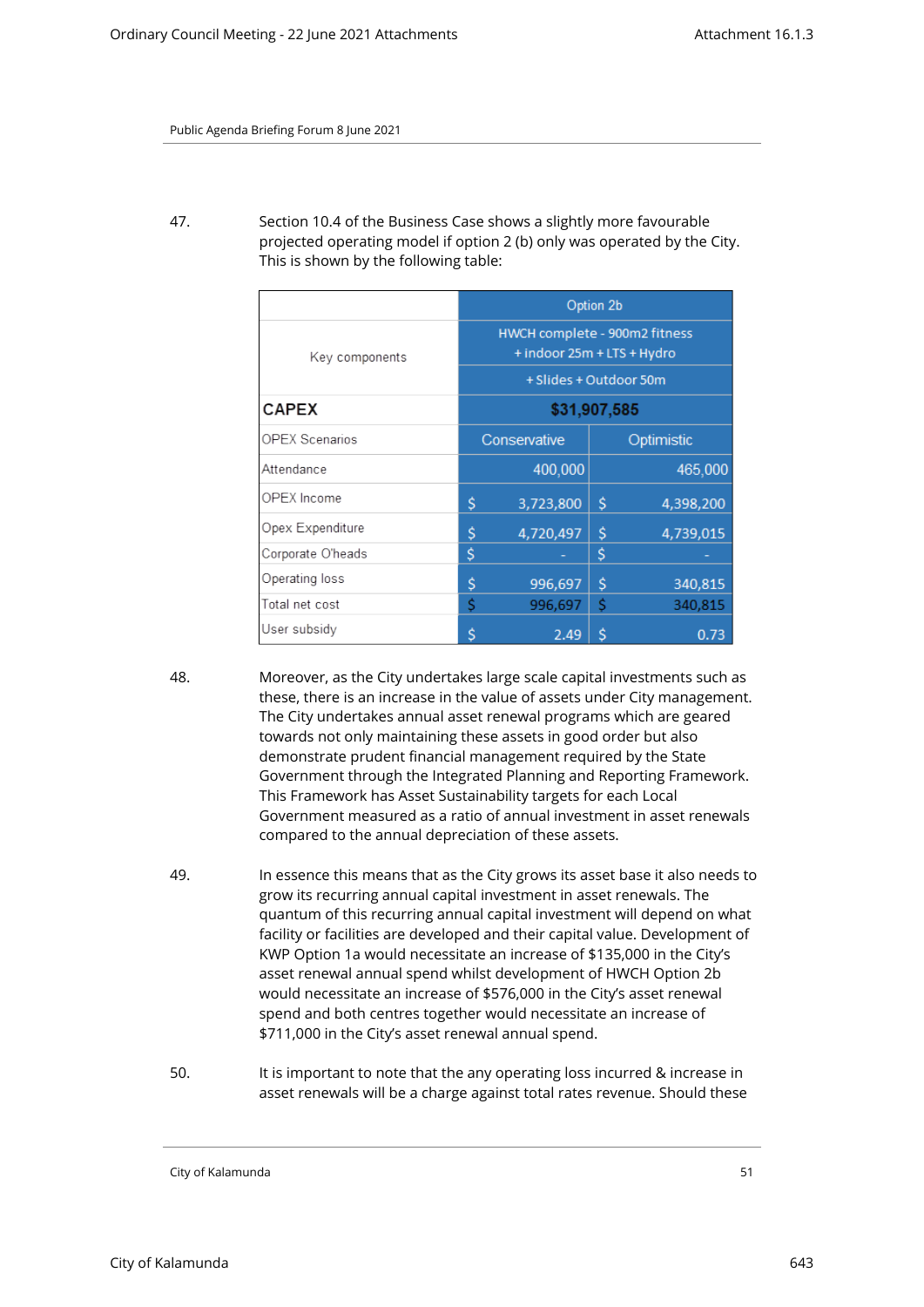costs not be able to be absorbed within the total rates revenue of the City, rates will be required to be increased as a one-off step increase once the preferred aquatic centre outcome is constructed to cover the immediate increase in operating expenses and asset renewal costs. Year on year thereafter, the operating cost increases and asset renewal projects would be included as part of the necessary annual budget processes to determine the year-on-year rate increases.

51. The operational financial modelling will need to be continually analysed and updated by relevant industry experts during the next planning and facility detailed design stages. At the appropriate stage the City will also further consider the management arrangements for each facility, i.e. operated by the City or externally outsourced to professional aquatic facility operators.

## **Impact on Operational Financial Capacity**

- 52. The financial modelling indicates that operating only one facility within the City is the most sustainable approach.
- 53. All financial models considered within the Business Case effectively result in a necessary increase in rate funded subsidy to operate aquatic facilities as there does not appear to be any scenario where the aquatic facilities will operate without same.
- 54. A two aquatic facility model (in the conservative option analysis) may result in an equivalent one-off rate rise (operating loss and asset renewal uplift) of approximately 6.8%, while HWCH by itself facility model may conservatively result in an equivalent one off rate rise of approximately 3.6%, both with ongoing cost increases annually to be covered by rate subsidies unless alternative funding can be sourced.
- 55. While rate rises are one option to meet the estimated increased net subsidies, alternative measures such as the review and rationalisation of assets that are no longer functional, outdated and underperforming and / or a reduction in service levels of existing services may assist.
- 56. It is also noted in the Business Case that for the Foothills Aquatics Facility could be collocated with the community hub component (Library and Community Centre) this would require an additional \$16 million. The estimated total project cost for this combined facility is \$48 million. This would only be able be realised through external funding from State or Federal Government.
- 57. It should be noted that at this stage these figures are high level cost estimates, inclusive of preliminaries, escalation, public art policy,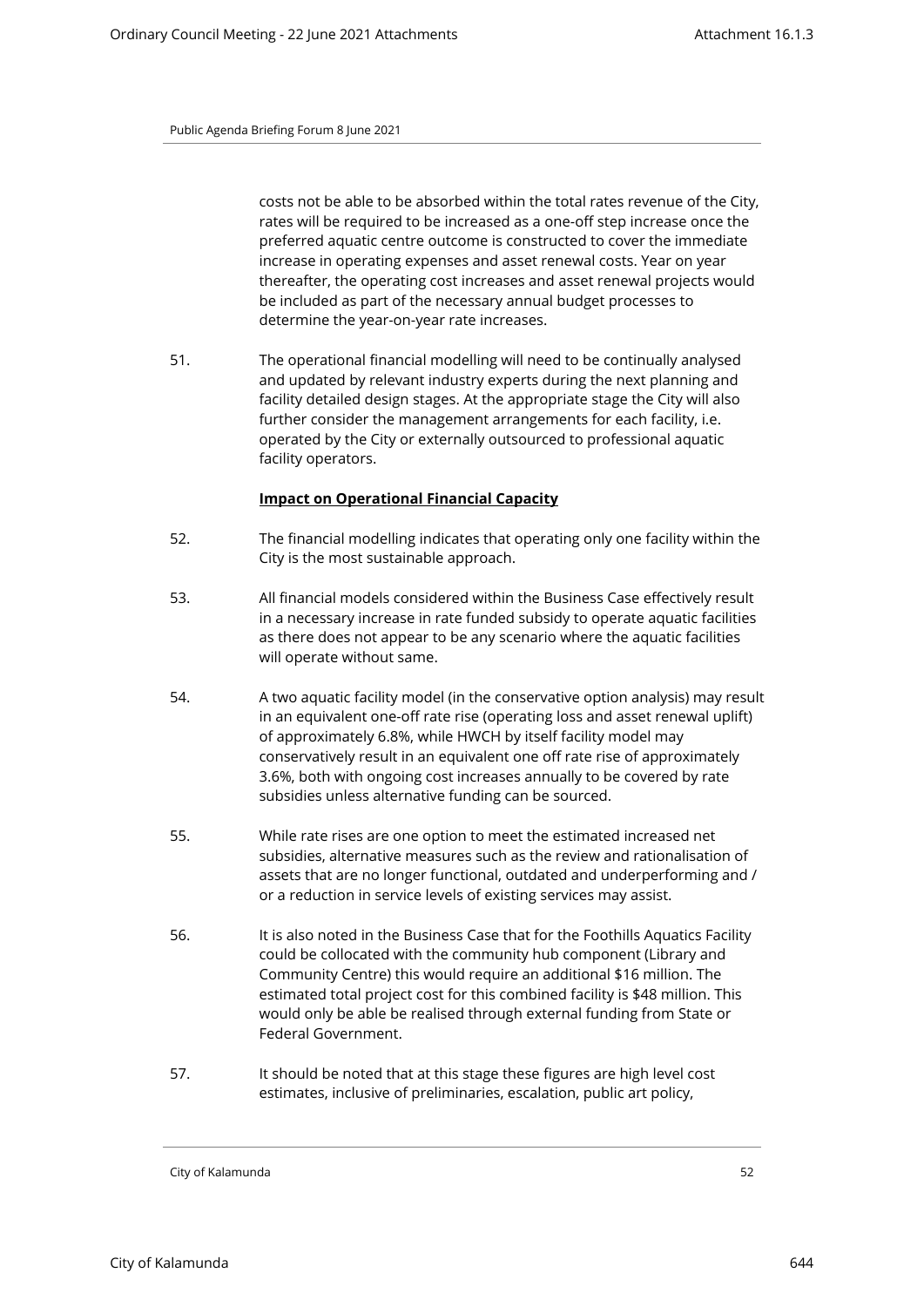contingencies, and professional fees. Detailed capital and whole of life costings will be developed prior to the implementation of each project identified within the draft Business Case.

- 58. The implementation of the Foothills Aquatic Facility (Option 2b) project will form part of the City's advocacy strategy to both State and Federal Governments, given the potential significant community benefits gained across the City's entire community.
- 59. Pending the outcome of the City's advocacy efforts for the Foothills Aquatic Facility and determination of feasibility in respect of ongoing costs a potential funding strategy for Option 1a (KWP heated outdoor pools) may include:
	- Consideration through the annual budget deliberation processes.
	- Loan funding; and
	- Grant funding through the State Governments, Community Sporting and Recreation Facilities Fund program.
- 60. It is reasonable to expect that a 10-20 year timeframe, in line with development that will occur as an outcome of the FNDSP, will be required to complete the implementation of the Business Case, with the schedule of works needing to be staged in such a manner that will ensure maximum opportunity for the City to leverage external funding and advocacy.
- 61. **Land for the High Wycombe Community Hub**  Discussions with senior staff within the State Government indicate that the land for the future community hub at High Wycombe should be a community purpose reserve under ownership of the Crown with

## appropriate management orders to the relevant authority.

## **SUSTAINABILITY**

# **Social Implications**

- 62. The Business Case has identified a strong need within the City for improved community facilities that delivery contemporary health and wellbeing benefits. Contemporary aquatic facilities are the preferred manner to achieve this need. A healthy and active community can result in:
	- a) improved physical activity levels, therefore reducing common health issue amongst the community (i.e. diabetes, heart disease);
	- b) improved mental wellbeing of the community, as physical activity can reduce mental stress and anxiety.
	- c) an activated community that will improve its social cohesion and networks; and
	- d) reduced reliance on the health system.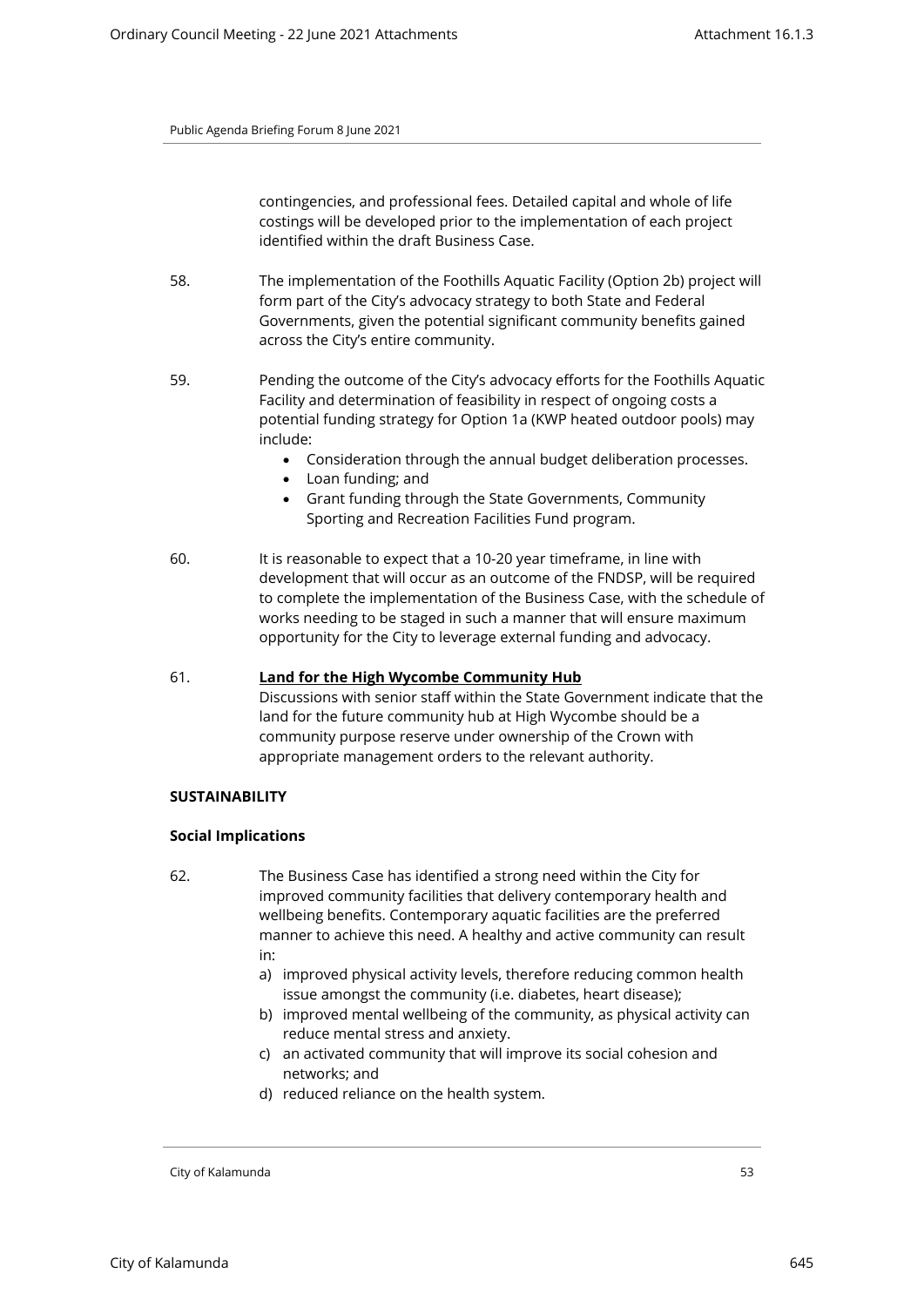- 63. National sports participation data indicates that passive sporting pursuits such as the swimming, running, walking and gymnasiums are amongst the most popular activities in Australia, and likely to continue to grow into the future. This increase in popularity is likely attributed to society becoming more time poor. Swimming is also known for being a lifelong healthy lifestyle activity for all ages and abilities.
- 64. Community hubs exposes a community to the full spectrum of services, resulting increased community awareness and usage of these services and greater accessibility and throughput.
- 65. Contemporary aquatic and community facilities require good public transport connections to ensure accessibility for the entire community. The best opportunity for the City to achieve this is for the proposed Foothills Aquatic Facility to be located within the FNDSP area adjacent to the High Wycombe train station.

It is understood that the Public Transport Authority (PTA) is currently reviewing bus services throughout the City in preparation for the new train station.

The City will continue to advocate for improved bus accessibility to the area, which will ensure the Foothills Aquatic Facility is well connected to the entire City.

A key focus for the City in working with the PTA will be ensuring key activity centres are linked through servicing (i.e. Kalamunda Town Centre – High Wycombe Station Precinct)

# **Economic Implications**

- 66. The implementation of the Business Case will assist in providing local job opportunities and provide increased economic activity to the City of Kalamunda during the construction phase and post construction. It is estimated the economic multiplier effect of a \$32 million investment would be five times that or \$160 million circulating into the local economy.
- 67. It has been estimated that implementation of the Business Case will result in local job creation both during the construction phase as well as the ongoing operational requirements for staffing such facilities.
- 68. The Foothills Aquatic Facility is proposed to be located adjacent to the High Wycombe train station which is envisaged to be a mixed use residential and commercial area. Development of the Foothills Aquatic Facility will highly likely activate the train station precinct and become a vibrant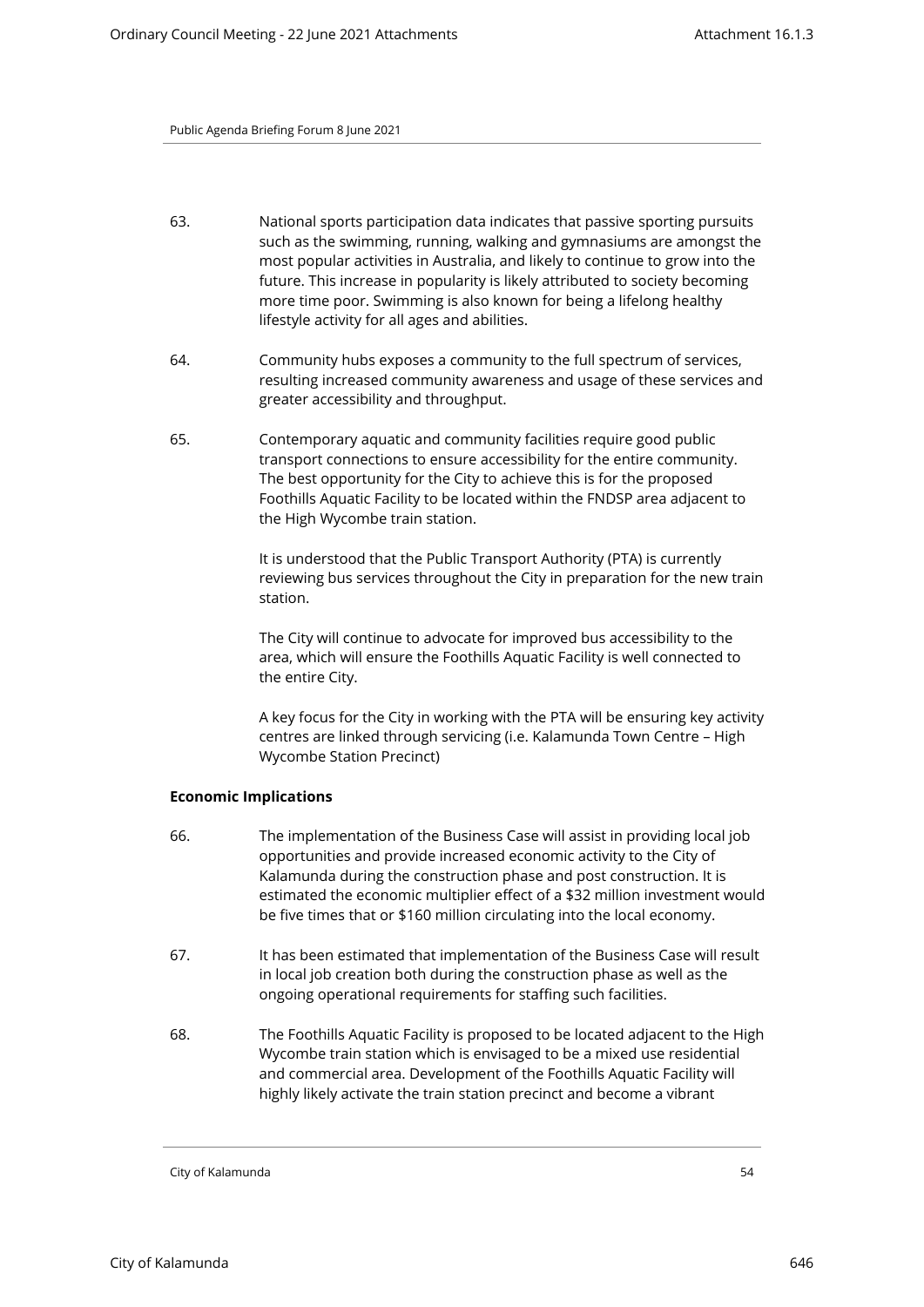destination for the community. This type of development may even stimulate additional commercial and residential development within the Transit Oriented development area.

## **Environmental Implications**

- 69. The conceptual building design process for the Foothills Aquatic Facility is envisaged to be an environmentally sustainable facility and the City will aim for the development to be an exemplar of sustainability and low carbon footprint performance. This would be achieved through robust investigations into energy systems, building construction and landscaping to achieve these outcomes.
- 70. One of the primary areas where energy consumption and carbon footprint is impacted is within the pool heating systems. Specific studies will be need to identify and model costs and carbon footprint for the various technologies that may be able to be deployed including:
	- a) Geothermal
	- b) Evacuated Solar Tube heating
	- c) Gas boilers
	- d) Heat pumps
	- e) Electrode Boilers
	- f) Gas Cogeneration Plant

## **RISK MANAGEMENT**

71. **Risk**: Existing KWP fails prior to any new aquatic centres/s being available leading to a community without aquatic facilities for some time.

| Consequence                                                             | Likelihood                                                             | <b>Rating</b> |  |
|-------------------------------------------------------------------------|------------------------------------------------------------------------|---------------|--|
| Critical                                                                | Possible                                                               | High          |  |
| <b>Action/Strategy</b>                                                  |                                                                        |               |  |
|                                                                         | If KWP is selected as part of the preferred development, consideration |               |  |
| be given to having design ready for construction tender to minimise the |                                                                        |               |  |
| overall time before a new pool is available.                            |                                                                        |               |  |
|                                                                         |                                                                        |               |  |
| City enters into agreements with other aquatic centres providers to     |                                                                        |               |  |
| facilitate resident access as an interim measure.                       |                                                                        |               |  |

| Likelihood<br>Consequence | Rating                                                                       |  |  |  |
|---------------------------|------------------------------------------------------------------------------|--|--|--|
| funding opportunities.    |                                                                              |  |  |  |
|                           | being able to determine a preferred aquatic centre outcome thus losing       |  |  |  |
| 72.                       | <b>Risk:</b> The City is unable to justify a cogent advocacy plan due to not |  |  |  |

City of Kalamunda 55

.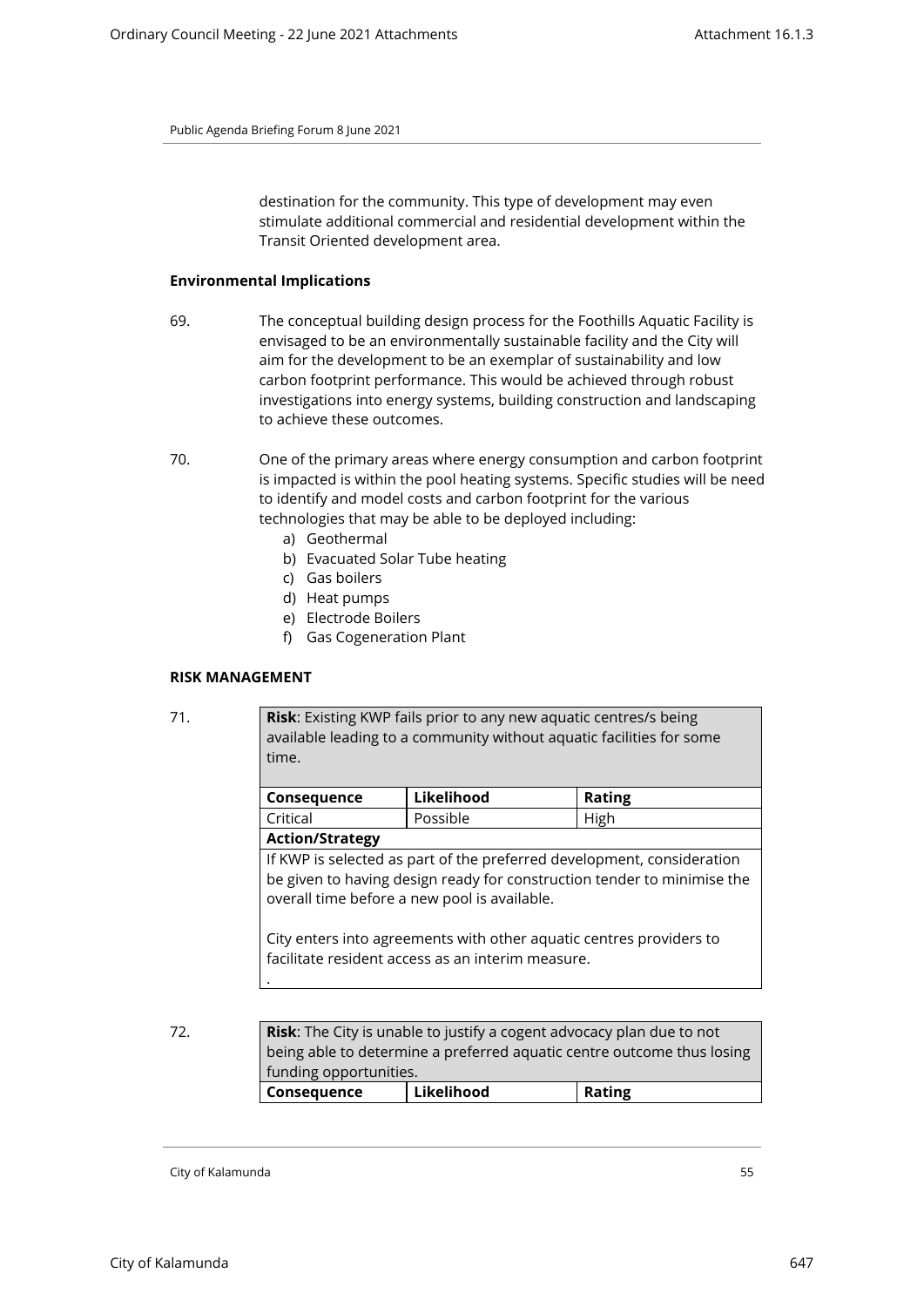| Critical                                                                   | Likely | Extreme |  |
|----------------------------------------------------------------------------|--------|---------|--|
| <b>Action/Strategy</b>                                                     |        |         |  |
| Given the City is reliant of external capital funding the City requires an |        |         |  |
| adopted Aquatic Facilities Business Case to ensure advocacy                |        |         |  |
| opportunities can be pursued.                                              |        |         |  |

73. **Risk**: The adopted Business Case may raise community expectation for improvements that may not be affordable in the short term.

| Consequence                                                          | Likelihood | <b>Rating</b> |  |
|----------------------------------------------------------------------|------------|---------------|--|
| Major                                                                | Likely     | Extreme       |  |
| <b>Action/Strategy</b>                                               |            |               |  |
| Ensure community is informed as part of the communications process   |            |               |  |
| that improvements are subject to the final consideration of Council, |            |               |  |
| external funding, and budget availability.                           |            |               |  |

| 74. | Risk: The adopted Business Case may service the community with<br>aquatic facility provision which may not be affordable or sustainable for<br>the City.                            |          |      |  |
|-----|-------------------------------------------------------------------------------------------------------------------------------------------------------------------------------------|----------|------|--|
|     | Likelihood<br>Consequence<br><b>Rating</b>                                                                                                                                          |          |      |  |
|     | Major                                                                                                                                                                               | Possible | High |  |
|     | <b>Action/Strategy</b>                                                                                                                                                              |          |      |  |
|     | Following the public advertising period, the affordability, sustainability,<br>and development options available in the Business Case Plan can be<br>further considered by Council. |          |      |  |

# **CONCLUSION**

- 75. In response to the KWP nearing the end of its useful life and the previous Council resolution (OCM23/2013), the City engaged Complete Community Solutions (CCS) Strategic in September 2019, to develop the Business Case.
- 76. In summary, the community needs assessment process identified a strong community need for modern and contemporary aquatic facilities within the City. Based on over 680 responses received through the community consultation process, over 85% of respondents indicated support for a new aquatic facility within the City.
- 77. The Business Case recommends that subject to feasibility the City develop two aquatic facilities being:
	- Option 1a KWP heated outdoor 50m pool (seasonal operation); and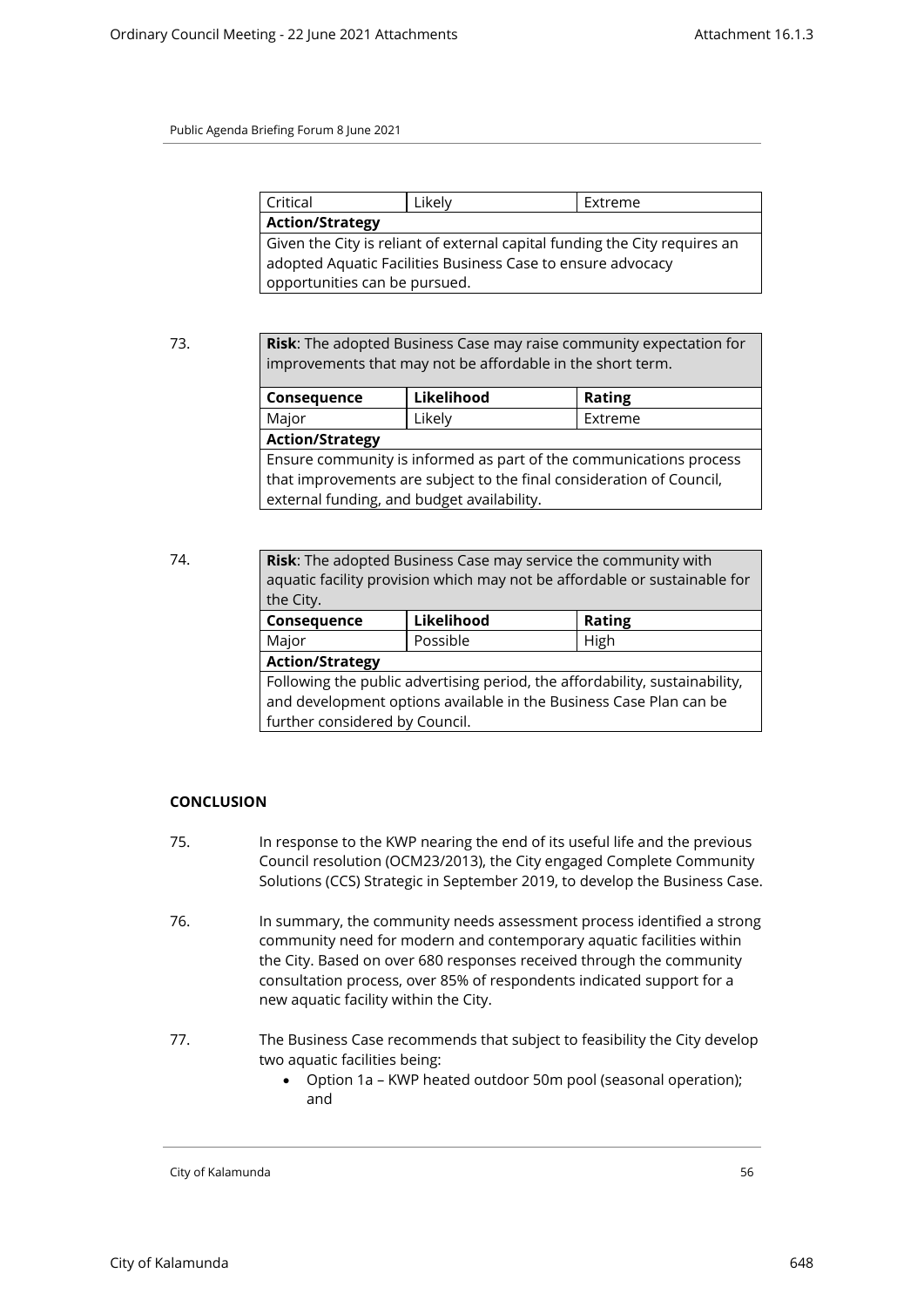Option 2b – Foothills Aquatic Facility.

If a two aquatic facility model is not deemed feasible for the City, then the Business Case recommends investment in only Option 2b – Foothills Aquatics Facility. This is deemed to be the preferred facility, given:

- the level of service it is proposed to offer the entire City as part of the multifunctional community hub approach.
- being close to the majority of the City's population base, therefore likely attracting the greatest utilisation.
- being close to major transportation links, that can best service the entire City.
- offering activation opportunities for the HWTS; and
- opportunity to attract external advocacy funding.
- 78. The key issue the community will need to understand is the cost of the provision of aquatic facilities and provide their feedback on whether ratepayers are prepared to fund such facilities. This will need to be a key question during the comment period.
- 79. The Business Case is now presented to Council for consideration and endorsing for the purposes of seeking public comment.

## **Voting Requirements: Simple Majority**

## **RECOMMENDATION**

That Council ENDORSE the Needs Assessment Report and the draft Business Case shown as Attachment 1 and 2 for a new aquatic facility within the City of Kalamunda for the purpose of a 60-day public comment period.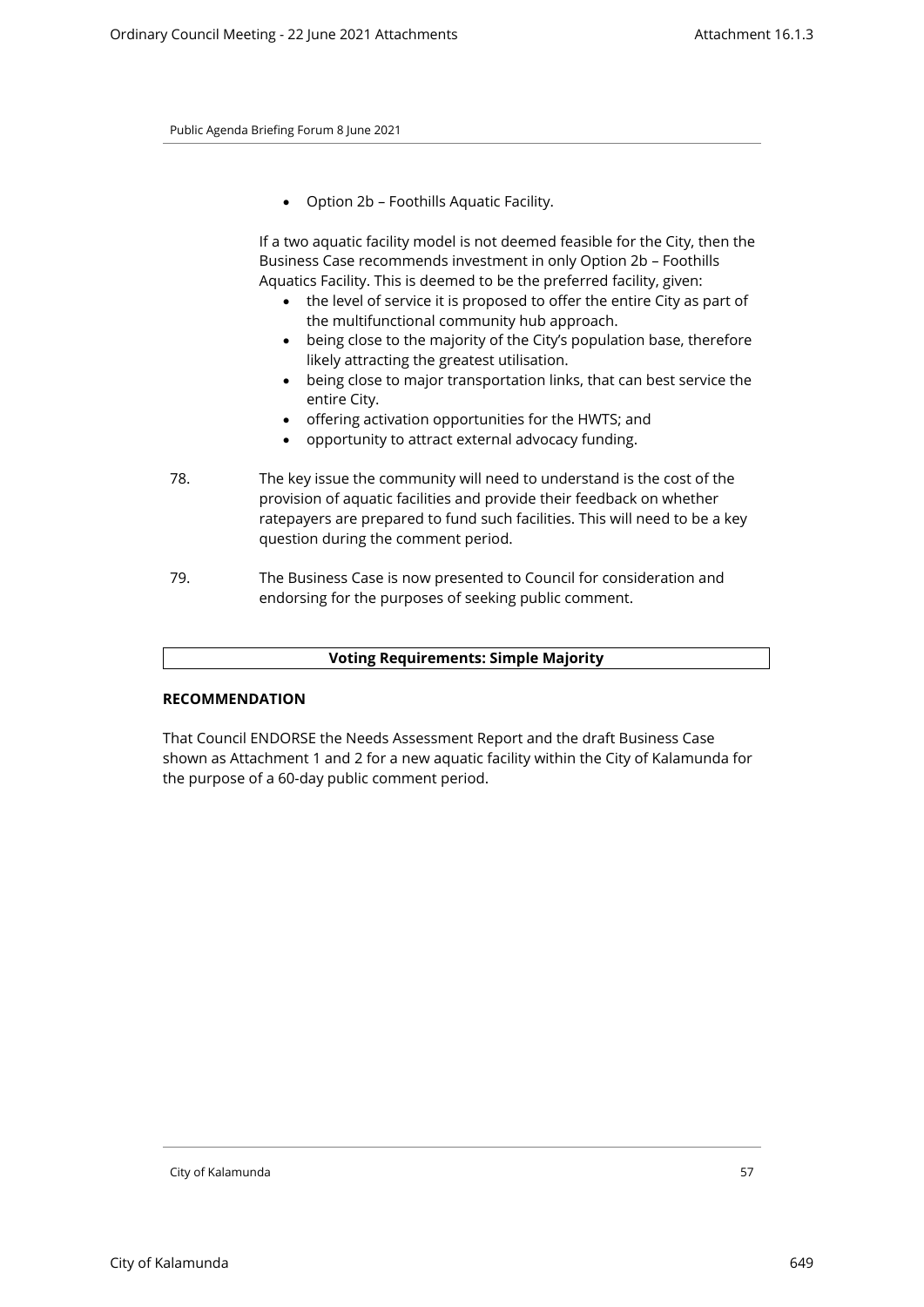## **10.4.2. Inclusive Kalamunda- Social Inclusion Plan 2021-2025 Draft**

#### *Declaration of financial / conflict of interests to be recorded prior to dealing with each item.*

The Manager Community Development provided a presentation on this item.

Cr Cooper asked if the acknowledgement to countries would be included. The CEO advised it would be.

| Previous    | OCM213/2019                              |
|-------------|------------------------------------------|
| ltems       | OCM265/2020                              |
| Directorate | Office of CEO                            |
|             | Business Unit Community Development & PR |
| File        |                                          |
| Reference   |                                          |
| Applicant   |                                          |
| Owner       |                                          |
|             |                                          |

Attachments Inclusive Kalamunda Social Inclusion Plan 2021-2025

## **TYPE OF REPORT**

|   | Advocacy         | When Council is advocating on behalf of the community to<br>another level of government/body/agency                                                                                                                                                                                                                                                                                                                                |
|---|------------------|------------------------------------------------------------------------------------------------------------------------------------------------------------------------------------------------------------------------------------------------------------------------------------------------------------------------------------------------------------------------------------------------------------------------------------|
| ► | <b>Executive</b> | When Council is undertaking its substantive role of direction<br>setting and oversight (eg accepting tenders, adopting plans<br>and budgets                                                                                                                                                                                                                                                                                        |
|   | Information      | For Council to note                                                                                                                                                                                                                                                                                                                                                                                                                |
|   | Legislative      | Includes adopting Local Laws, Town Planning Schemes and<br>Policies. When Council determines a matter that directly<br>impacts a person's rights and interests where the principles of<br>natural justice apply. Examples include town planning<br>applications, building licences, other permits or licences<br>issued under other Legislation or matters that could be<br>subject to appeal to the State Administrative Tribunal |

#### **STRATEGIC PLANNING ALIGNMENT**

*Kalamunda Advancing Strategic Community Plan to 2027*

## **Priority 1: Kalamunda Cares and Interacts**

**Objective 1.1** - To be a community that advocates, facilities and provides quality lifestyles choices.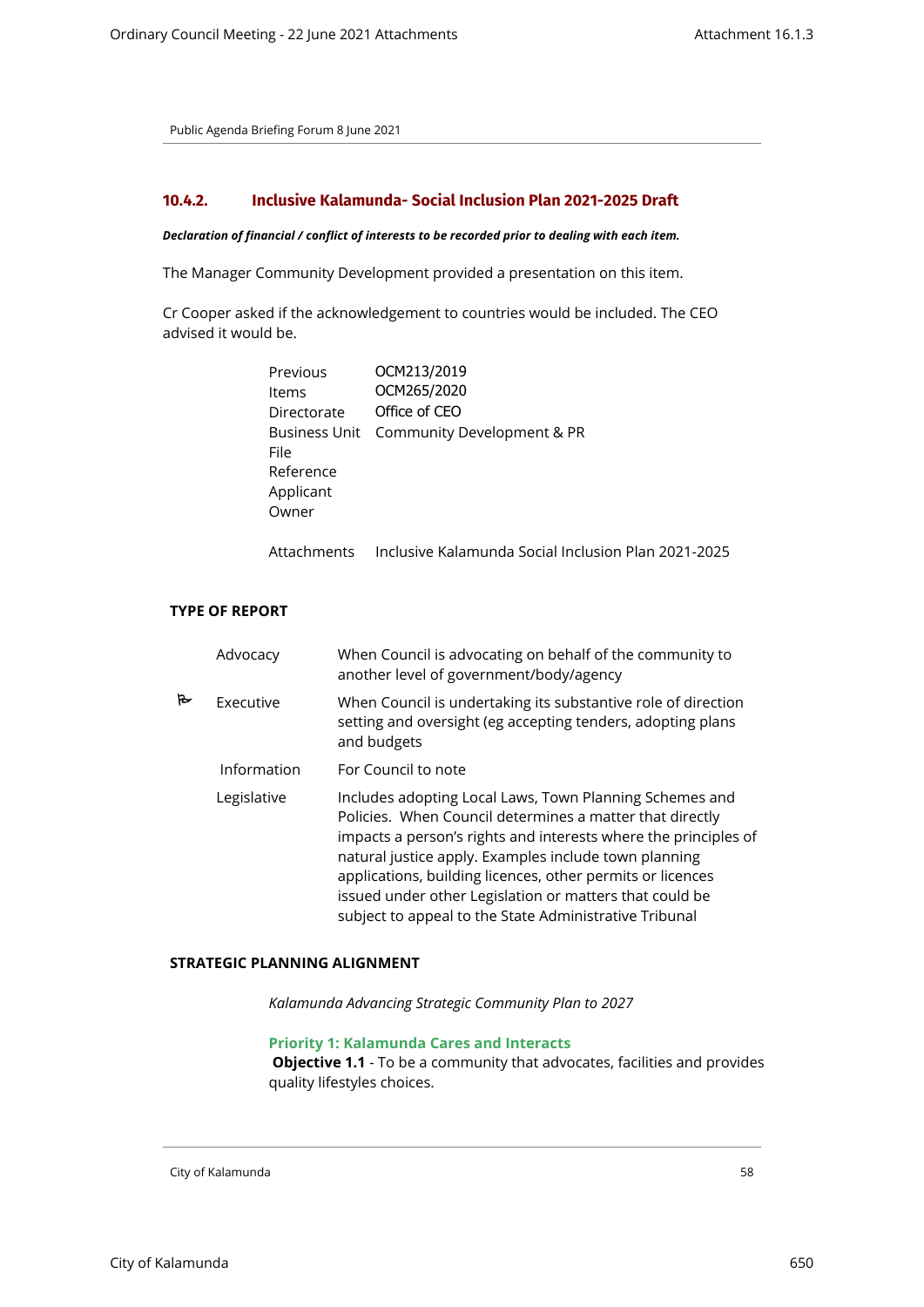**Strategy 1.1.1** - Facilitates the inclusion of the ageing population and people with disability to have access to information, facilities and services.

*Strategy 1.1.2* - Empower, support and engage and with young people, families and our culturally diverse community.

*Strategy 1.1.3* - Facilitate opportunity to pursue learning.

Priority 1: Kalamunda Cares and Interacts **Objective 1.2** - To provide a safe and healthy environment for community to enjoy.

*Strategy* - 1.2.3 Provide high quality and accessible recreational and social spaces and facilities.

Strategy 1.2.2 - Advocate and promote healthy lifestyle choices by encouraging the community to become more physically active. *Strategy - 1.2.1* Facilitate a safe community environment.

## **EXECUTIVE SUMMARY**

- 1. The purpose of this report is to seek endorsement of the draft Inclusive Kalamunda - Social Inclusion Plan 2021-2025 (the Plan) for the purpose of public advertising.
- 2. The Plan provides a framework to ensure everyone has equal access and equal opportunities, within our community.
- 3. This report recommends that Council endorse the draft Social Inclusion Plan 2021-2025 for the purpose of advertising for public comment for a period of 28 days, pursuant to the City of Kalamunda Engagement Strategy.

# **BACKGROUND**

- 4. RESOLVED OCM 265/2020 That Council:
	- 1. *ENDORSE the results of Community Engagement as per the Community Engagement Report.*
	- *2. NOTE the City of Kalamunda Community Directory.*
	- *3. ENDORSE the proposal to develop a Community Inclusion Plan which will include deliverables related to the Disability Access and Inclusion Plan, the Age Friendly Plan, Social Inclusion and Kalamunda Connected - Active Citizenship Plan.*

## **DETAILS AND ANALYSIS**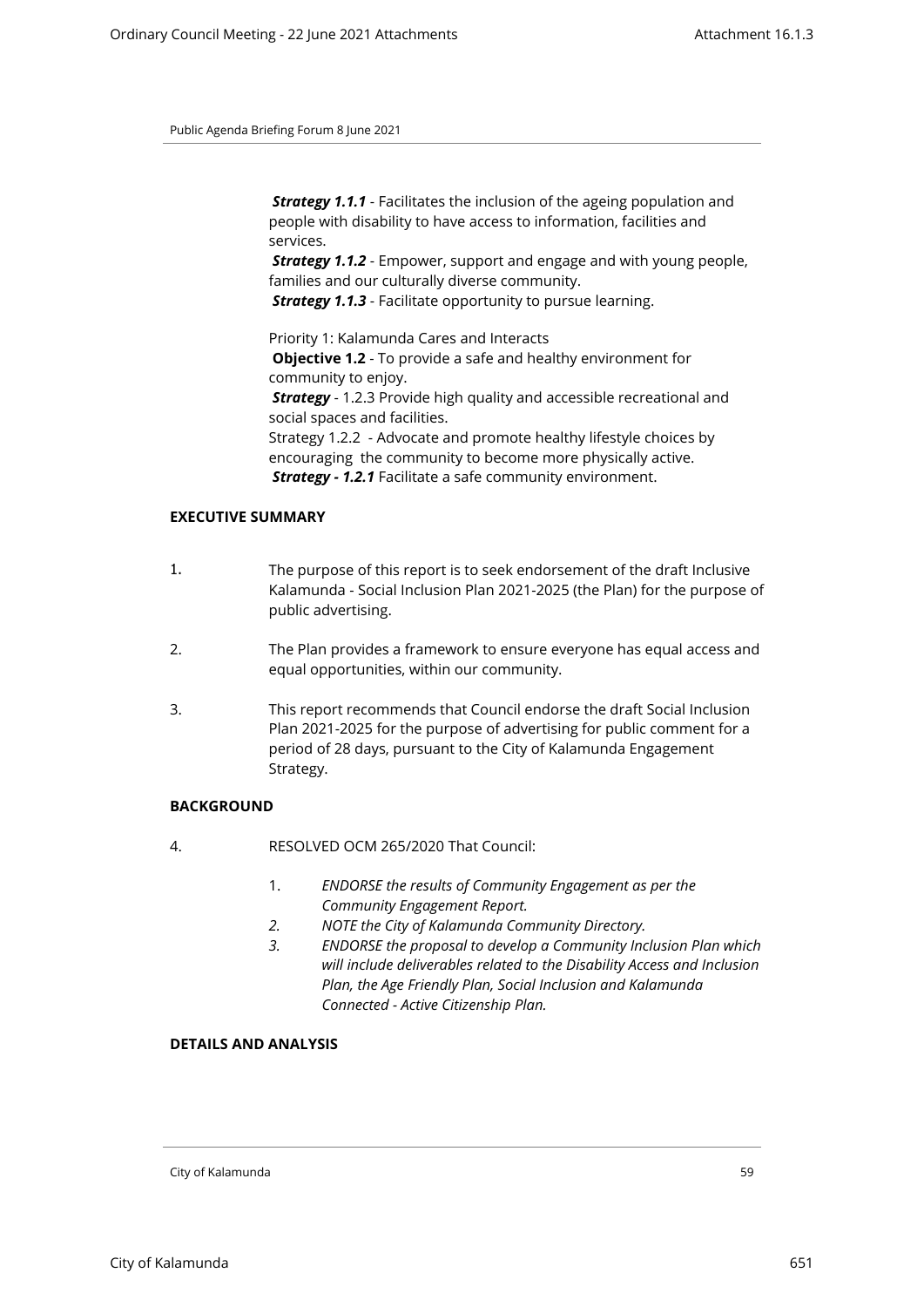- 5. Social inclusion is about providing equal opportunities for all in our community. Everyone deserves equal access and equal opportunities to participate in society.
- 6. The City currently has several Plans and Strategies in place, with objectives, strategies and actions that has a Social Inclusion focal points.

These Plans and Strategies are:

- a) Community Health and Wellbeing Plan (2018-2022)
- b) Community Safety Crime Prevention Plan (2020-2025)
- c) Youth Plan (2017 2022)
- d) Age Friendly Plan
- e) Disability Access and Inclusion Plan (2017 2022)
- f) Innovate reconciliation Action Plan (2019 2021)
- g) Kalamunda Advancing Strategic Community Plan 2017 2027
- h) Kalamunda Achieving Corporate Business Plan
- i) Kalamunda Connected Creating Active Citizens Plan (2018 2020
- 7. The Plan includes deliverables related to, the *Disability Access and Inclusion Plan 2017 – 2022* (DAIP) and the *Age Friendly Strategy & Action Plan, Social Inclusion and Kalamunda Connected – Active Citizenship Plan*.
- 8. The Plan is divided into seven key goals which currently align to the DAIP, Active Citizens Plan and Age Friendly. Beneath each goal is detailed guiding aims. These aims are broad statements of how the City will include, connect, educate and advocate for Community.
- 9. The City has identified four pillars of social inclusion which are
	- a) **Include**
		- This pillar encourages thinking about all community when designing and organising events, programs and activities.
	- b) **Connect**

This pillar is about connecting community to local service providers who can assist. The City will create opportunities and support partnerships.

c) **Educate**

This pillar is about giving City staff and local community the right information about access and inclusion, ensuring events, programs and projects are welcoming to everyone in the community.

# d) **Advocate**.

This pillar is about the City's role in making sure the voices of our community are heard and listened to by other organisations and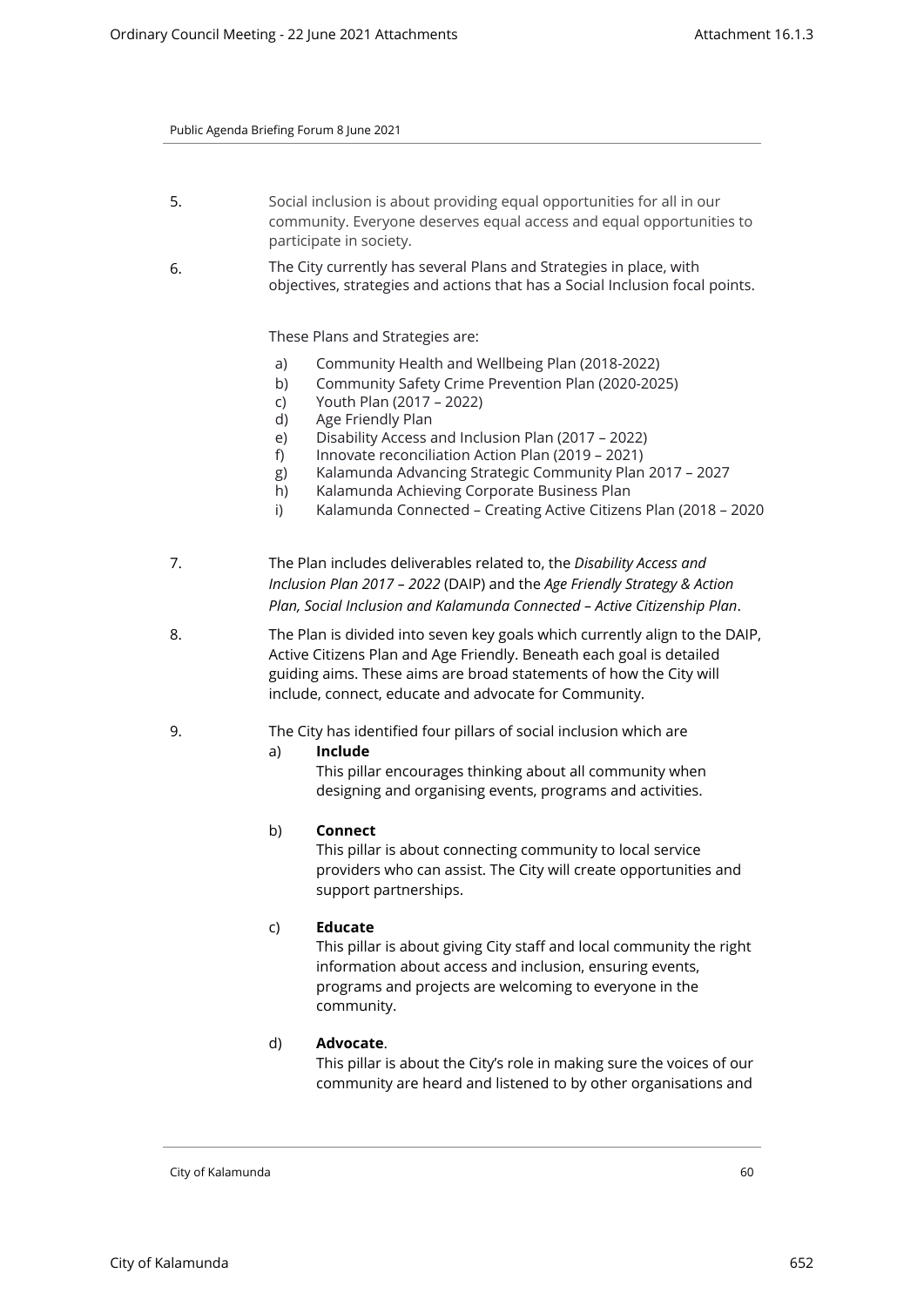government departments and agencies who impact on the community's access and inclusion needs.

10. These pillars have been established to lead the fundamental development of goals and aims to ensure the City contributes towards achieving social inclusion.

## **APPLICABLE LAW**

11. *Local Government Act 1995 Disability Services Act 1993 (Amended 2004) Equal Opportunity Act 1984 Australian Human Rights Commission Act 1986 (Cth) Disability Discrimination Act 1992 (Cth) Racial Discrimination Act 1975 (Cth) Sex Discrimination Act 1984 (Cth) Disability Discrimination Act 1992 (Cth) Age Discrimination Act 2004 (Cth)*

#### **APPLICABLE POLICY**

12. Disability Access and Inclusion Plan (2017-2022)

## **STAKEHOLDER ENGAGEMENT**

13. The City has undertaken extensive engagement with non-government organisations, other local governments, and the community in regard to social inclusion. The types of engagement included surveys, social media platforms, community workshops and one on one conversations. From this feedback and visioning the City created the Plan.

## **FINANCIAL CONSIDERATIONS**

14. N/A

#### **SUSTAINABILITY**

15. Enhanced social inclusion will provide an opportunity to connect with the wider community and create opportunities for greater participation in City initiatives, operations and employment.

> The development of the Plan has the potential to recognise the importance of improving the terms for individuals and groups to take part in society and more so in our community.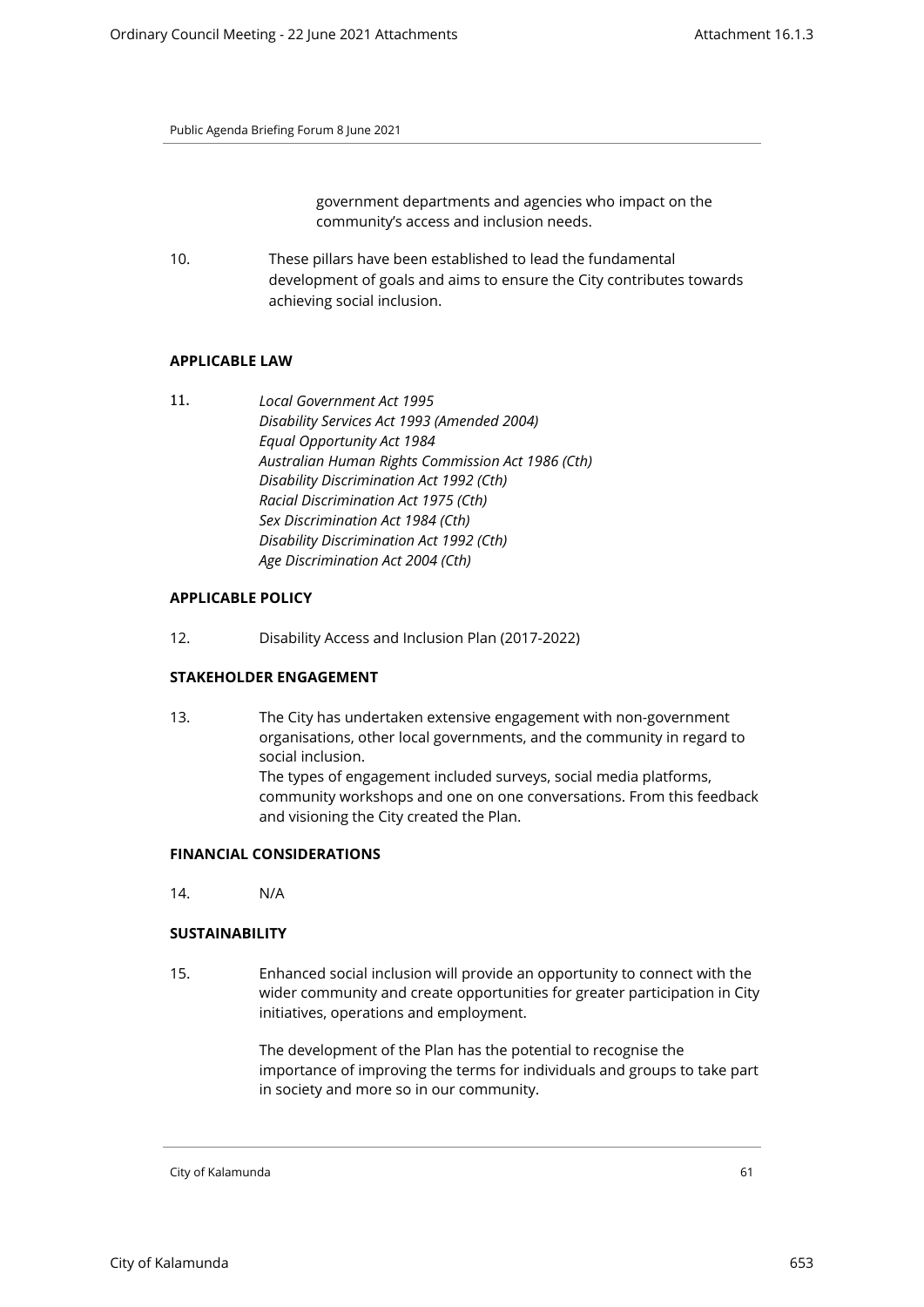## **RISK MANAGEMENT**

16. **Risk**: Social Inclusion Plan not progressed.

| Consequence                                                             | Likelihood | Rating |  |  |
|-------------------------------------------------------------------------|------------|--------|--|--|
| Moderate                                                                | Unlikely   | Medium |  |  |
| <b>Action/Strategy</b>                                                  |            |        |  |  |
| Ensure clear understanding of the benefits of social inclusion, and how |            |        |  |  |
| a formalized plan at a Local Government level will assist.              |            |        |  |  |
| Progress with advertising the draft Inclusive Kalamunda Plan seeking    |            |        |  |  |
| public comment.                                                         |            |        |  |  |
|                                                                         |            |        |  |  |

## **CONCLUSION**

17. The development of the Plan will be a significant step forward in addressing and improving social inclusion in the City. The plan will be inclusive of all the members of the City's community. Strong community cohesion provides opportunity, promotes social harmony and ensures greater equality.

**Voting Requirements:** {voting-requirements}

## **RECOMMENDATION**

That Council ENDORSE the draft Kalamunda- Social Inclusion Plan 2021-2025 for the purpose of public advertising.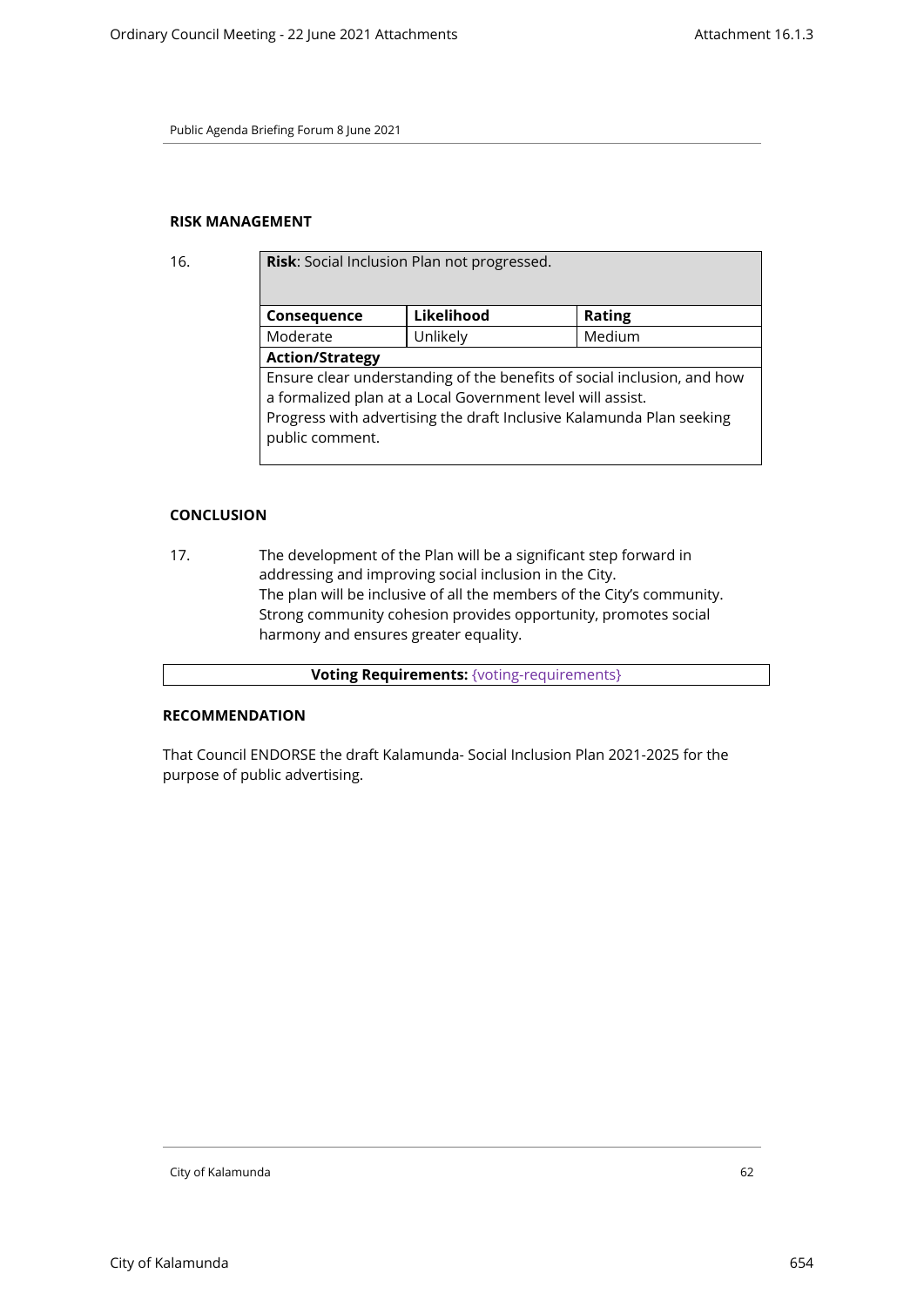# **10.4.3. Consideration of Tenders for the Supply and Implementation of a Customer Relationship Management System**

*Declaration of financial / conflict of interests to be recorded prior to dealing with each item.*

The Manager Customer & PR provided a presentation on this item.

Council sought clarification on the impact of implementing a CRM. The Manager Customer & PR provided clarity

There was also clarity sought an item within Confidential Attachment. An answer was provided

| Previous<br>ltems<br>Directorate<br>Business Unit<br>File Reference<br>Applicant<br>Owner | Chief Executive Officer's Office<br>Customer & Public Relations<br>4.0001004                                                                                                                                                              |  |  |  |
|-------------------------------------------------------------------------------------------|-------------------------------------------------------------------------------------------------------------------------------------------------------------------------------------------------------------------------------------------|--|--|--|
| Attachments                                                                               | The Customer Service Principals Achieved [10.4.3.1 -<br>1.<br>5 pages]                                                                                                                                                                    |  |  |  |
| Confidential<br>Attachment                                                                | <b>Tender Evaluation Report</b><br>1.                                                                                                                                                                                                     |  |  |  |
|                                                                                           | Reason for Confidentiality: Local Government Act 1995 (WA)<br>Section 5.23 (2) (c) - "a contract entered into, or which may be<br>entered into, by the local government and which relates to a<br>matter to be discussed at the meeting." |  |  |  |

## **TYPE OF REPORT**

|   | Advocacy         | When Council is advocating on behalf of the community to<br>another level of government/body/agency                                                                                                                                                                                                                                                                                                                                |
|---|------------------|------------------------------------------------------------------------------------------------------------------------------------------------------------------------------------------------------------------------------------------------------------------------------------------------------------------------------------------------------------------------------------------------------------------------------------|
| K | <b>Executive</b> | When Council is undertaking its substantive role of direction<br>setting and oversight (eg accepting tenders, adopting plans<br>and budgets                                                                                                                                                                                                                                                                                        |
|   | Information      | For Council to note                                                                                                                                                                                                                                                                                                                                                                                                                |
|   | Legislative      | Includes adopting Local Laws, Town Planning Schemes and<br>Policies. When Council determines a matter that directly<br>impacts a person's rights and interests where the principles of<br>natural justice apply. Examples include town planning<br>applications, building licences, other permits or licences<br>issued under other Legislation or matters that could be<br>subject to appeal to the State Administrative Tribunal |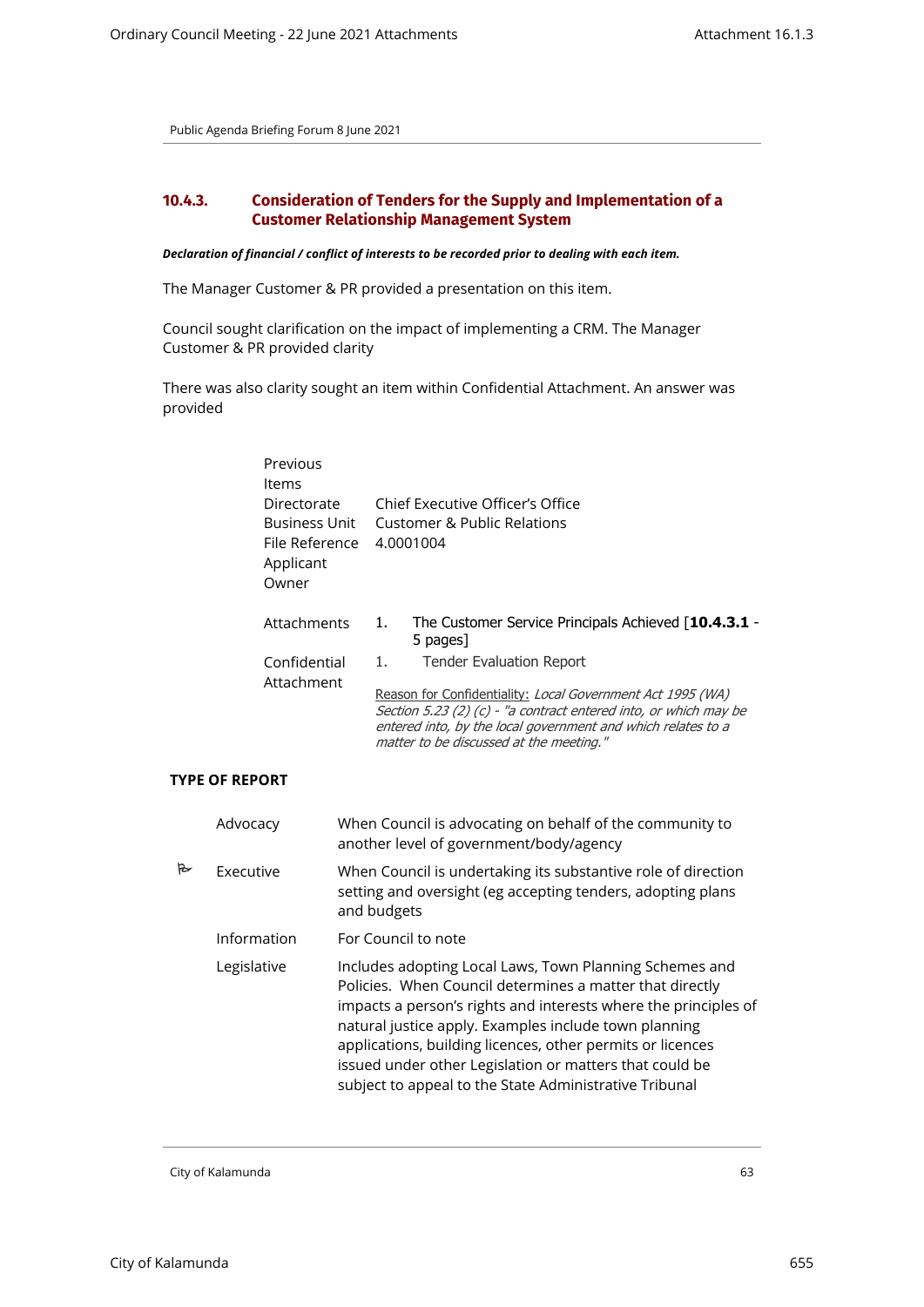## **STRATEGIC PLANNING ALIGNMENT**

*Kalamunda Advancing Strategic Community Plan to 2027*

#### **Priority 1: Kalamunda Cares and Interacts**

**Objective 1.1** - To be a community that advocates, facilities and provides quality lifestyles choices.

**Strategy 1.1.1** - Facilitates the inclusion of the ageing population and people with disability to have access to information, facilities and services. *Strategy 1.1.2* - Empower, support and engage and with young people, families and our culturally diverse community.

## **Priority 1: Kalamunda Cares and Interacts**

**Objective 1.3** - To support the active participation of local communities. **Strategy 1.3.1** - Support local communities to connect, grow and shape the future of Kalamunda.

#### **Priority 3: Kalamunda Develops**

**Objective 3.2** - To connect community to quality amenities. **Strategy 3.2.1** - Optimal management of all assets.

#### **Priority 4: Kalamunda Leads**

**Objective 4.1** - To provide leadership through transparent governance. **Strategy 4.1.1** - Provide good governance. **Strategy 4.1.2** - Build an effective and efficient service based organisation.

#### **Priority 4: Kalamunda Leads**

**Objective 4.2** - To proactively engage and partner for the benefit of community.

**Strategy 4.2.1** - Actively engage with the community in innovative ways.

## **EXECUTIVE SUMMARY**

- 1. The purpose of this report is to consider the award of a tender for the supply and implementation of a Customer Relationship Management System (CRMS)
- 2. The City issued a Request for Tender seeking to engage a supplier for the Provision of a Customer Relationship Management System (RFT 2022).
- 3. It is recommended Council accept the lump sum tender from Telstra Corporation Limited ABN: 33 051 775 556. The total estimated value of this contract is \$1,182,485.

# **BACKGROUND**

4. The tender for a CRM seeks to transform the way in which the City of Kalamunda interacts with its customers, while dramatically improving the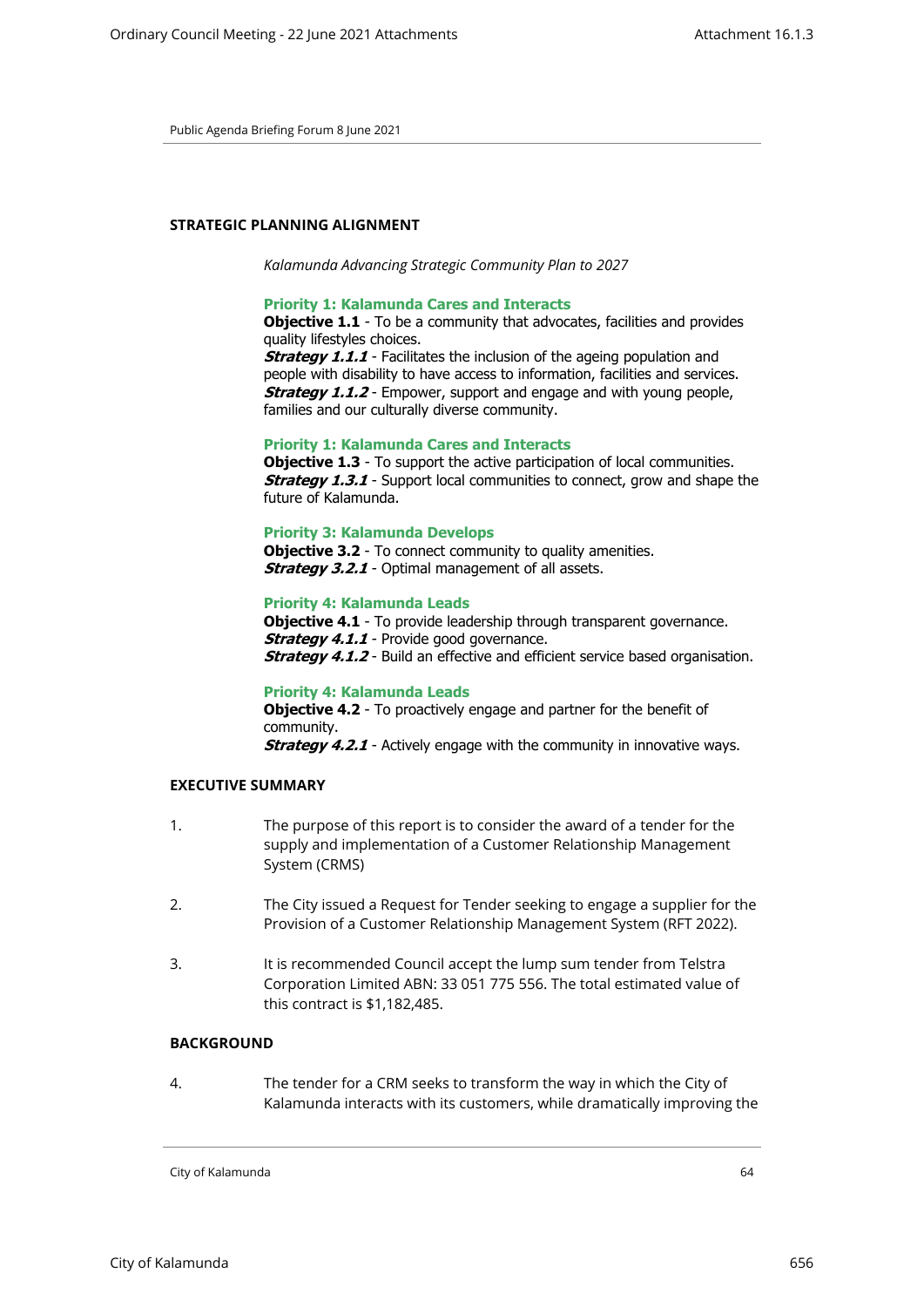tools and processes for our staff that serve the residents of the City of Kalamunda.

- 5. Council adopted the Customer Service Strategy in November 2017. The Current strategy is due to be completed at the end of 2021. One of the key outcomes of the Customer Service Strategy is the implementation of a CRM.
- 6. The current SynergySoft Customer Requests system has limited functionality. Its limitations include:
	- a) No field interface, meaning that Customer Requests are either completed via hardcopy, or outside of the system in email.
	- b) No online portal, meaning that there is a poor feedback loop (through email or letter) back to the customer.
	- c) No workflow system to guide a Customer Request through a process, meaning that there can be significant variations in how a job is completed.
	- d) No single view of customer and poor search function for customer requests making it difficult to provide customers updates and to achieve first call resolution.
	- e) No calculation capability for how much each customer request costs the City of Kalamunda.
	- f) Reporting on Customer Requests currently doesn't show the full process.
	- g) Poor integration with other systems, meaning that there is significant duplication of effort.
	- h) Poor Knowledgebase and FAQ access for front line staff, meaning that simple jobs still go through a full Customer Request process, rather than being dealt with early.
- 7. There is a significant hidden cost to working with the current system, and its limited capabilities.
- 8. A Proof of Concept (PoC) project was implemented. . The 8-week mini project had City staff attend workshops, reviewing current processes against the default customer request types in the technology solution. These workshops enabled staff to demonstrate benefits realisation of a CRM. It allowed an end to end test of selected processes, to review how it would work in real world situations, from the Portal all the way through to the mobile app.

The Proof of Concept was successful, it showed that a system of that nature could digitise and dramatically improve the efficiency processes along with improving service to customers.

9. Some findings from the Proof of Concept were: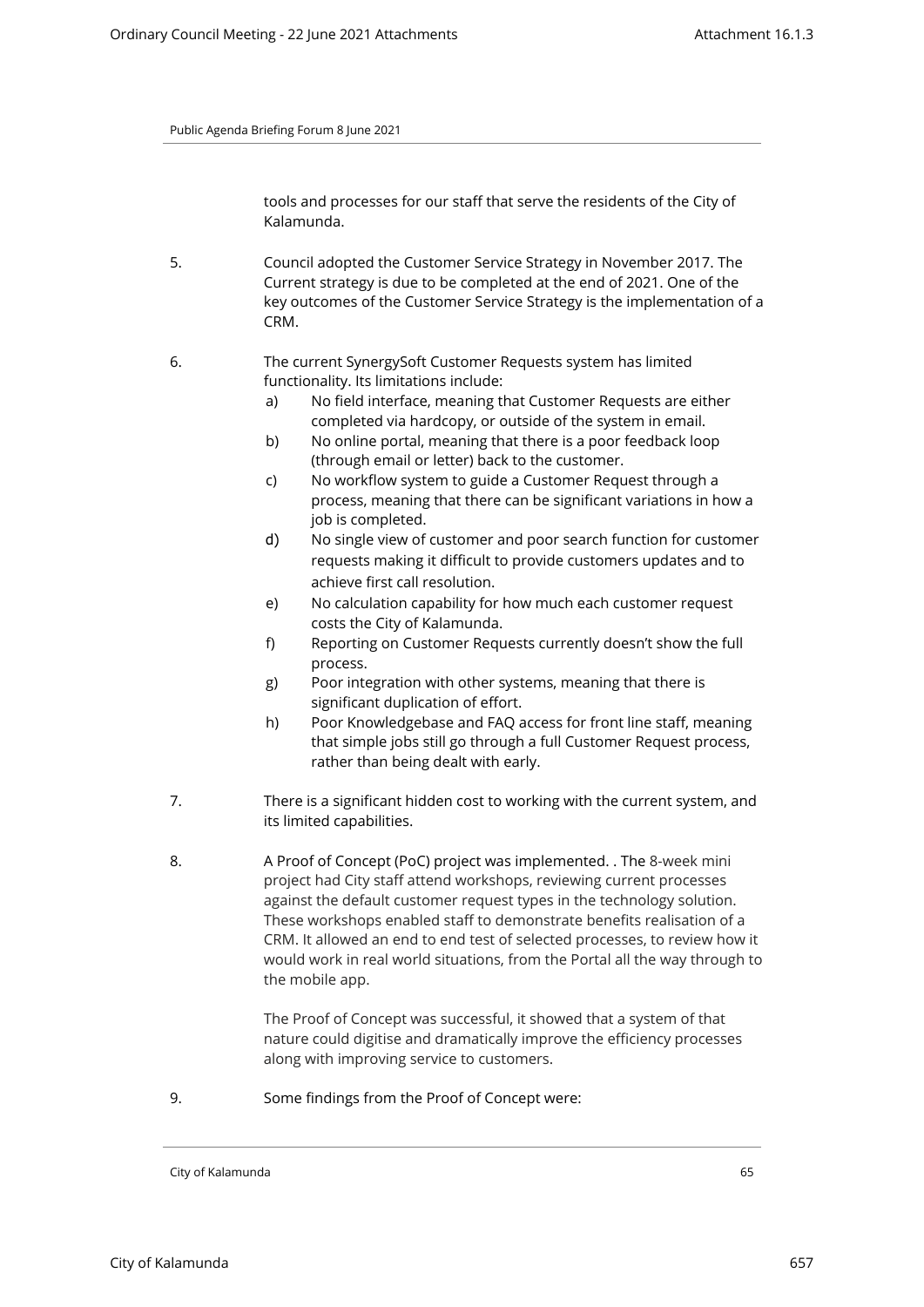The field application would completely remove the requirement for paper records.

- a) Improved location information to field officers, as the map shows exactly where the customer request relates to you.
- b) Residents can raise a Request through a Customer Portal, allowing them greater control and reducing workload on administrative staff.
- c) Improved interaction with residents, as the portal allows viewing of actions undertaken, and pushing of notifications.
- d) The Knowledgebase and FAQ capabilities in Salesforce would centralise information for staff to access, allowing for improved responses to customer questions.
- e) A significant reduction in duplicate cases, as the Map Capability shows residents where current projects and customer requests are active, while allowing them to follow Customer Requests that are active.
- f) Improved customer request time to complete, as automatic routing of requests, which may reduce the number of staff required to be involved in each customer request.
- g) Improved transparency on Customer Requests, as the Workflow capability allows for identifying where the greatest amount of time is taken, and what plant and resources were used.

## **DETAILS AND ANALYSIS**

- 10. The City issued RFT 2022 seeking to engage a suitably experienced supplier to provide a Customer Relationship Management System. Tenders closed on the 9 November 2020, with seven conforming tenders received by the closing date. A copy of the Tender evaluation report is provided as Attachment 1.
- 11. Tenders received by the closing date were from the following companies (in alphabetical order):
	- a) Deloitte Perth
	- b) Open Office Holdings Pty Ltd
	- c) Open Systems Technology Pty Ltd
	- d) TechnologyOne Limited
	- e) Telstra Corporation Limited
	- f) The Trustee for IT Vision
	- g) Transaction Services Group
	- h) Two21 Pty Ltd
- 12. An Evaluation Panel was convened of suitable qualified City Officers to assess the tenders received.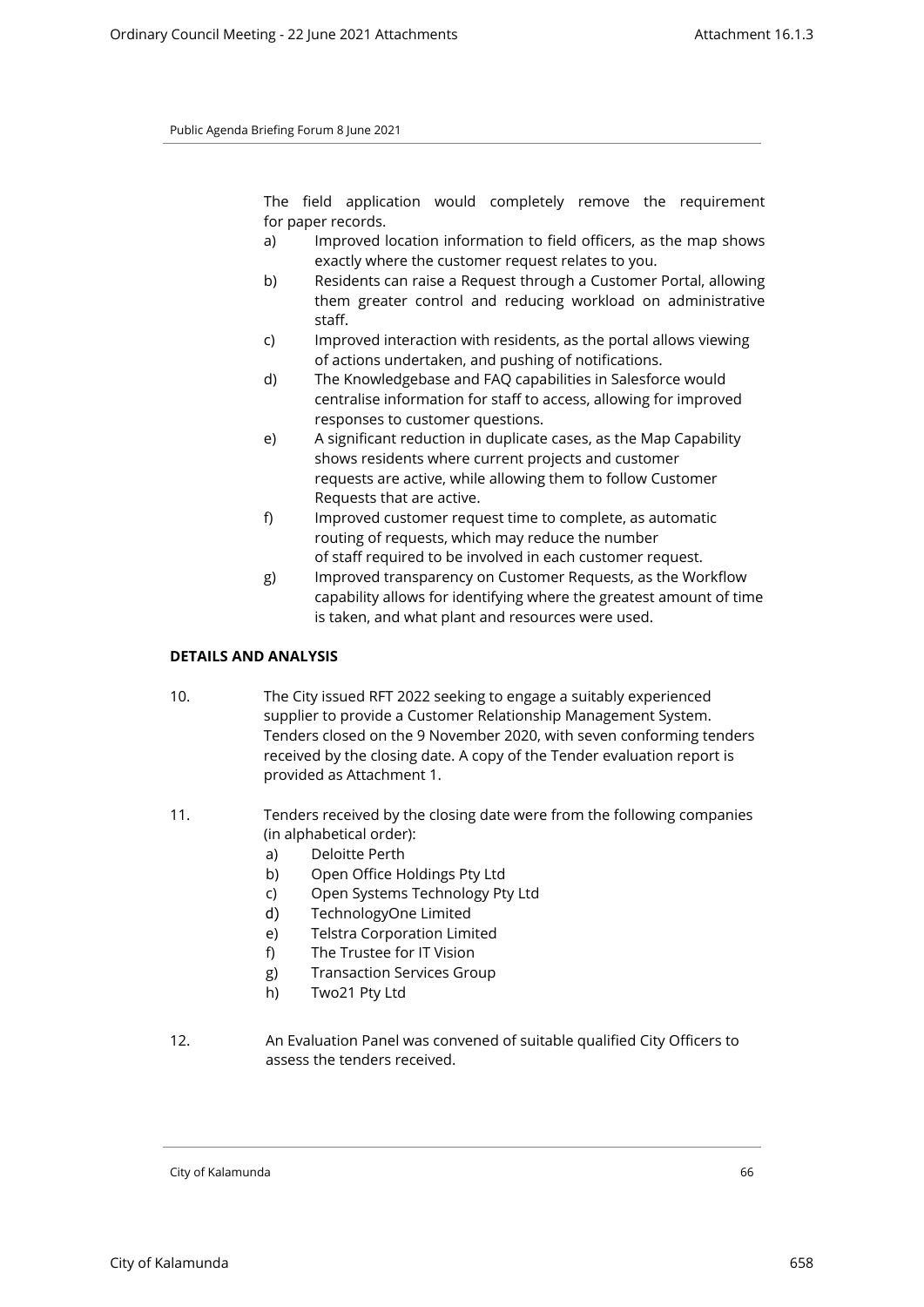13. Tenders were assessed in a staged process, initially a check for compliance to matters set out in the tender invitation was undertaken. Compliant tenders were then assessed against qualitative criteria (again set out in the tender invitation). The Qualitative Criteria and weighting were determined as follows:

| <b>Qualitative Criteria</b> | Weighting |
|-----------------------------|-----------|
| Relevant Experience         | 15%       |
| Key Personnel & Experience  | 15%       |
| Tenderer's Resources        | 20%       |
| Demonstrated Understanding  | 50%       |

- 14. Compliant tenders which met or exceeded the qualitative pass mark of 60% were then assessed for price.
- 15. One tender (TechnologyOne Limited's tender) was identified as noncompliant, while one tender was found to be Partially Compliant only, with Transaction Services Group supplying a tender for only the optional part of the tender, Facilities Management System.
- 16. The six compliant tenderers were ranked as follows regarding the Qualitative Criteria:

| <b>Tenderer</b>              | <b>Score</b> | Rank          |
|------------------------------|--------------|---------------|
| Deloitte Perth               | 84.44%       |               |
| Two21 Pty Ltd                | 71.89%       | $\mathcal{P}$ |
| <b>Telstra Corporation</b>   | 61.83%       | 3             |
| The Trustee for IT Vision    | 61.33%       |               |
| Open Office Holdings Pty Ltd | 40.72%       | 5             |
| Open Systems Technology Pty  | 40.72%       | 5             |
| Ltd                          |              |               |

- 17. Four tenderers achieved the required minimum of 60% as a Qualitative Pass Mark (QPM). The remaining two tenderers below the required QPM were eliminated from further assessment.
- 18. A price assessment was then undertaken for the remaining four tenderers to determine the best value for money outcome for the City.
- 19. The Tender Evaluation Report is provided as Confidential Attachment 1 to this report.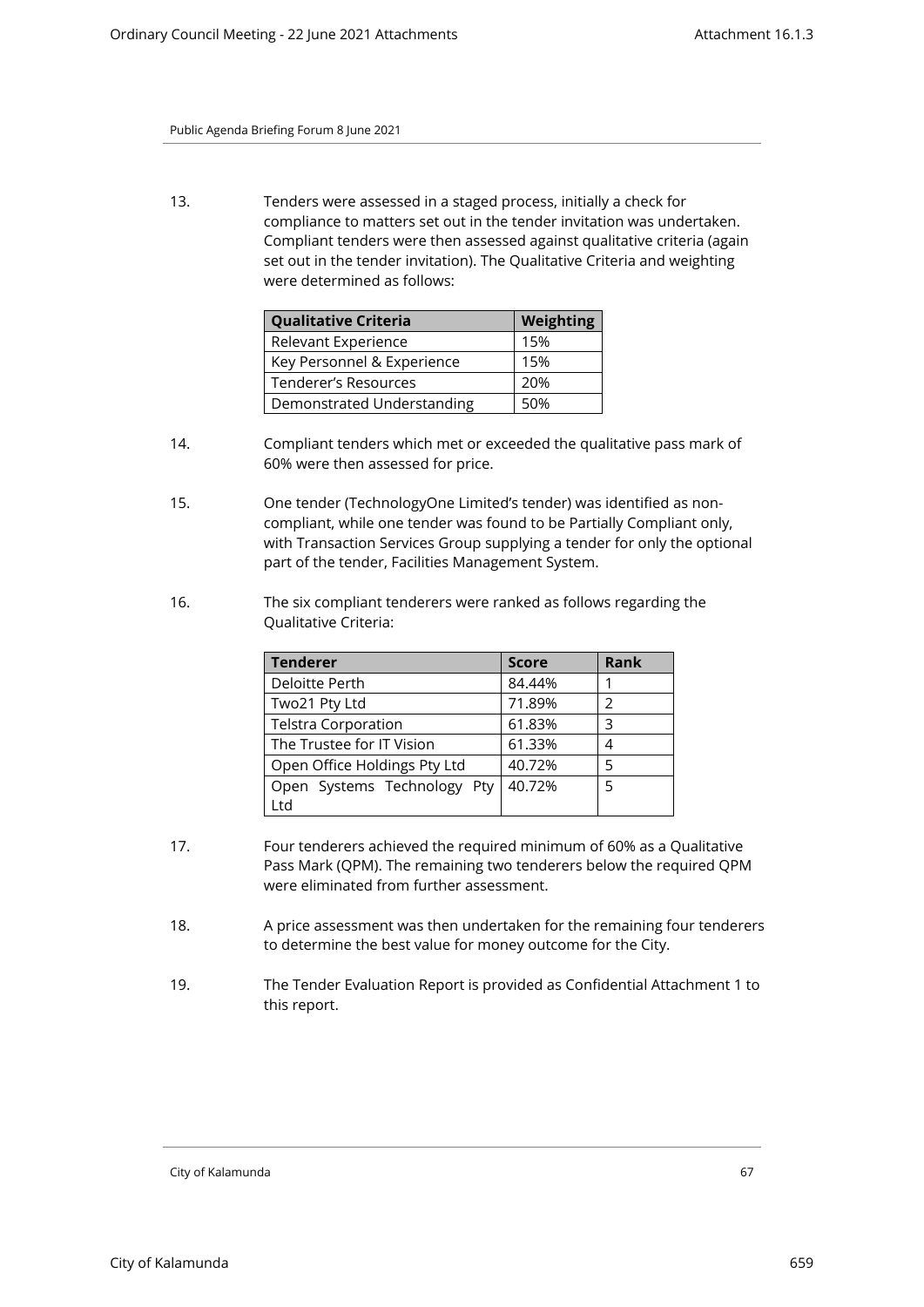- 20. The recommended tender best satisfied the City's requirements in terms of:
	- a) Meeting or exceeding the qualitative assessment benchmark
	- b) Proven capacity and capability to undertake the work
	- c) Satisfying reference checks from previous clients
	- d) Satisfying independent financial reference checks of the proposed contractor; and
	- e) Providing the best value for money outcome.
- 21. The Evaluation Panel has recommended Telstra Corporation's tender for Dynamics 365 CRM as the preferred Tender.
- 22. The basis of the contract is to engage the Contractor on a lump sum price to undertake the supply and implementation of a Customer Relationship Management System.
- 23. The contract is proposed to be for five years.

## **APPLICABLE LAW**

24. Section 3.57 of Local Government Act 1995. Part 4 of the Local Government (Functions and General) Regulations 1996.

## **APPLICABLE POLICY**

25. Purchasing Instruction CEOI7 has been followed and complied with.

# **APPLICABLE STRATEGIES**

26. Customer Service Strategy 2017-2021. Please see attachment 2 for further information on the Customer Services Principals achieved.

## **STAKEHOLDER ENGAGEMENT**

27. Internal Stakeholders have been engaged with a full Proof of Concept. Officers have also reviewed community feedback and customer journeys to assess the CRM potential.

# **FINANCIAL CONSIDERATIONS**

- 28. The budget pricing of this tender is a total of \$1,252,633 over 5 years ex GST.
- 29. The proposed CRMS has a lump sum cost of \$575,424.67 for implementation services, and \$108,705 for software licences for the first year. Over five years, the cost will be \$1,182,485

City of Kalamunda 68 and 200 km in the control of the control of the control of the control of the control of the control of the control of the control of the control of the control of the control of the control of the con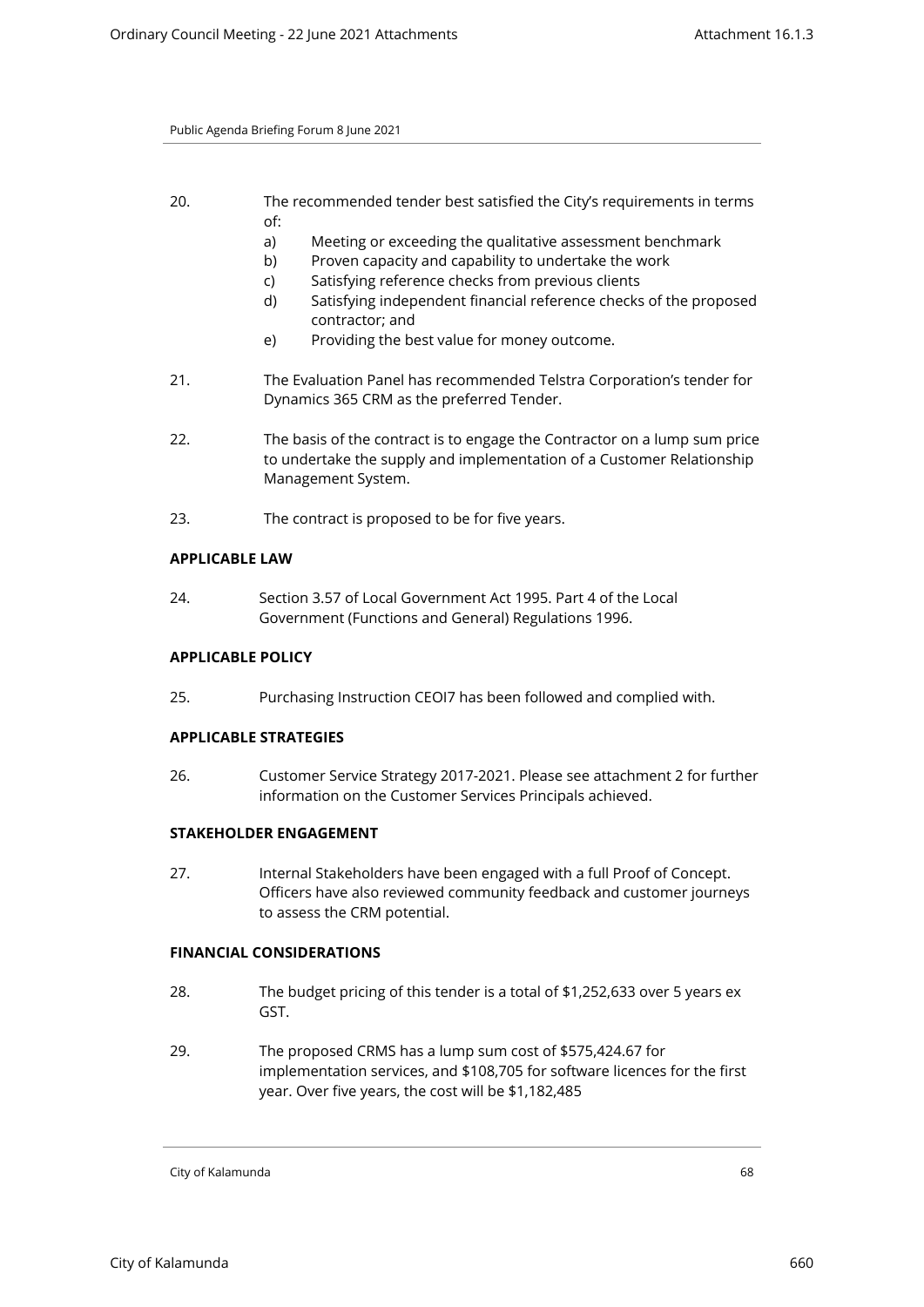- 30. Direct Savings from the implementation of a CRM are:
	- a) Consolidation of current software, where capability is covered by the proposed CRM, have the potential to create cost savings of up to \$221,559 per year from 2022/2023
	- b) Significant fuel savings from improved routing, and reduced return to base requirements
	- c) Annual reduction in casual costs of \$18,112
	- d) 20% reduction in printing, reducing costs by \$10,000 per year
	- e) Minor reduction in Photocopier Lease costs, of \$1,617 per year
	- f) Contractor cost reduction, estimated to be \$82,152 per year, to be reinvested into preventative maintenance.
- 31. It is estimated that indirect savings of \$320,586 will accrue from 2022/2023, through a reduction in manual scheduling, improved communication, and enhanced field work capabilities. Upon realisation of these savings, the City will review resourcing allocations.

## **SUSTAINABILITY**

- 32. The CRMS will significantly reduce printing, reducing the use of photocopiers and paper. Estimated to be a reduction of 4,200 pages per month, which is (according to Papercut's Environmental Impact calculations):
	- a) A reduction of 21.6kg of CO2 produced per month
	- b) A saving of a quarter of a tree per month
- 33. The CRM will improve data capture capabilities for a range of field work requirements such as vegetation surveys, and fire prevention actions.

## **RISK MANAGEMENT**

| 34. | <b>Risk:</b> The Contractor does not undertake the works to the requirements<br>of Cost or Scope. |                              |             |                                                                                                                                                                                        |  |  |  |
|-----|---------------------------------------------------------------------------------------------------|------------------------------|-------------|----------------------------------------------------------------------------------------------------------------------------------------------------------------------------------------|--|--|--|
|     | Likelihood<br>Unlikely                                                                            |                              | Consequence | Rating                                                                                                                                                                                 |  |  |  |
|     |                                                                                                   |                              | Moderate    | Low                                                                                                                                                                                    |  |  |  |
|     |                                                                                                   | <b>Action/Strategy</b>       |             |                                                                                                                                                                                        |  |  |  |
|     | a.<br>b.<br>C.                                                                                    | Contractor are in alignment. |             | Staged works, to ensure that the City of Kalamunda and the<br>Clearly defined scope of works and benchmarks developed.<br>Staff will be heavily involved in all aspects of the project |  |  |  |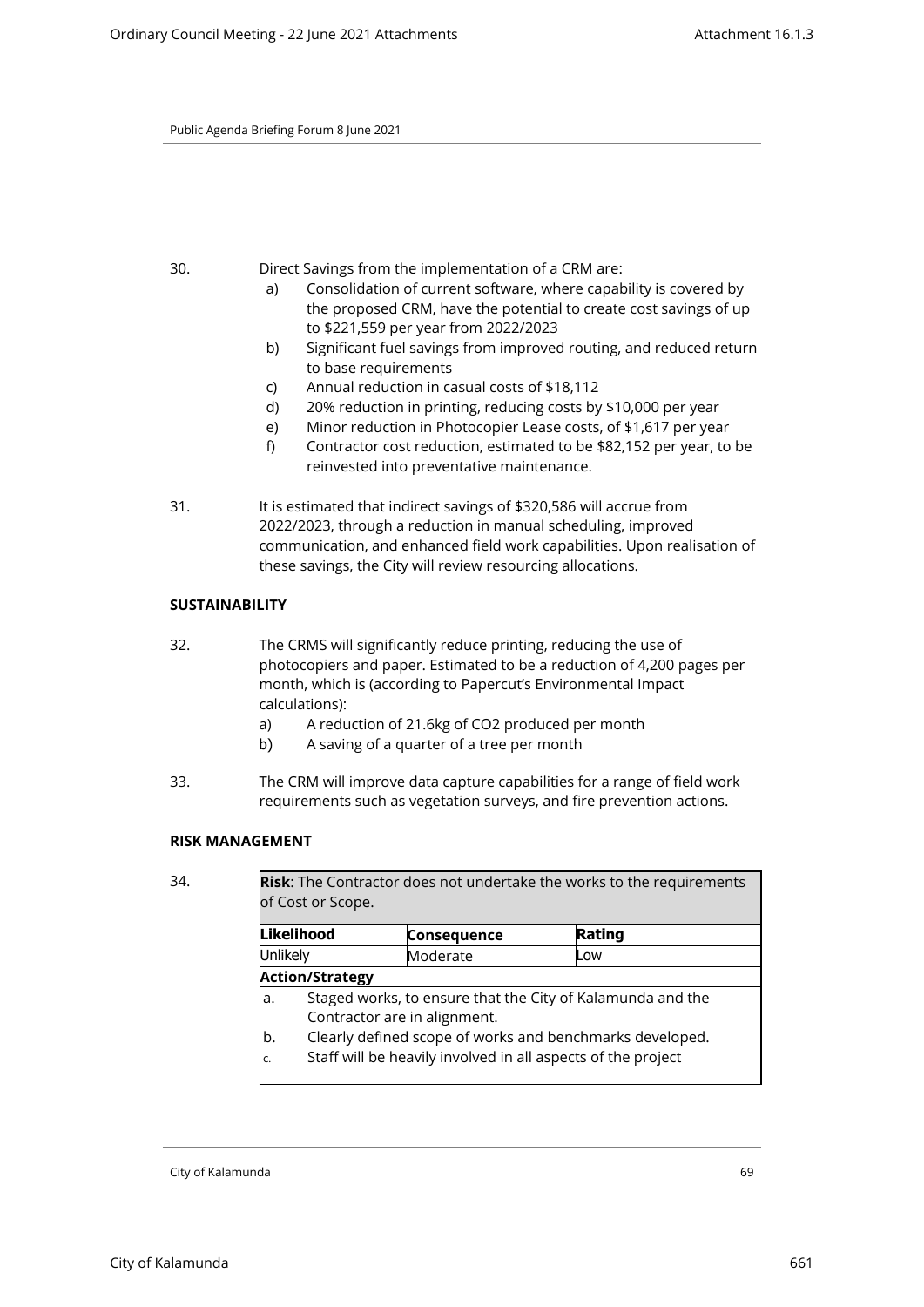|          | Likelihood             | <b>Consequence</b>                                                                                                                                                                             | Rating |
|----------|------------------------|------------------------------------------------------------------------------------------------------------------------------------------------------------------------------------------------|--------|
| Unlikely |                        | Significant                                                                                                                                                                                    | Medium |
|          | <b>Action/Strategy</b> |                                                                                                                                                                                                |        |
| a.<br>b. |                        | At each stage of the project implementation, review capabilities<br>against the scoped benefits<br>Follow Change Management processes, to ensure take up and process                           |        |
| c.<br>d. | benefits achieved      | improvement in all areas<br>Report to Executive on a monthly basis after implementation on<br>With any proposed expansion of licensing, ensure costs are measured<br>against expected benefits |        |

# **CONCLUSION**

36. The implementation of a CRMS will dramatically improve the City of Kalamunda's ability to provide customer service to the community, while also significantly improving efficiency in processes. In particular, it will positively impact:

- a) 24/7 submission of requests through the Customer Portal, with feedback loops for stages of the process.
- b) Field work, including information availability out in the field, inspection capabilities, scheduling and resourcing of field work, adding notes, documents, photos, and closing off jobs out in the field.
- c) Automation; of notifications, document generation, data capture and pushing, routing of works, telephone popups, contact capture.
- d) Stakeholder management; contact updating, contact linking, contact grouping. All of a customer's contact points viewable on one screen.
- e) Process efficiency improvement. Reducing double handling, increasing visibility of each step in a process, significantly reducing the workarounds required of staff, all information about a case in the one place.
- f) Integration; integration of current systems with the CRMS, improving existing systems and removing software that is made redundant by the CRM's capabilities.
- g) Expansion capability, using Microsoft's Power Platform to build onto the CRM, increasing capabilities and centralising information.
- h) Knowledge articles, that can be available internally or externally, that increase first call resolution, and improve capability for customer self service.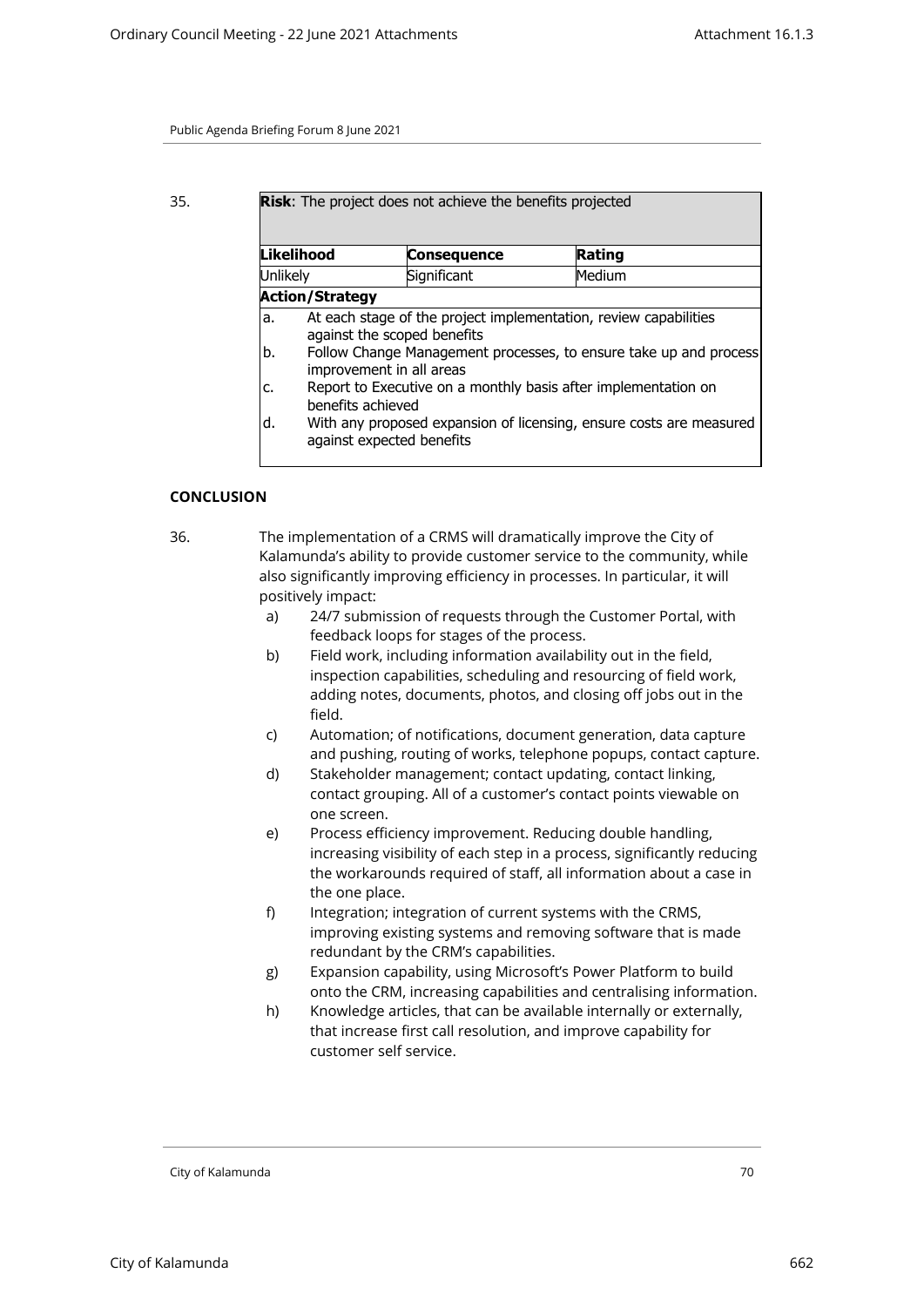- i) Chatbot capabilities will provide 24/7 coverage, while also providing another channel to our customer services team during work hours.
- 37. Telstra Corporate Limited are recommended as the preferred supplier.

## **Voting Requirements: Simple Majority**

#### **RECOMMENDATION**

That Council APPROVE the award of the Implementation of a Customer Relationship Management System (RFT 2022) contract to Telstra Corporation Limited ABN: 33 051 775 556 for the price of \$1,182,485 over 5 years (excluding GST), inclusive of implementation and negotiated licensing costs.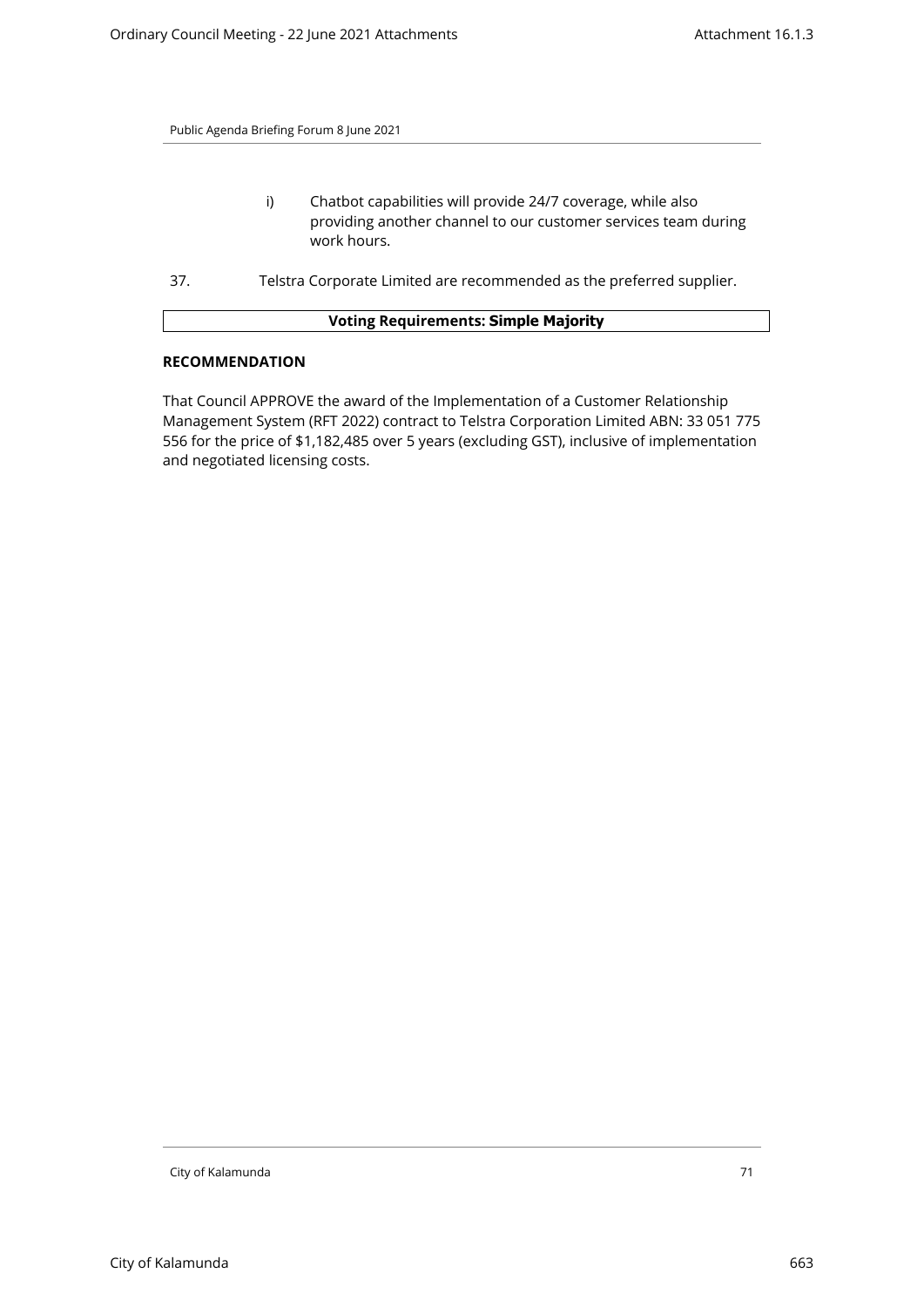## **10.4.4. Elected Members Training 2020-2021**

## *Declaration of financial / conflict of interests to be recorded prior to dealing with each item.*

The Chief Executive Officer spoke to this item.

Councillors raised the issue of problems with the third-party website.

|                       | Previous<br>Items<br>Directorate<br>Business Unit<br>File Reference<br>Applicant<br>Owner<br>Attachments |  | OCM 151/2020 |                                                                                                                                                                                               |  |  |
|-----------------------|----------------------------------------------------------------------------------------------------------|--|--------------|-----------------------------------------------------------------------------------------------------------------------------------------------------------------------------------------------|--|--|
|                       |                                                                                                          |  | N/A<br>N/A   | Office of the CEO<br>Governance                                                                                                                                                               |  |  |
|                       |                                                                                                          |  | 1.<br>2.     | 2020 21 Elected Member Training and Development<br>Register $[10.4.4.1 - 1$ page]<br>Governance 3 - Elected Members Entitlements Ttravel<br>and Professional Development [10.4.4.2 - 7 pages] |  |  |
| <b>TYPE OF REPORT</b> |                                                                                                          |  |              |                                                                                                                                                                                               |  |  |
| Advocacy<br>Executive |                                                                                                          |  |              | When Council is advocating on behalf of the community to<br>another level of government/body/agency                                                                                           |  |  |
|                       |                                                                                                          |  | and budgets  | When Council is undertaking is substantive role of direction<br>setting and oversight (eg accepting tenders, adopting plans                                                                   |  |  |

 $\mathbb{P}$  Information For Council to note

Legislative Includes adopting Local Laws, Town Planning Schemes and Policies. When Council determines a matter that directly impacts a person's rights and interests where the principles of natural justice apply. Examples include town planning applications, building licences, other permits or licences issued under other Legislation or matters that could be subject to appeal to the State Administrative Tribunal

#### **STRATEGIC PLANNING ALIGNMENT**

*Kalamunda Advancing Strategic Community Plan to 2027*

#### **Priority 4: Kalamunda Leads**

**Objective 4.1** - To provide leadership through transparent governance.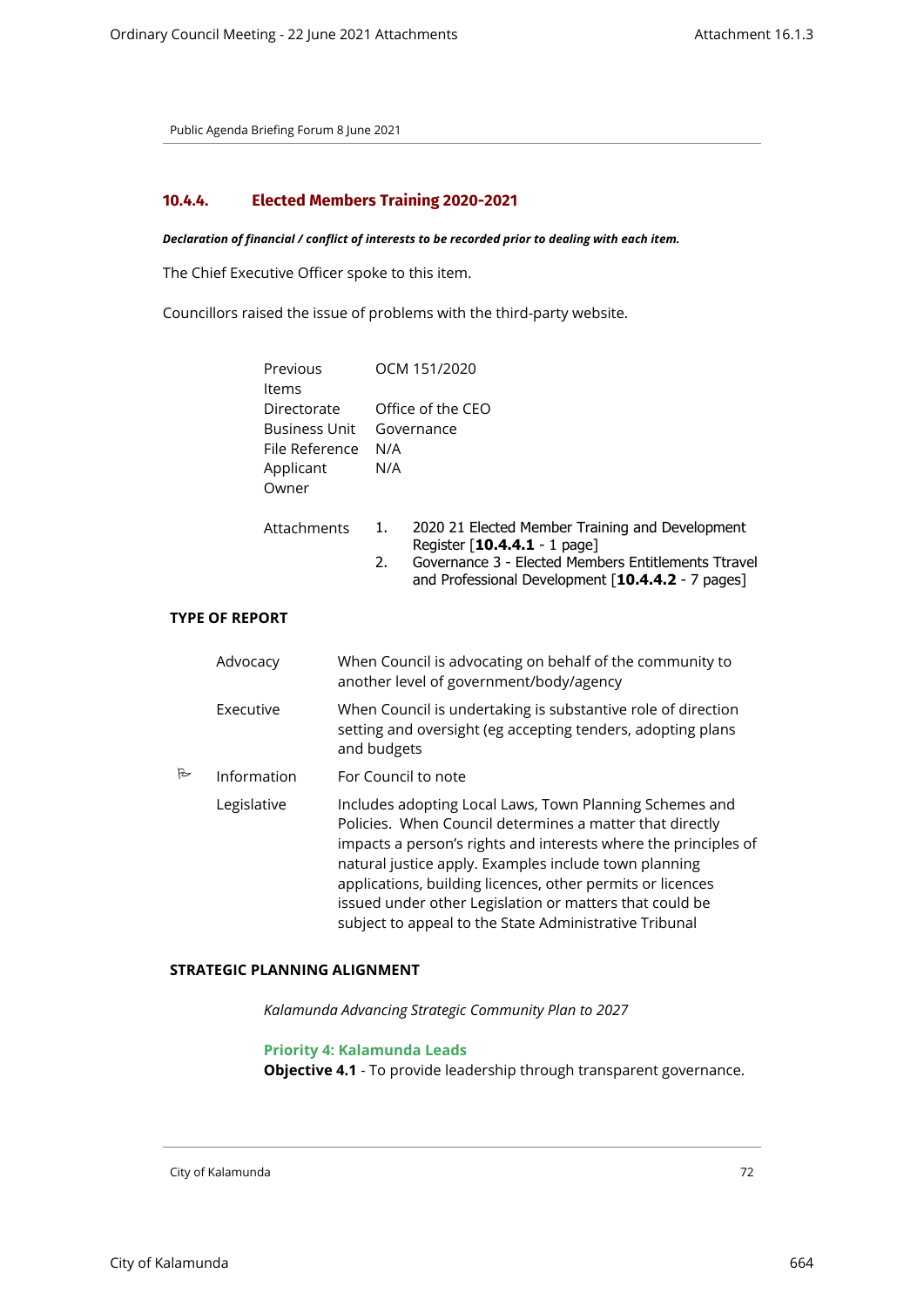*Strategy 4.1.2* - Build an effective and efficient service-based organisation.

#### **EXECUTIVE SUMMARY**

- 1. For Council to receive a report on the training and development undertaken by elected members during the 2020-2021 financial year.
- 2. With the introduction of new provisions contained within the *Local Government Legislation Amendment Act 2019*, local governments must prepare a report for each financial year on the training completed by elected members in that financial year. The report must be placed on the City's website within one month after the end of the financial year in which the report relates.
- 3. This report highlights the training development undertaken by elected members during the 2020-2021 financial year, and details not only the mandatory training required under the *Local Government Act 1995* (Act), but also all other professional development events attended by elected members under Council's Policy Governance 3: Elected Members – Entitlements, Travel and Professional Development.
- 4. It is recommended that Council notes the training and development undertaken by Elected Members during the 2020-2021 financial year, as detailed in Attachment 1 and that it will be placed on the City's website on  $31<sup>st</sup>$  July 2021 in accordance with the legislation.

# **BACKGROUND**

- 5. On 16 September 2019 and as part of the State Government's local government reform agenda, certain provisions of the *Local Government Legislation Amendment Act 2019* came into operation which implemented a range of reforms to the Act to deliver on the principles of improved governance, transparency and accountability.
- 6. Improvements included the need for universal training for elected members, a mandatory code of conduct, chief executive officer employment and performance management standards, a revised gifts framework, and improved reporting and transparency to the community.
- 7. Local government is a complex entity and makes significant decisions that affect the local government's continued sustainability and community outcomes. Like any board or management structure, it is imperative that elected members have the appropriate skills to be able to undertake their roles to the best of their ability. Such skills are enhanced through the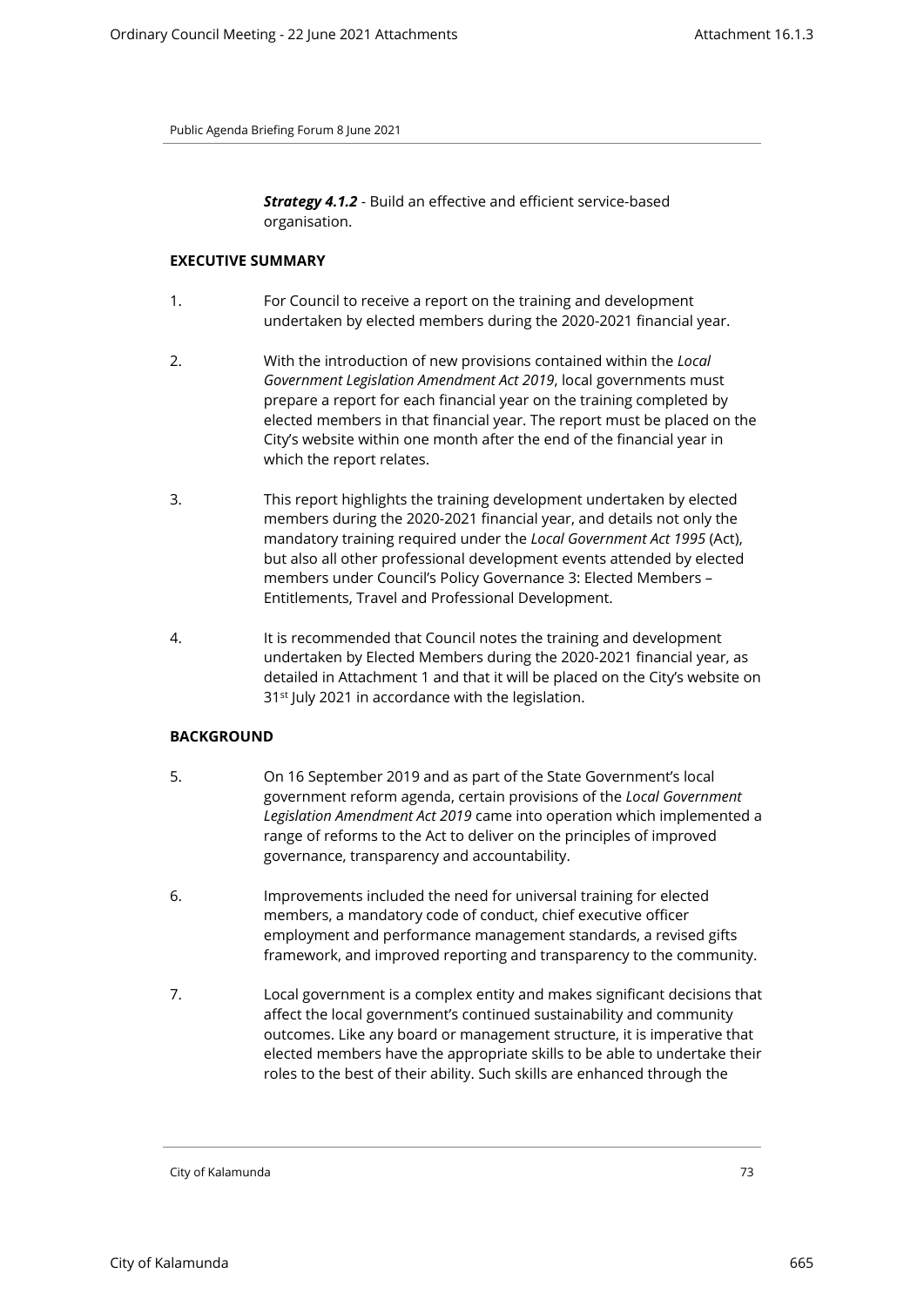training and development offered to elected members throughout their term of Office.

8. The Minister for Local Government and the WA State Parliament recognise the need for elected members to undertake continual professional development in fulfilling their role of public office. The introduction of mandatory training requirements into the Act and the need for local governments to adopt a policy in relation to elected member continual professional development, support these views.

## **DETAILS AND ANALYSIS**

9. Mandatory training for elected members was introduced as a mechanism for improved reporting and transparency to the community.

> The Council Member Essentials training consists of the following five modules:

- Understanding Local Government.
- Serving on Council.
- Meeting Procedures.
- Conflicts of Interest.
- Understanding Financial Reports and Budgets.
- 10. The City, in conjunction with WALGA has provided the following dates for Councillors to do these modules if they hadn't already completed them previously.
	- Understanding Local Government 1 February 2020.
	- Conflicts of Interest 1 February 2020
	- Understanding Financial Reports and Budgets 6 June 2020
	- Meeting Procedures 15 August 2020
	- Serving on Council conducted over 2 Days 12 September 2020 & 10 October 2020
- 11. For the 2020-2021 financial year, the mandatory training undertaken by respective elected members, and the training and development undertaken by elected members under the provisions of Council Policy Governance 3: Elected Members – Entitlements, Travel and Professional Development is detailed in Attachment 2.
- 12. Due to the COVID-19 pandemic, certain modules of the Council Member Essentials training were not offered by WALGA and the City postponed these until they become available. Other training and development opportunities were also restricted. The City arranged with WALGA for those modules to be completed by October 2020.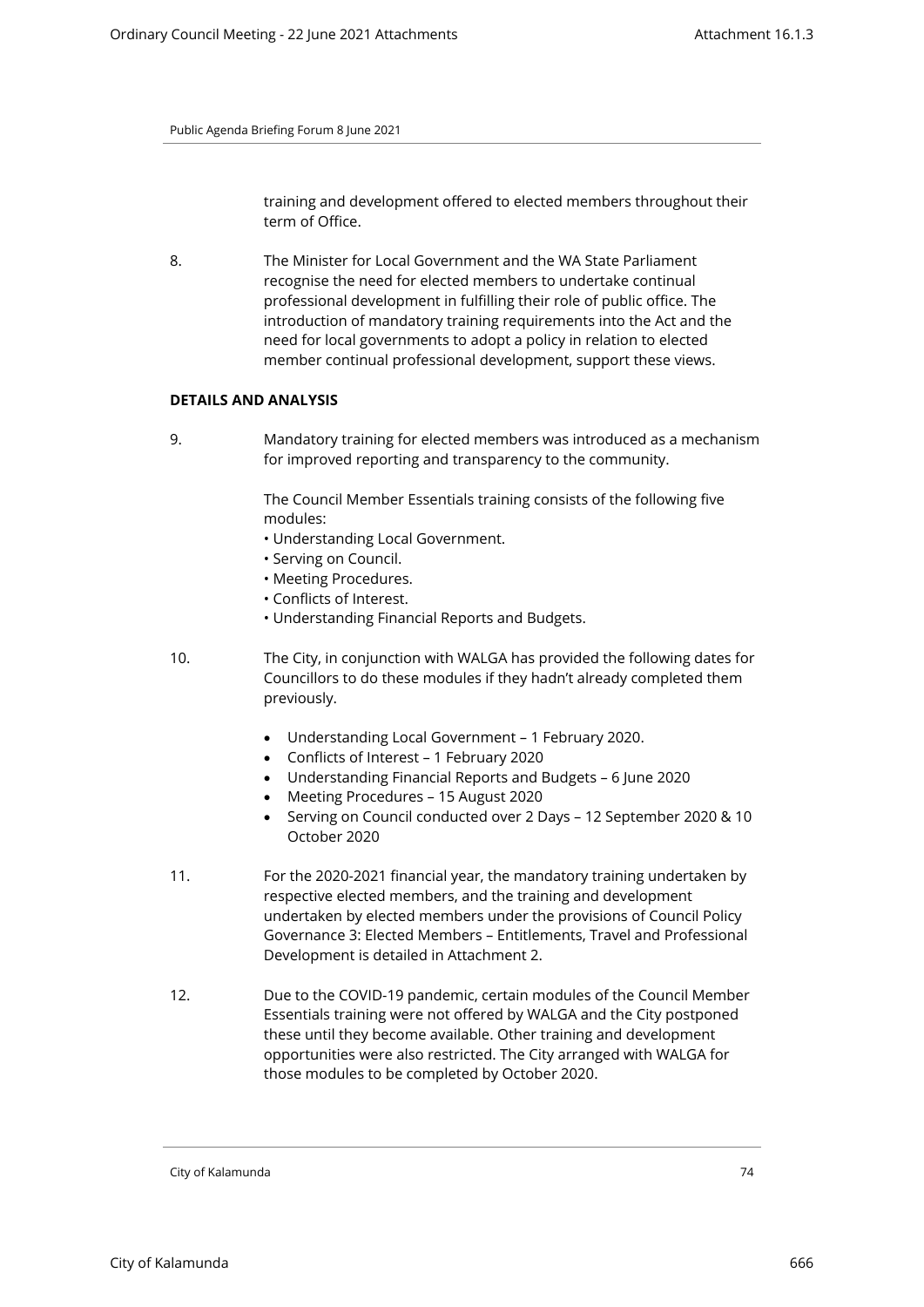- 13. It should also be noted that the mandatory training is only required to be completed within a period of twelve months (that is October 2020), by those elected members that were elected in the 2019 local government elections. Other elected members can undertake the mandatory training if they so wish, but are not required to do so, until such time they may be re-elected at the 2021 local government elections. This date will also apply to gaining competency certificates in each unit.
- 14. The following Councillors were elected in October 2019 Cr Kathy Ritchie Cr Sue Bilich Cr Lisa Cooper Cr John Giardina Cr Janelle Sewell Cr Brooke O'Donnell Cr Mary Cannon

## **APPLICABLE LAW**

15. *Legislation Local Government Act 1995. Local Government (Administration) Regulations 1996.* 

> Sections 5.126 and 5.127 of the Act were introduced around Elected Member training and reporting, as follows:

*"5.126. Training for council members (1) Each council member must complete training in accordance with regulations. (2) Regulations may — (a) prescribe a course of training; and (b) prescribe the period within which training must be completed; and (c) prescribe circumstances in which a council member is exempt from the requirement in subsection (1); and (d) provide that contravention of subsection (1) is an offence and prescribe a fine not exceeding \$5 000 for the offence.*

*5.127. Report on training (1) A local government must prepare a report for each financial year on the training completed by council members in the financial year.*

*(2) The CEO must publish the report on the local government's official website within 1 month after the end of the financial year to which the report relates."*

The *Local Government (Administration) Regulations 1996* prescribes the Council Member Essentials training as being the mandatory training (as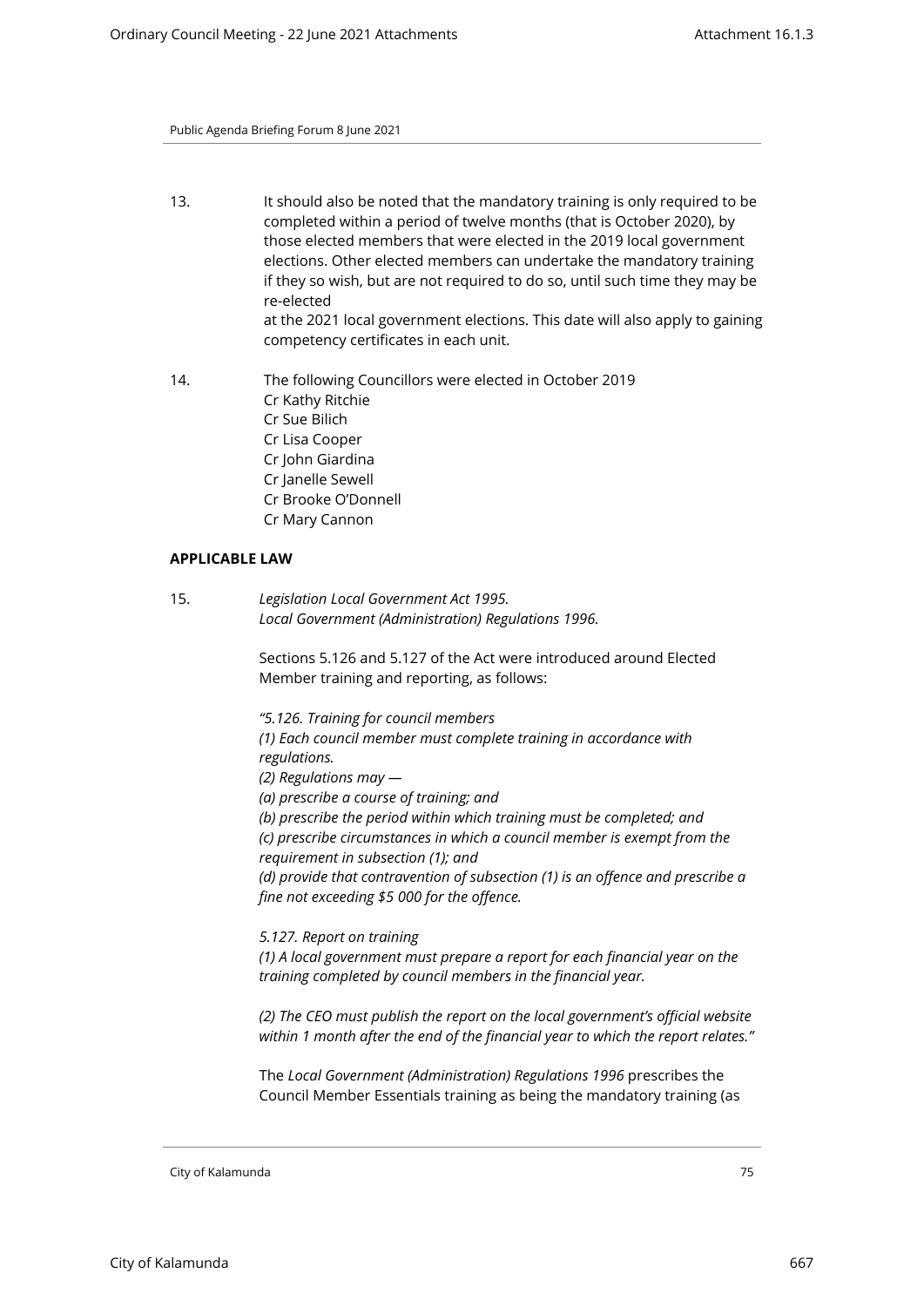per section 5.126(1) of the Act) that elected members must complete within their first 12 months of Office.

#### **APPLICABLE POLICY**

16. To enable elected members to develop and maintain skills and knowledge relevant to their role, the City also has a Council Policy - Governance 3: Elected Members – Entitlements, Travel and Professional Development that includes provisions around Elected Member professional development.

# **STAKEHOLDER ENGAGEMENT**

17. Nil.

## **FINANCIAL CONSIDERATIONS**

18. The costs associated with Elected Members training during 2020-2021 is outlined as follows:

| <b>Mandatory Training</b> | \$14,000 |
|---------------------------|----------|
| Conferences               | \$0      |
| Seminars / Training and   | \$0      |
| Development Events        |          |

#### **SUSTAINABILITY**

19. Nil.

#### **RISK MANAGEMENT**

| 20. | <b>Risk:</b> Noncompliance with legislative requirements.     |            |               |  |
|-----|---------------------------------------------------------------|------------|---------------|--|
|     | Consequence                                                   | Likelihood | <b>Rating</b> |  |
|     | Moderate                                                      | Unlikely   | Low           |  |
|     | <b>Action/Strategy</b>                                        |            |               |  |
|     | Ensure an elected members training program is established and |            |               |  |
|     | reported upon by 31 July each year.                           |            |               |  |

# **CONCLUSION**

21. Despite the delay in course availability due to the COVID-19 pandemic, significant progress has been made in meeting the training and professional development requirements.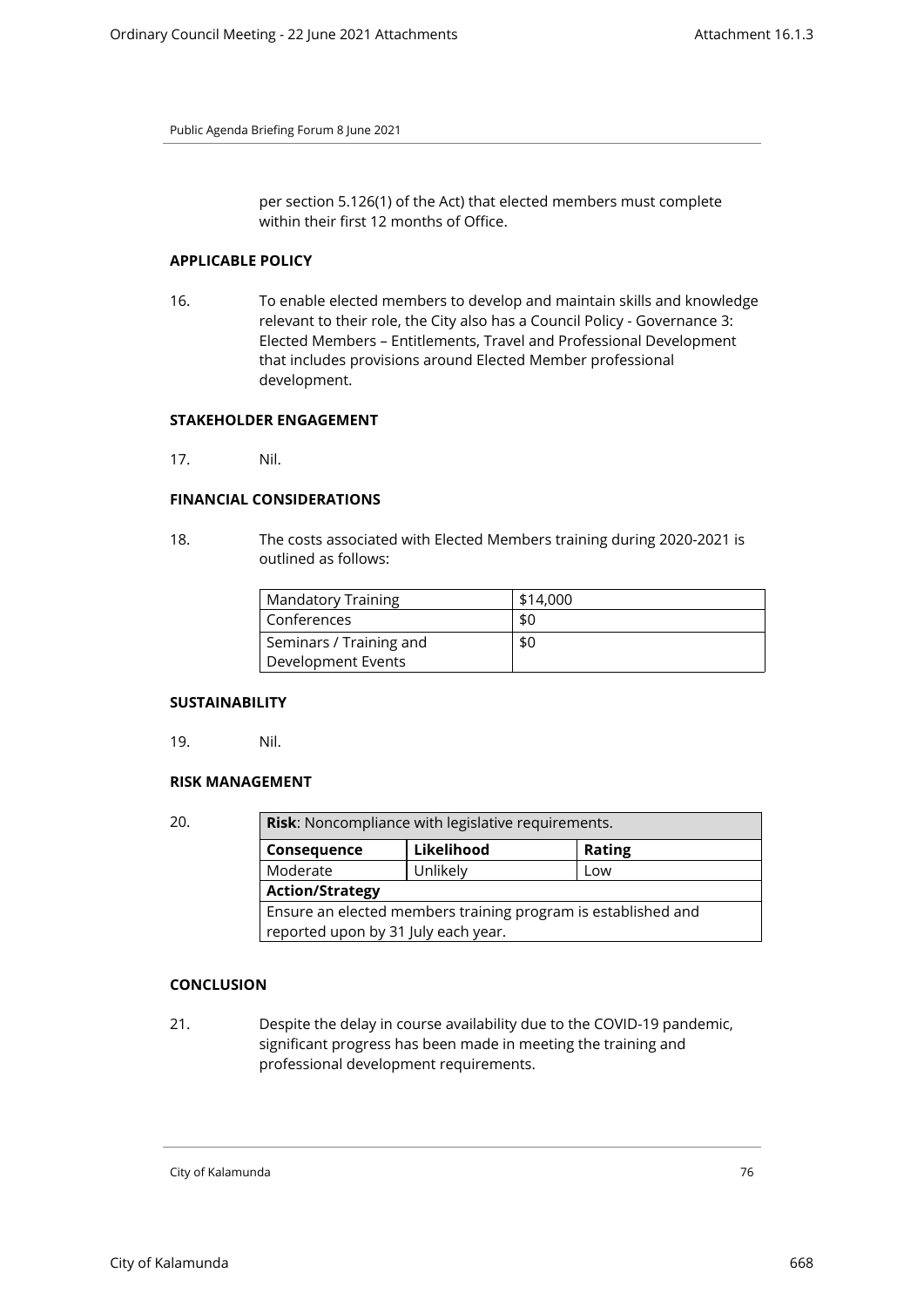| 22. | Three Units of the Council Members Essentials Course were provided to<br>Elected Members in the 2019-2020 financial year. The remaining two Units<br>were provided in the 2020-2021 financial year. |
|-----|-----------------------------------------------------------------------------------------------------------------------------------------------------------------------------------------------------|
| 23. | It should also be noted that elected members may also be undertaking<br>their own personal and professional development outside of the City's                                                       |

# **Voting Requirements: Simple Majority**

training and development offered by the City.

## **RECOMMENDATION**

That Council:

- 1. NOTE the training and development undertaken by Elected Members during the 2020-2021 financial year shown as Attachment 1.
- 2. NOTE the 2020-2021 Elected Member Training and Development Schedule, as detailed in Attachment 1 will be placed on the City of Kalamunda's website.